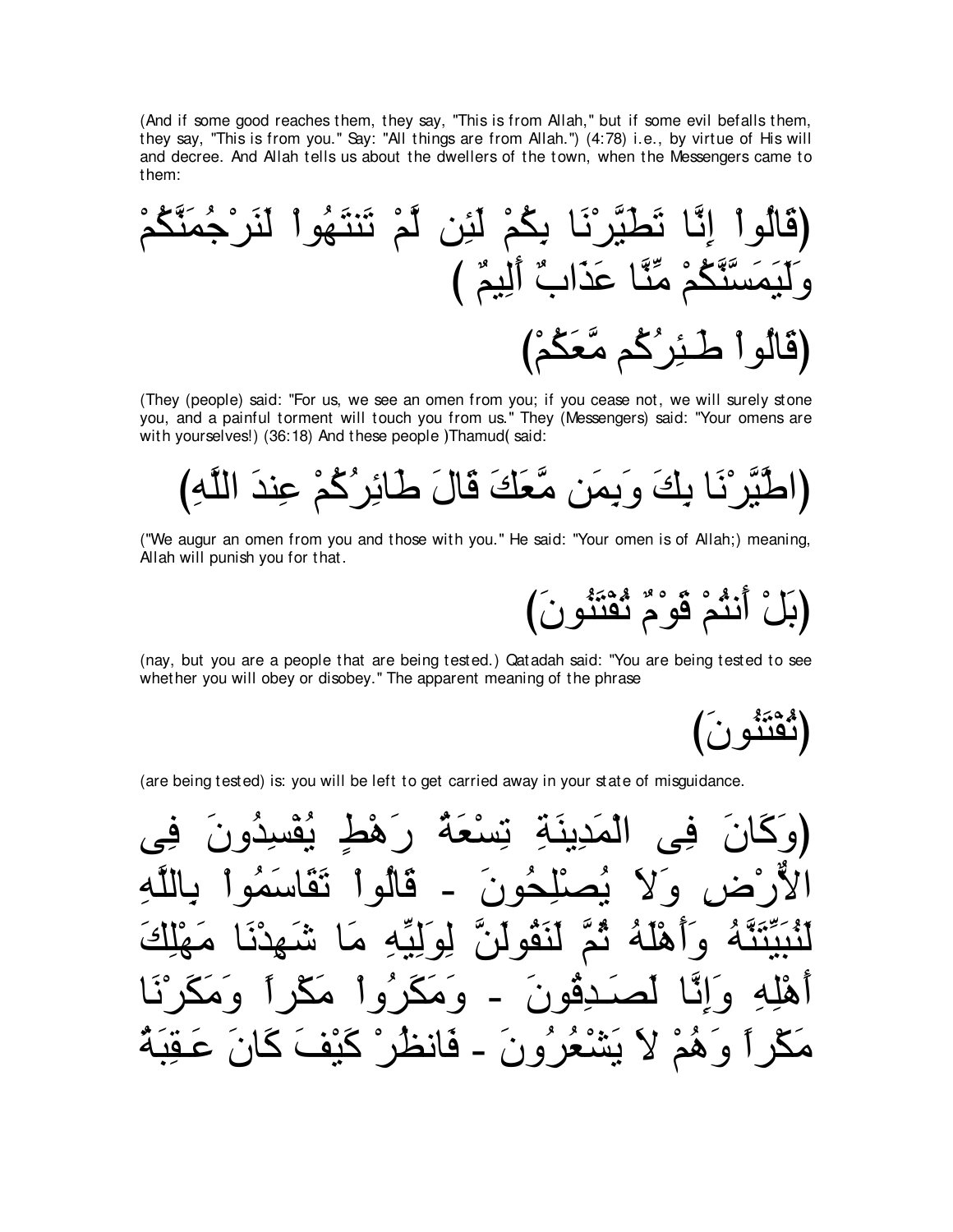مَكْر هِمْ أَنَّا دَمَّرْنَــهُمْ وَقَوْمَهُمْ أَجْمَعِينَ ـ فَنِلْكَ بُيُوثُهُمْ خَاوِيَهً بِمَا ظُلَّمُواْ إِنَّ فِي ذَلِكَ لآيَةً لَّقُوْمٍ ∠دن ع|مِنْه ا

(48. And there were in the city nine Rahtin, who made mischief in the land, and would not reform.) (49. They said: "Swear one to another by Allah that we shall make a secret night attack on him and his household, and thereafter we will surely say to his near relatives: ` We witnessed not the destruction of his household, and verily, we are telling the truth."") (50. So, they plotted a plot, and We planned a plan, while they perceived not.) (51. Then see how was the end of their plot! Verily, We destroyed them and their nation all together.) (52. These are their houses in utter ruin, for they did wrong. Verily, in this is indeed an Ayah for people who know.) (53. And We saved those who believed, and had Taqwa of Allah.)

#### **The Plot of the Mischief-Makers and the End of the People of Thamud**

Allah tells us about the evildoers of Thamud and their leaders who used to call their people to misguidance and disbelief, and to deny Salih. Eventually they killed the she-camel and were about to kill Salih too. They plotted to let him sleep with his family at night, then they would assassinate him and tell his relatives that they knew nothing about what happened to him, and that they were telling the truth because none of them had seen anything. Allah says:

(وَكَانَ فِي الْمَدِينَةِ)

(And there were in the city) meaning, in the city of Thamud,

ے⊳ ر ھ⊂

(nine Raht,) meaning, nine people,

ونَ فِي الأَرْض وَلاَ يُصْلِحُون

(who made mischief in the land, and would not reform.) They forced their opinions on the people of Thamud, because they were the leaders and chiefs. Al-` Awfi reported that Ibn ` Abbas said: "These were the people who killed the she-camel,'' Meaning, that happened upon their instigation, may Allah curse them. Allah says:

び ∠ゲ∠ボ∠バ∠プ ヴ∠デゅ∠バ∠わ∠プ ∇ユ⊥ヰ∠ら⌒エ⇒∠タ ∇や∇ヱ∠キゅ∠レ∠プぴ

(But they called their comrade and he took (a sword) and killed (the she-camel). ) (54:29)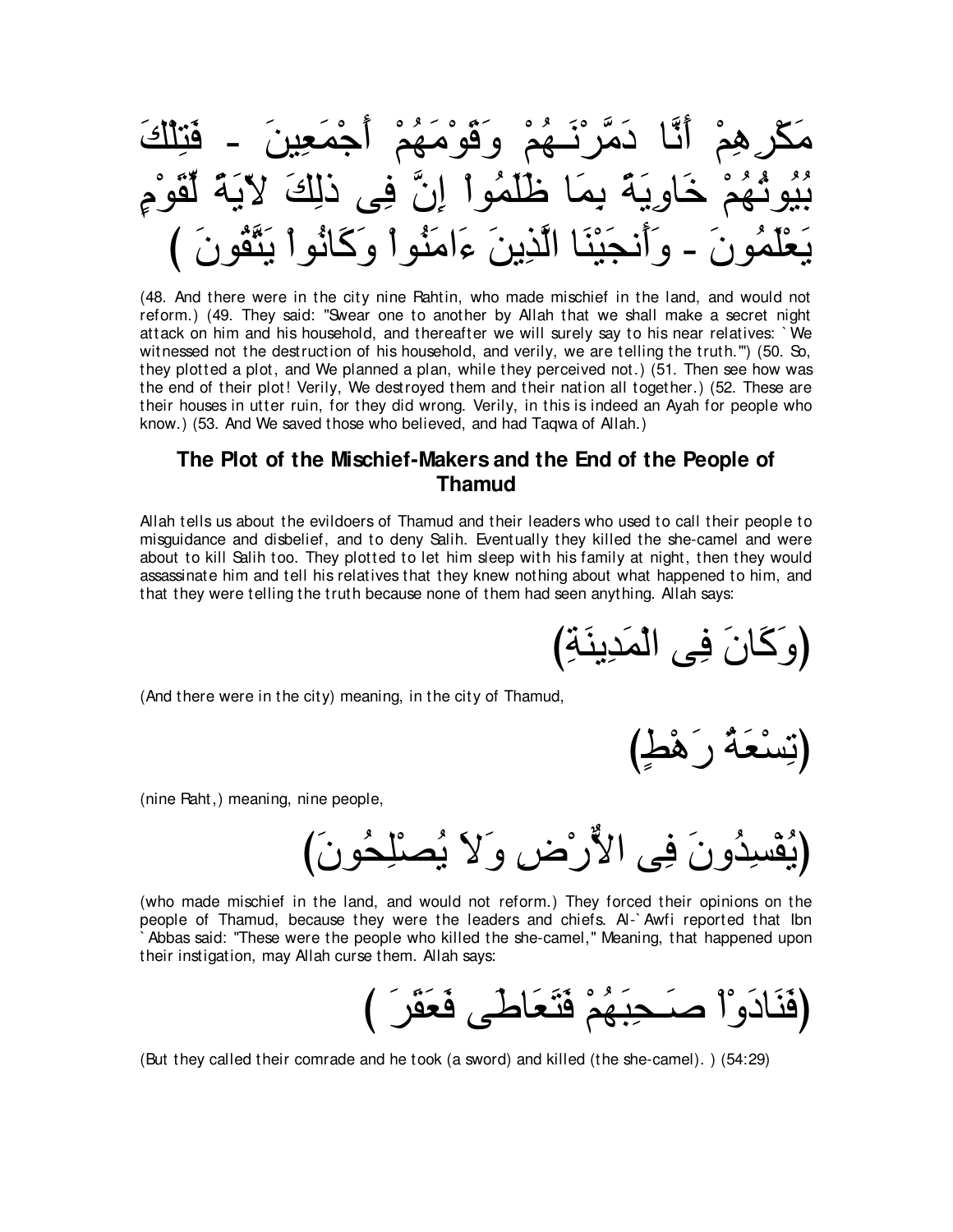び ゅ∠ヰ⇒∠ボ∇セ∠ぺ ∠ゑ∠バ∠らルや ⌒ク⌒まぴ

(When the most wicked man among them went forth (to kill the she-camel).) (91:12) ` Abdur-Razzaq said that Yahya bin Rabi` ah As-San` ani told them, "I heard ` Ata' -- i.e. Ibn Abi Rabah - say:



(And there were in the city nine Raht, who made mischief in the land, and would not reform.) ` They used to break silver coins.''' They would break off pieces from them, as if they used to trade with them in terms of numbers ) as opposed to weight(, as the Arabs used to do. Imam Malik narrated from Yahya bin Sa` id that Sa` id bin Al-Musayyib said: "Cutting gold and silver (coins) is part of spreading corruption on earth.'' What is meant is that the nature of these evil disbelievers was to spread corruption on earth by every means possible, one of which was that mentioned by these Imams.

### (قَالُو أَ تَقَاسَمُو أَ بِاللَّهِ لِنُبَيِّنَّهُ وَأَهْلُهُ)

(They said: "Swear one to another by Allah that we shall make a secret night attack on him and his household...") They took a mutual oath, pledging that during the night, whoever met the Allah's Prophet Salih, peace be upon him, he would assassinate him. But Allah planned against them and caused their plot to backfire. Muj ahid said, "They took a mutual oath pledging to kill him, but before they could reach him, they and their people were all destroyed." `Abdur-Rahman bin Abi Hatim said: "When they killed the she-camel, Salih said to them:



("Enj oy yourselves in your homes for three days. This is a promise (i.e., a threat) that will not be belied.'') (11:65). They said: ` Salih claims that he will finish with us in three days, but we will finish him and his family before the three days are over.' Salih had a place of worship in a rocky tract in a valley, where he used to pray. So they set out to go to a cave there one night, and said, ` When he comes to pray, we will kill him, then we will return. When we have finished him off, we will go to his family and finish them off too.' Then Allah sent down a rock upon them from the mountains round about; they feared that it would crush them, so they ran into the cave and the rock covered the mouth of the cave while they were inside. Their people did not know where they were or what had happened to them. So Allah punished some of them here, and some of them there, and He saved Salih and the people who were with him. Then he recited: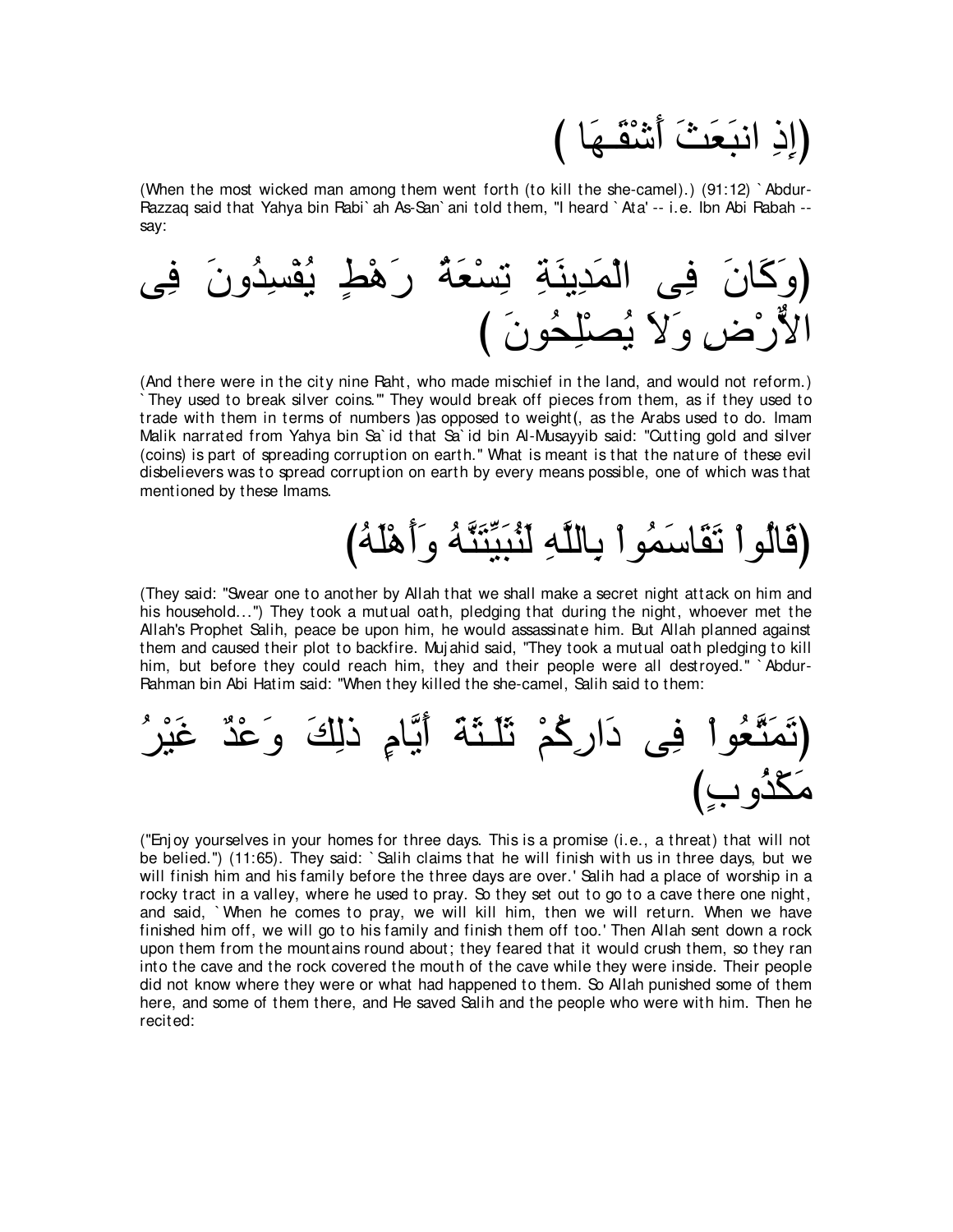ُواْ مَكْراً وَمَكَرْنَا مَكْراً وَهُمْ لاَ أَيَّا عَقِبةَ مكرهم و بِية)

(So, they plotted a plot, and We planned a plan, while they perceived not. Then see how was the end of their plot! Verily, We destroyed them and their nation, all together. These are their houses in utter ruin,) i.e., deserted."

خَاوِيَةً بِمَا ظُلَّمُواْ إِنَّ فِي ذَلِكَ ءامنه ا حدن ا  $\bullet$  $1<sub>a</sub>$ 

(for they did wrong. Verily, in this is indeed an Ayah for people who know. And We saved those who believed, and had Taqwa of Allah.)

لقوْ مه قال اد ٷێۛڴۮۛ اثو ن أنك ڱو <sup>مه</sup> اُنٹُ ° تَحْهَلُونَ <u>فم</u> À  $\mathbf c$ اهّل فَأَن  $\hat{\mathcal{A}}$ يين وأمْطُرْنَـ  $\mathbf C$ فس

(54. And (remember) Lut! When he said to his people: "Do you commit immoral sins while you see") (55. "Do you practice your lusts on men instead of women Nay, but you are a people who behave senselessly.") (56. There was no other answer given by his people except that they said: "Drive out the family of Lut from your city. Verily, these are men who want to be clean and pure!") (57. So, We saved him and his family, except his wife. We destined her to be of those who remained behind.) (58. And We rained down on them a rain. So, evil was the rain of those who were warned.)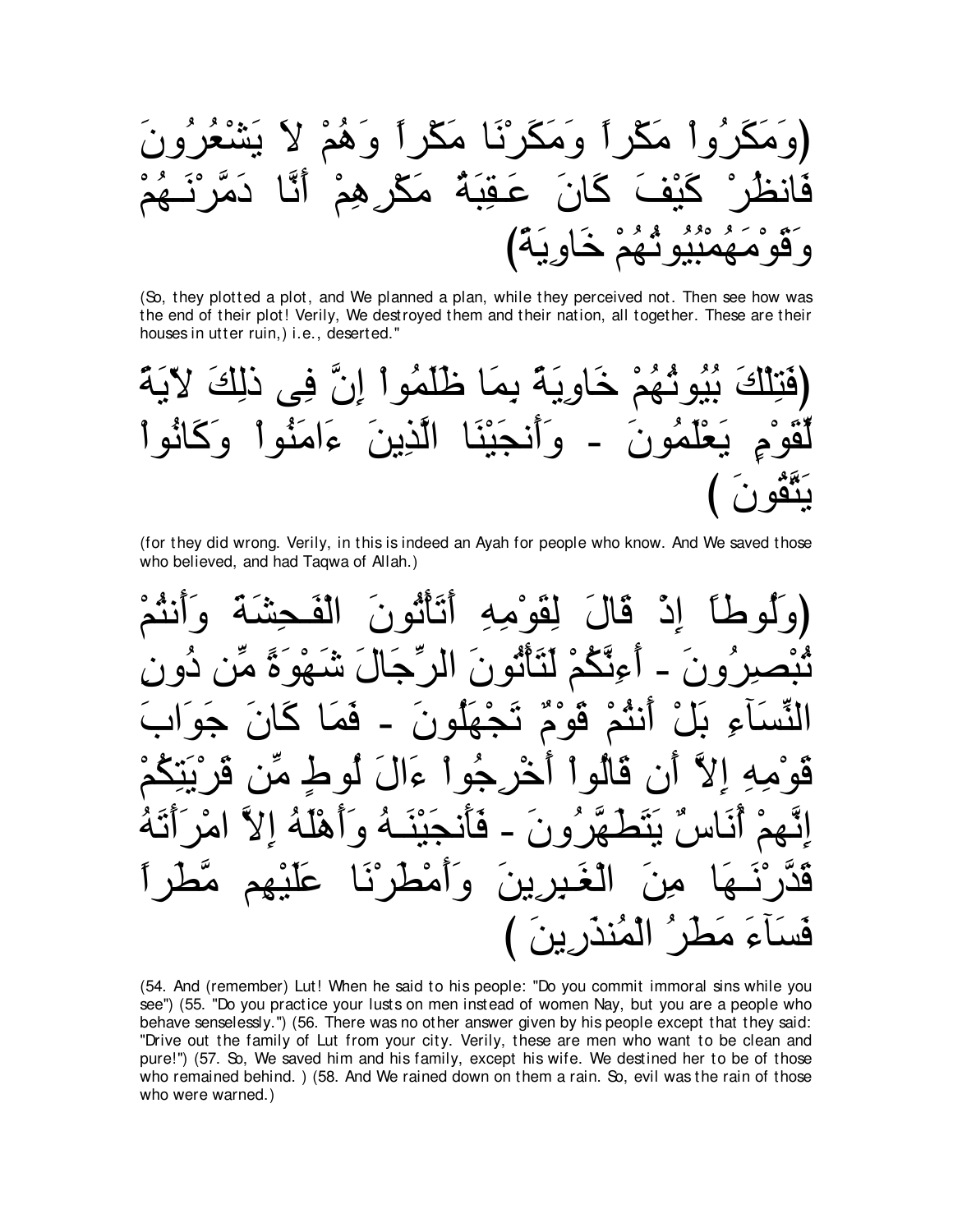#### Lut and His People

Allah tells us about His servant and Messenger Lut, peace be upon him, and how he warned his people of Allah's punishment for committing an act of immorality which no human ever committed before them -- intercourse with males instead of females. This is a major sin, whereby men are satisfied with men and women are with women (i.e., homosexuality). Lut said:

(Do you commit immoral sins while you see) meaning, `while you see one another, and you practice every kind of evil in your meetings.'

(Do you practice your lusts on men instead of women Nay, but you are a people who behave senselessly.) means, `you do not know anything of what is natural or what is prescribed by Allah.' This is like the Ayah:

(Go you in unto the males of mankind, and leave those whom Allah has created for you to be your wives Nay, you are a trespassing people!) (26:165-166)

(There was no other answer given by his people except that they said: "Drive out the family of Lut from your city. Verily, these are men who want to be clean and pure!") means, `they feel embarrassed because of the deeds you are doing, and because you approve of your actions, so expel them from among yourselves, for they are not fit to live among you in your city.' So, the people resolved to do that, and Allah destroyed them, and a similar end awaits the disbelievers. Allah says: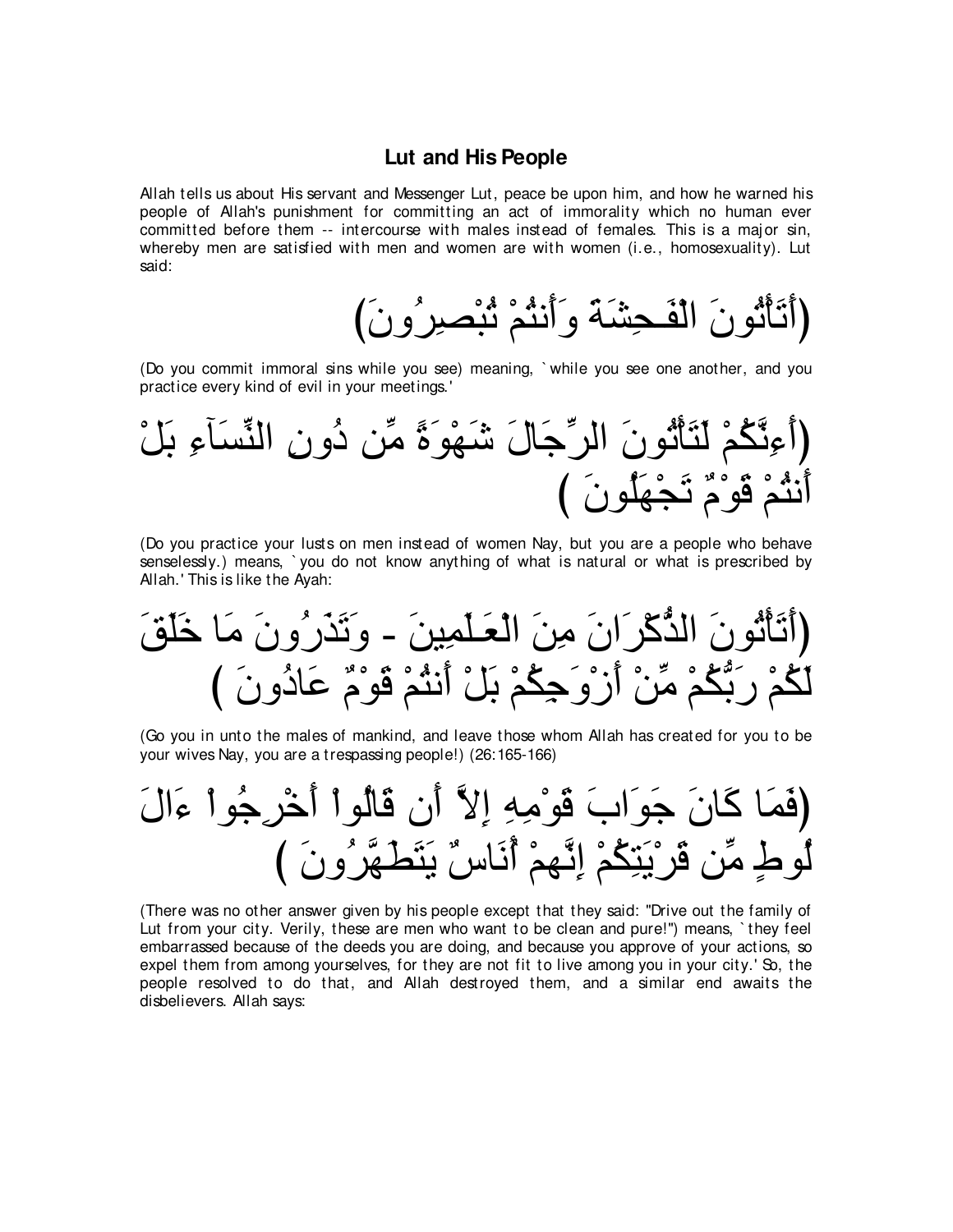

(So, We saved him and his family, except his wife. We destined her to be of those who remained behind.) meaning, she was one of those who were destroyed, with her people, because she was a helper to what they did and she approved of their evil deeds. She told them about the guests of Lut so that they could come to them. She did not do the evil deeds herself, which was because of the honor of the Lut and not because of any honor on her part.

(وَأَمْطَرْنَا عَلَيْهِمْ مَّطْرَ ۚا)

(And We rained down on them a rain.) means; stones of Sijil, in a well-arranged manner one after another. Marked from your Lord; and they are not ever far from the evildoers. Allah said:

(فَسَأَءَ مَطْرٍ ۗ الْمُنذَرِينَ)

(So, evil was the rain of those who were warned.) meaning, those against whom proof was established and whom the warning reached, but they went against the Messenger and denied him, and resolved to drive him out from among them.

(قُلْ الْحَمْدُ لِلَّهِ وَسَلَّمٌ عَلَى عِبَادِهِ الَّذِينَ سُنْر گُو نَ ــ ءَآلَلَهُ خَدْ ٌ أهن خلق ْصْنَ وَأَنْزَلَ لَكُمْ مِّنَ الْسَّمَآءِ مَآءً فَـٰٓ حَدَآئِوۡٓ َ ذَاتَ بَـهْجَةٖ مَّا كَانَ لَكُمْ أَن تُنبِثُواْ شَجَر أَإِلَـٰهٌ مَّعَ اللَّهِ بَلْ هُمْ قَوْمٌ يَعْدِلُونَ ﴾

(59. Say: "Praise and thanks be to Allah, and peace be on His servants whom He has chosen! Is Allah better, or what they ascribe as partners") (60. Is not He Who created the heavens and the earth, and sends down for you water from the sky, whereby We cause to grow wonderful gardens full of beauty and delight It is not in your ability to cause the growth of their trees. Is there any god with Allah Nay, but they are a people who ascribe equals!)

#### The Command to praise Allah and send Blessings on His Messengers

Allah commands His Messenger to say: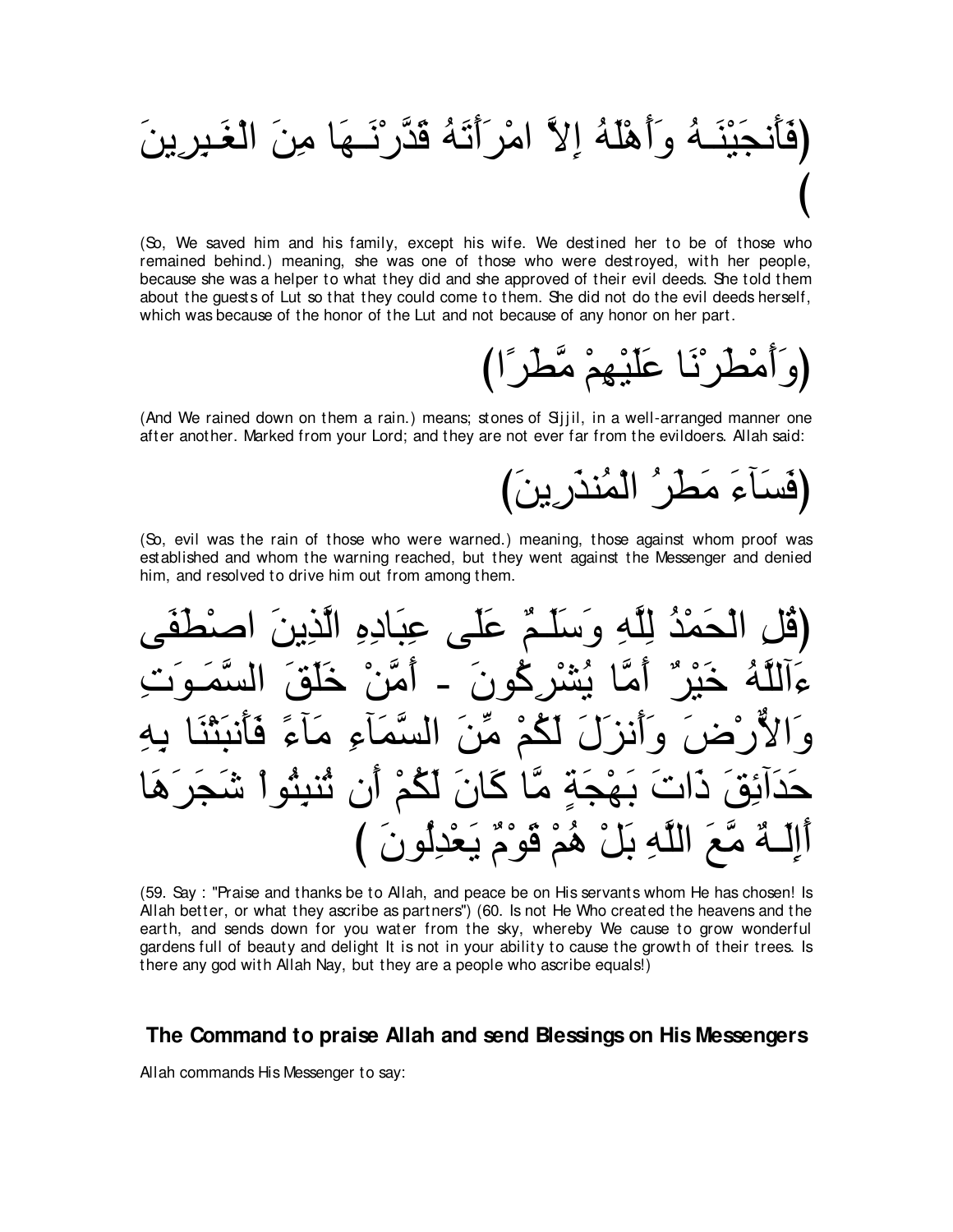## (الْحَمْدُ لِلَّهِ*)*

(Praise and thanks be to Allah,) meaning, for His innumerable blessings upon His servants and for His exalted Attributes and most beautiful Names. And He commands him to send peace upon the servants of Allah whom He chose and selected, i.e., His noble Messengers and Prophets, may the best of peace and blessings from Allah be upon them. This was the view of ` Abdur-Rahman bin Zayd bin Aslam and others; the meaning of the servants He has chose is the Prophets. He said, "This like He said in the Ayah;



(Glorified be your Lord, the Lord of honor and power! (He is free) from what they attribute unto Him! And peace be on the Messengers! And all the praises and thanks be to Allah, Lord of all that exists.) (37:180-182).'' Ath-Thawri and As-Suddi said, "This refers to the Companions of Muhammad , may Allah be pleased with them all.'' Something similar was also narrated from Ibn ` Abbas, and there is no contradiction between the two views, because they were also among the servants of Allah whom He had chosen, although the description is more befitting of the Prophets.

(عَالَلَهُ خَيْرٌ ؕ أَمَّا يُشْرِكُونَ)

(Is Allah better, or what they ascribe as partners (to Him)) This is a question aimed at denouncing the idolators for their worship of other gods besides Allah. Some more Proofs of Tawhid Then Allah begins to explain that He is the Only One Who creates, provides and controls, as He says:

(أَمَّنْ خَلَقَ السَّمَـو<sup>َ</sup>تِ)

(Is not He Who created the heavens) meaning, He created those heavens which are so high and serene, with their shining stars and revolving planets. And He created the earth, with its varying heights and densities, and He created everything in it, mountains, hills, plains, rugged terrain, wildernesses, crops, trees, fruits, seas and animals of all different kinds and colors and shapes, etc.

(وَأَنْزَلَ لَكُمْ مِّنَ السَّمَأَءِ مَأَءً)

(and sends down for you water from the sky,) means, He sends it as a provision for His servants,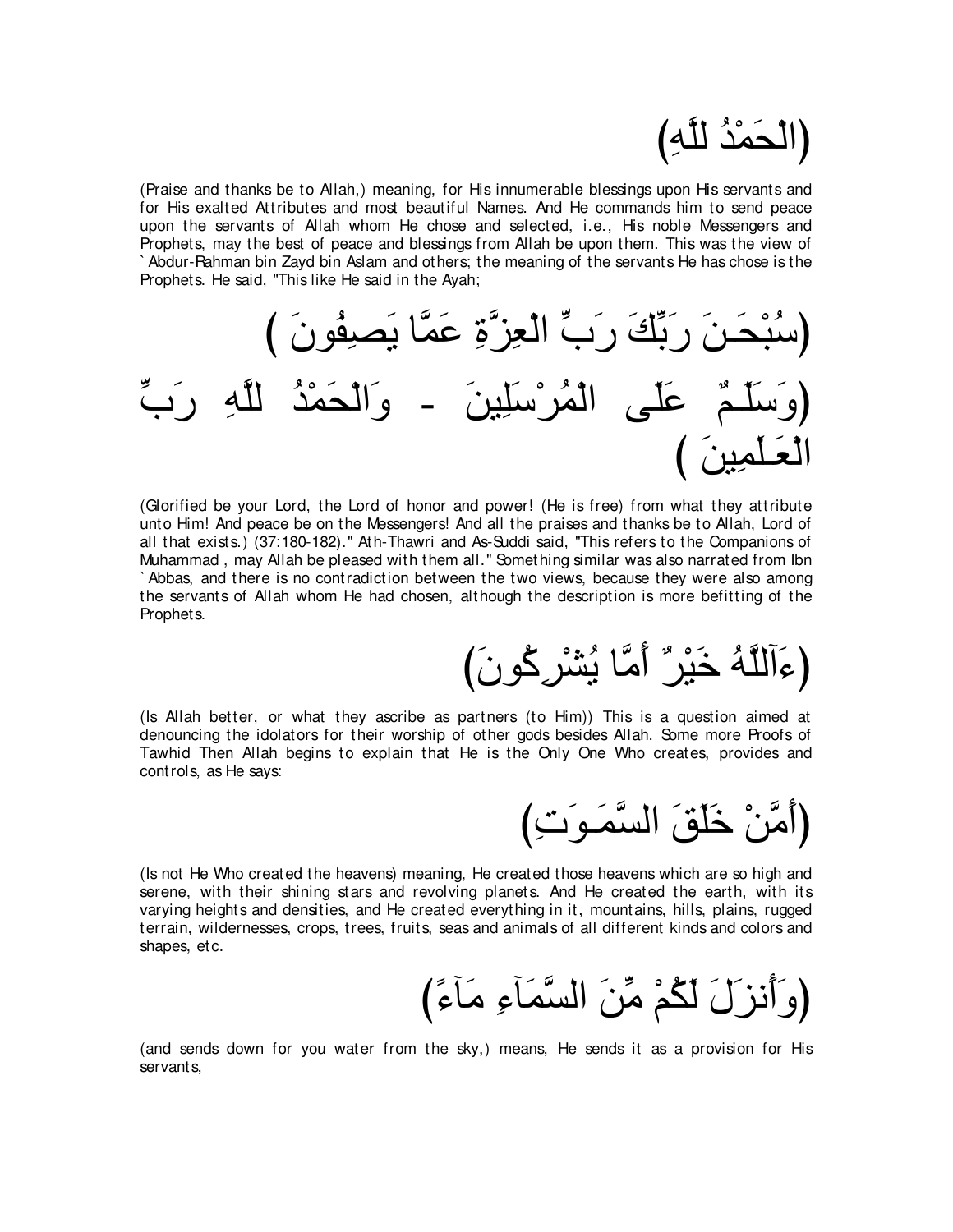(فَأَنبَثْنَا بِهِ حَدَآئِقَ ذَاتَ بَـهْجَةٍ)

(whereby We cause to grow wonderful gardens full of beauty and delight) means, beautiful and delightful to behold.

(It is not in your ability to cause the growth of their trees.) meaning, `you are not able to cause their trees to grow. The One Who is able to do that is the Creator and Provider, Who is doing all this Alone and Independent of any idol and other rival.' The idolators themselves admitted this, as Allah says in another Ayah:

(And if you ask them: "Who has created them" they will certainly say: "Allah.") (31:25)

(And if you were to ask them: "Who sends down water from the sky, and gives life therewith to the earth after its death" they will surely reply: "Allah.") (29:63) Meaning they will admit that He is the One Who does all these things, Alone, with no partner or associate, but then they worship others alongside Him, others who they admit cannot create or provide anything. But the Only One Who deserves to be worshipped is the Only One Who can create and provide. Allah savs:

(أَإِلَـٰهٌ مَّعَ اللَّهِ)

(Is there any god with Allah) meaning, `is there any god that can be worshipped alongside Allah, when it is clear to you and anyone who with reason that He is the Creator and Provider, as you yourselves admit' Then Allah says:

(بَلْ هُمْ قَوْمٌ يَعْدِلُونَ)

(Nay, but they are a people who ascribe equals (to Him)!) meaning, they describe others as being equal and comparable to Allah.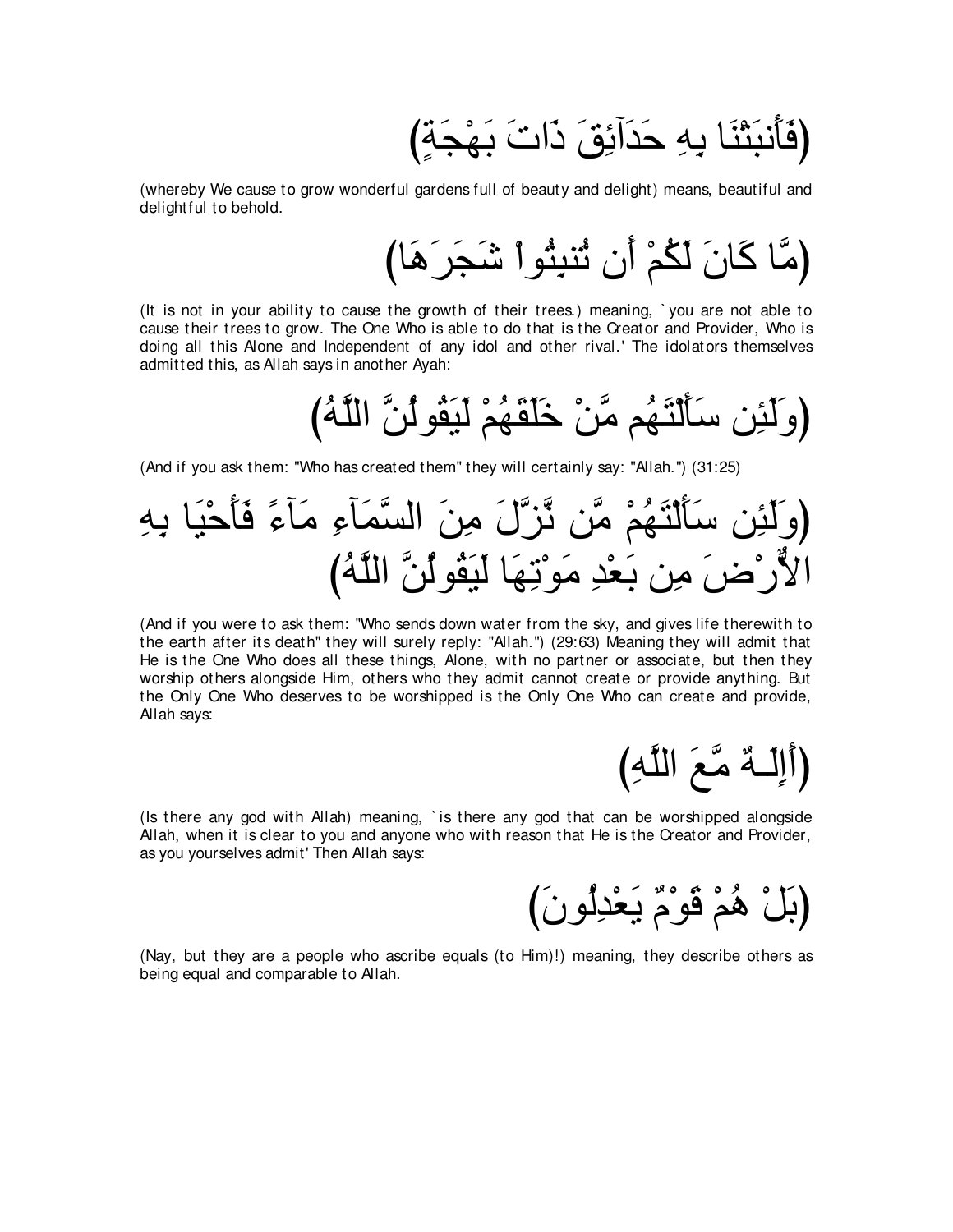(أَمَّن جَعَلَ الأَرْضَ ڤَرَارٍ أَ وَجَعَلَ خِلاَلَهَآ أَنْهَا وَجَعَلَ لَّـهَا رَوَاسِيٍّ وَجَعَلَ بَيْنَ الْبَحْرِيْنِ جَاجِز أَءِلَــةٌ مَّـعَ اللهِ بَلْ أَكْثَرُ هُمْ لا يَعْلَمُونَ )

(61. Is not He Who has made the earth as a fixed abode, and has placed rivers in its midst, and has placed firm mountains therein, and has set a barrier between the two seas (of salt and sweet water) Is there any ilah (god) with Allah Nay, but most of them know not!) Allah says:

(أَمَّنِ جَعَلَ الأَّرِ ْضَ قَرِ ارِ 1)

(Is not He Who has made the earth as a fixed abode,) meaning, stable and stationary, so that it does not move or convulse, because if it were to do so, it would not be a good place for people to live on. But by His grace and mercy, He has made it smooth and calm, and it is not shaken or moved. This is like the Ayah,

## (اللَّهُ الَّذِي جَعَلَ لَكُمُ الأَرْضَ قَرَارٍ أَ وَالسَّمَآءَ ينَــأعُ)

(Allah, Who has made for you the earth as a dwelling place and the sky as a canopy) (40:64).

(وَ جَعَلَ خِلاَلَهَا أَنْهَارِ أ

(and has placed rivers in its midst,) means, He has placed rivers which are fresh and sweet, cutting through the earth, and He has made them of different types, large rivers, small rivers and some in between. He has caused them to flow in all directions, east, west, south, north, according to the needs of mankind in different areas and regions, as He has created them throughout the world and sends them their provision according to their needs.

(وَ جَعَلَ لَيَهَا رِ وَ اسِي*يَ*)

(and has placed firm mountains therein, ) means, high mountains which stabilize the earth and make it steadfast, so that it does not shake.

(وَ جَعَلَ بَيْنَ الْبَحْرِ َيْنِ جَاجِزِ أَ)

(and has set a barrier between the two seas) means, He has placed a barrier between the fresh water and the salt water, to prevent them from mixing lest they corrupt one another. Divine wisdom dictates that each of them should stay as it is meant to be. The sweet water is that which flows in rivers among mankind, and it is meant to be fresh and palatable so that it may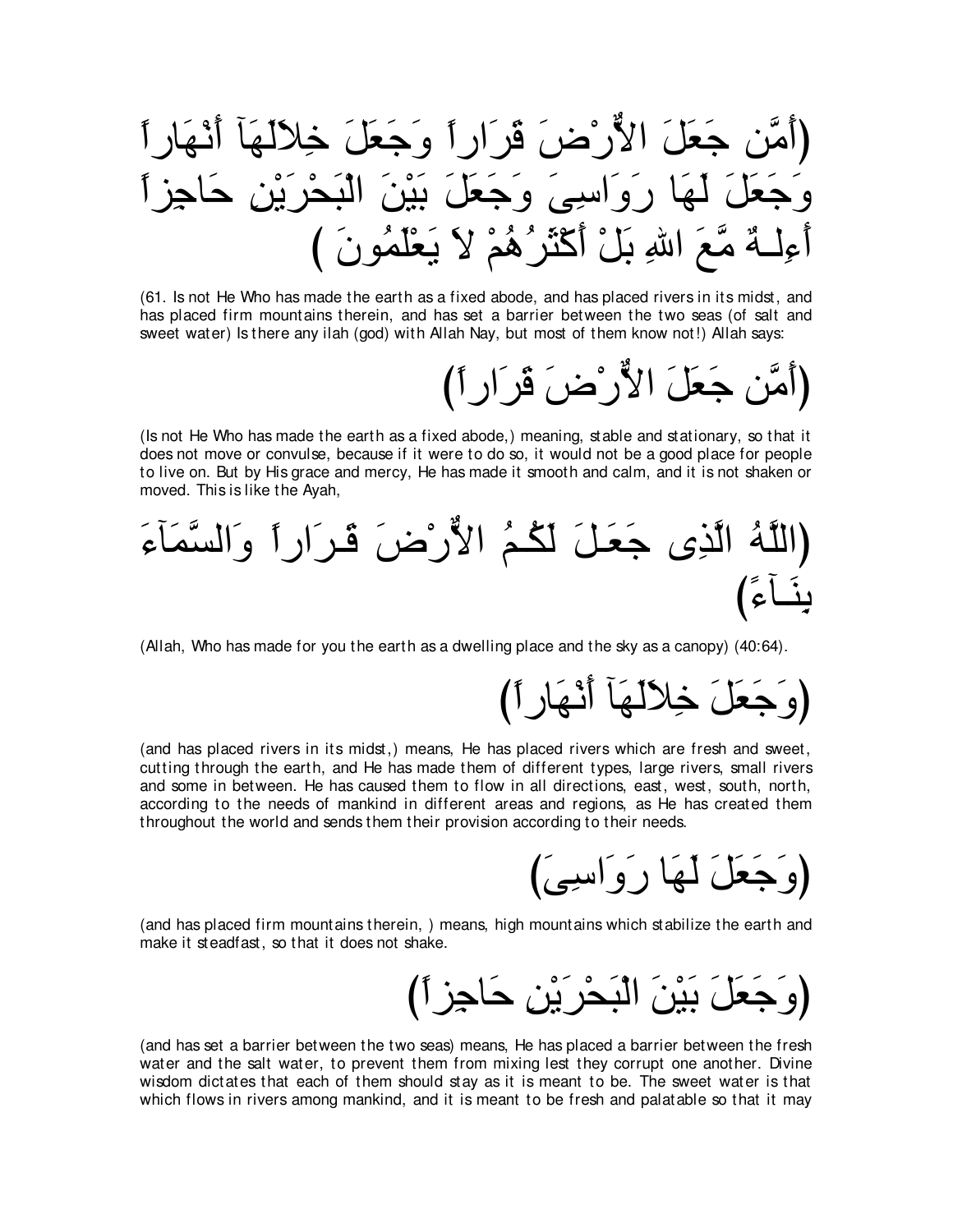be used to water animals and plants and fruits. The salt water is that which surrounds the continents on all sides, and its water is meant to be salty and undrinkable lest the air be corrupted by its smell, as Allah says:

(And it is He Who has let free the two seas, this is palatable and sweet, and that is salty and bitter; and He has set a barrier and a complete partition between them.) (25:53) Allah says:

(Is there any god with Allah) meaning, any god who could do this, or who deserves to be worshipped Both meanings are indicated by the context.

(Nay, but most of them know not!) means, in that they worship others than Allah.

(62. Is not He Who responds to the distressed one, when he calls on Him, and Who removes the evil, and makes you inheritors of the earth, generations after generations is there any god with Allah Little is that you remember!) Allah points out that He is the One upon Whom people call in times of difficulty, and He is the One to Whom they turn when calamity strikes, as He says elsewhere:

(And when harm touches you upon the sea, those that you call upon vanish from you except Him) (17:67),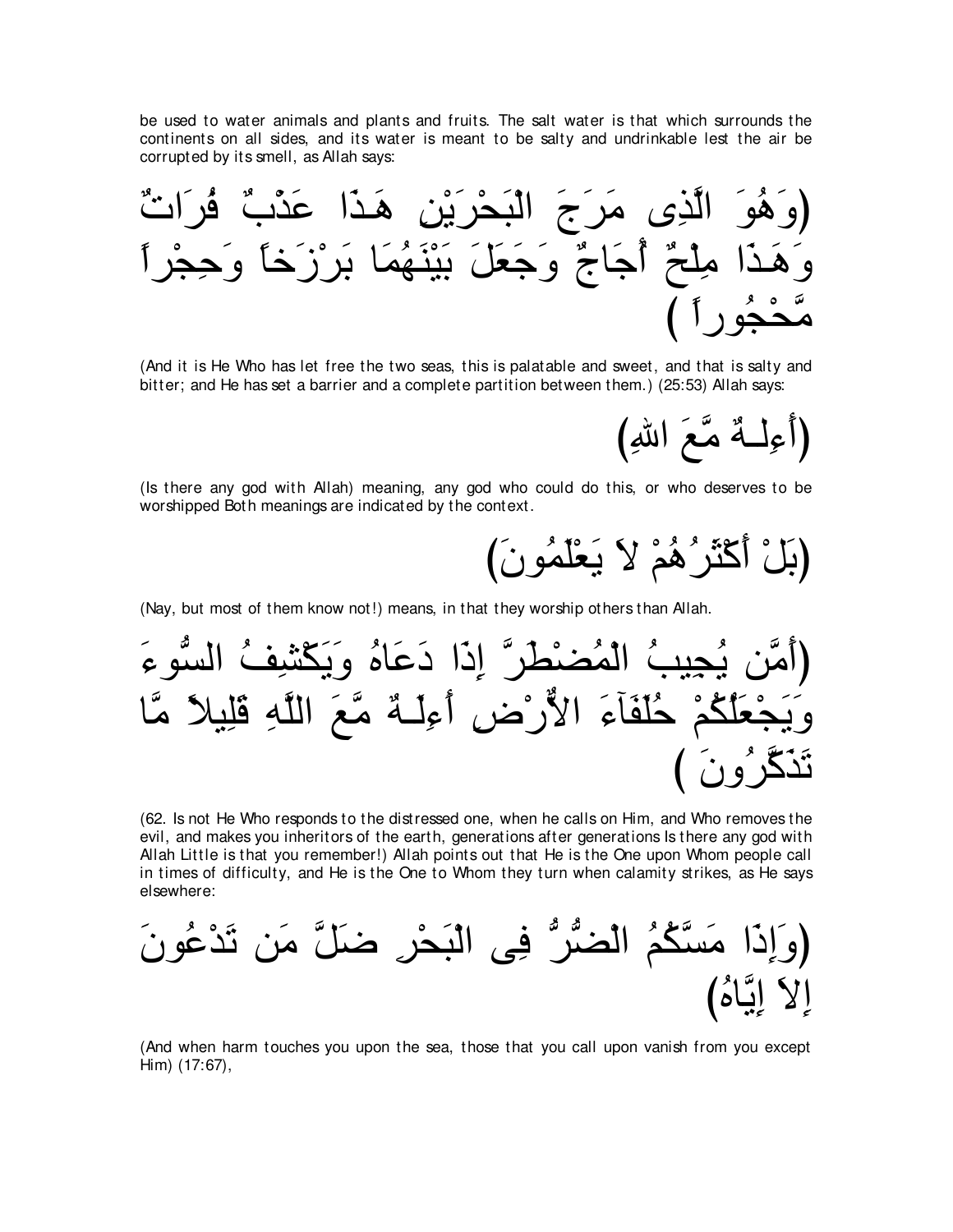(ثُمَّ إِذَا مَسَّكُمُ الْضَّرُّ فَإِلَيْهِ تَجْرَرُونَ)

(Then, when harm touches you, unto Him you cry aloud for help) (16:53). Similarly, Allah says here:

(Is not He Who responds to the distressed one, when he calls on Him.) meaning, Who is the only One to Whom the person in desperate need turns, and the only One Who can relieve those who are stricken by harm Imam Ahmad reported that a man of Balhajim said: "O Messenger of Allah, what are you calling for" He said:

(I am calling people to Allah Alone, the One Who, if you call on Him when harm befalls you, will relieve you; and when you are lost in the wilderness, you call on Him and He brings you back: and when drought (famine) strikes, you call on Him and He makes your crops grow.) He said: "Advise me." He said:

حَدًا وَلَمَا نَزْ هَدَنَ خَاكَ وَأَنْتَ مُذْبَسِطٌ الَّنُهِ وَ <u> ژاؤ </u>  $\mathbf{Q}$  $\hat{\mathbf{C}}$  $\bullet$ الماز ار فان اسد ، الم للّه  $\overline{1}$ 

(Do not slander anyone and do not think of any good deed as insignificant, even if it is only meeting your brother with a cheerful face or emptying your vessel into the vessel of one who is asking for water. Wear your lower garment at mid-calf length, or -- if you insist -- let it reach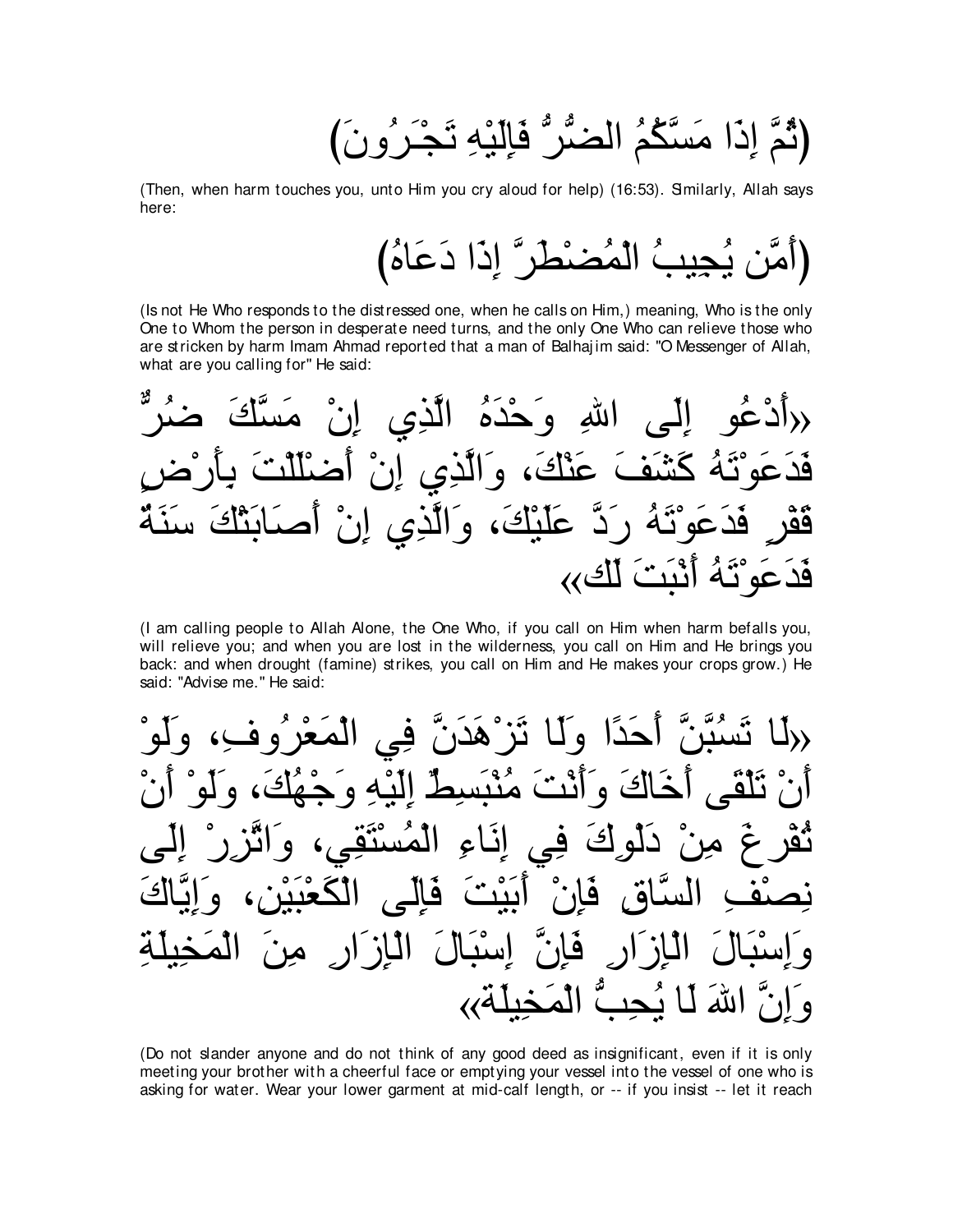your ankles, and beware of lowering the garment below the ankles along the ground, for it is a form of showing-off, and Allah does not like showing-off.)

#### **The Story of a Mujahid who fought for the sake of Allah**

In his biography of Fatimah bint Al-Hasan Umm Ahmad Al-` Aj aliyyah, Al-Hafiz bin ` Asakir reported that she said: "One day the disbelievers defeated the Muslims in a battle. There was a good horse which belonged to a rich man who was also righteous. The horse just stood there, so its owner said, ` What is the matter with you Woe to you! I was only preparing you for a day such as this.' The horse said to him: ` How can you expect me not to perform badly, when you delegated my feeding to the grooms, and they mistreated me and only fed me a little' The man said, `I make you a promise before Allah that from this day on, only I will feed you from my own lap.' So the horse began to run, and his owner was saved, and after that he only ever fed the horse from his own lap. This story became well known among the people, and they started to come to him to hear the story from his own lips. News of this reached the king of Byzantium, and he said: ` A city where this man is, will be kept safe from harm.' He wanted to bring the man to his own city, so he sent an apostate (a man who had left Islam) who was living in his city to go to him, and when he reached him, he pretended that his intentions towards Islam and its followers were good, so the Muj ahid trusted him. One day they went out walking along the shore, but the apostate made a pact with another person, a follower of the Byzantine king, to come and help him take the Muj ahid prisoner. When they made their move, he lifted his gaze to the sky and said, ` O Allah! He has deceived me by swearing in Your Name, so protect me in whatever way You will.' Then two wild animals came out and seized them, and the Muj ahid came back safe and sound. '' The Inheritance of the Earth

び⌒チ∇ケxΙや ∠¬べ∠ヘ∠ヤ⊥ェ ∇ユ⊥ム⊥ヤ∠バ∇イ∠Α∠ヱぴ

(and makes you inheritors of the earth,) means, each generation inherits from the generation that came before them, one after the other, as Allah says:

⊥¬べ∠ゼ∠Α ゅzョ ユ⊥ミ⌒ギ∇バ∠よ リ⌒ョ ∇ブ⌒ヤ∇ガ∠わ∇ジ∠Α∠ヱ ∇ユ⊥ム∇ら⌒ワ∇グ⊥Α ∇ほ∠ゼ∠Α ラ⌒まぴ び∠リΑ⌒ゲ∠カや∠¬ ∃ュ∇ヲ∠ホ ⌒るzΑあケ⊥ク リあョ ∇ユ⊥ミ∠ほ∠ゼル∠ぺ べ∠ヨ∠ミ

(if He wills, He can destroy you, and in your place make whom He wills as your successors, as He raised you from the seed of other people) (6:133),



(And it is He Who has made you generations coming after generations, replacing each other on the earth. And He has raised you in ranks, some above others) (6:165),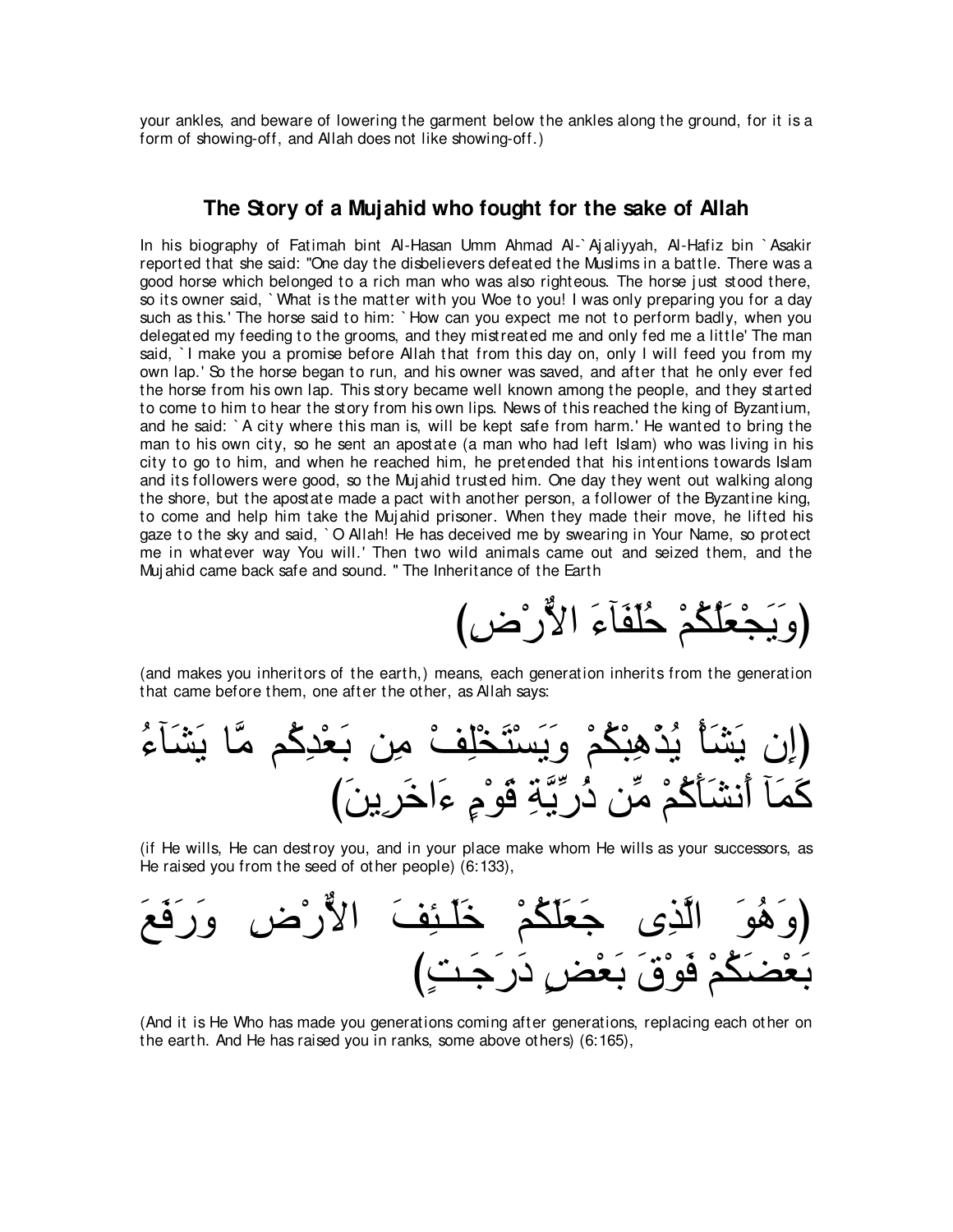(وَإِذْ قَالَ رَبُّكَ لِلْمَلَـٰئِكَةِ إِنِّي جَاعِلٌ فِي الأَرْضِ

(And (remember) when your Lord said to the angels: "Verily, I am going to place generations after generations on earth.") (2:30) meaning, people who will come after one another, as we have already stated. Allah's saying:

(and makes you inheritors of the earth.) means, nation after nation, generation after generation, people after people. If He had willed, He could have created them all at one time, and not made some of them the offspring of others. If He had willed, He could have created them all together, as He created Adam from dust. If He had willed, He could have made some of them the offspring of others, but not caused any of them to die until they all died at one time; in this case the earth would have become constricted for them and it would be too difficult for them to live and earn a living, and they would have caused inconvenience and harm to one another. But His wisdom and decree ruled that they should be created from one soul, then their numbers should be greatly increased, so He created them on the earth and made them generation after generation, nation after nation, until their time will come to an end and there will be no one left on earth, as Allah has decreed and as He has completely counted out their numbers. Then the Resurrection will come to pass, and each person will be rewarded or punished according to his deeds. Allah says:

(Is not He Who responds to the distressed one, when he calls on Him, and Who removes the evil, and makes you inheritors of the earth, generations after generations is there any god with Allah) meaning, is there anyone else able to do that, or a god with Allah worth worshipping -while you know that He is the only one who can do that, having no partners

(قَلِيلاً مَّا تَذَكَّرُ وِنَ)

(Little is that you remember!) meaning, how little they think about that which would guide them to the truth and show them the straight path.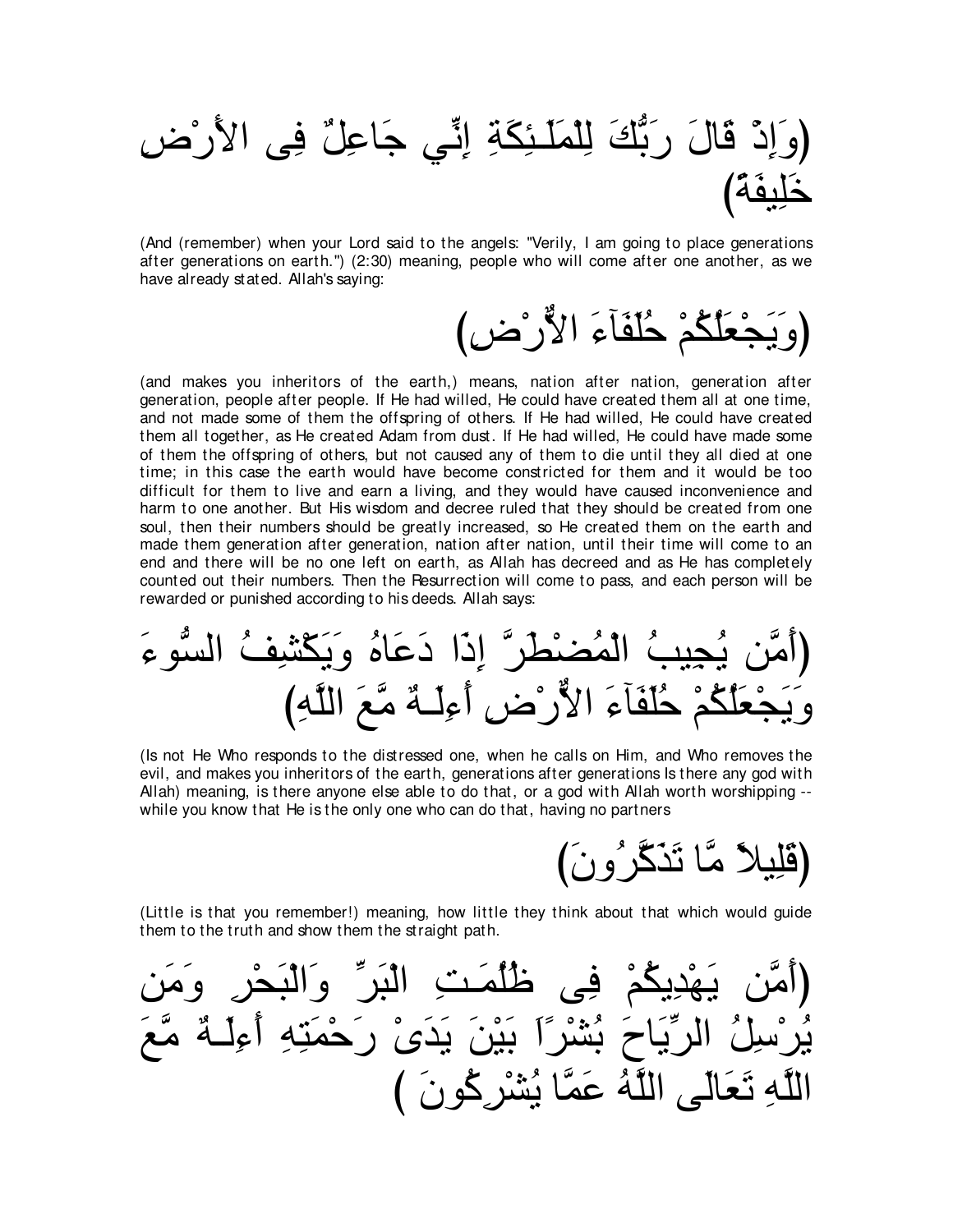(63. Is not He Who guides you in the darkness of the land and the sea, and Who sends the winds as heralds of glad tidings, going before His mercy Is there any god with Allah Exalted be Allah above all that they associate as partners!) Allah says,

، يَهْدِيكُمْ فِي ظُلُّ*مَتِ* الْبَرِّ وَالْبَحْرِ )

(Is not He Who guides you in the darkness of the land and the sea,) meaning, by means of what He has created of heavenly and earthly signposts. This is like the Ayah,

(وَعَلامَتٍ وَبِالنَّجْمِ هُمْ يَهْتَدُونَ )

(And landmarks and by the stars, they guide themselves.) (16:16)

ヴ⌒プ ゅ∠ヰ⌒よ ∇やヱ⊥ギ∠わ∇ヰ∠わ⌒ャ ∠ュヲ⊥イぁレャや ⊥ユ⊥ム∠ャ ∠モ∠バ∠ィ ン⌒グzャや ∠ヲ⊥ワ∠ヱぴ び⌒ゲ∇エ∠ら∇ャや∠ヱ あゲ∠ら∇ャや ⌒ろ⇒∠ヨ⊥ヤ⊥ニ

(It is He Who has set the stars for you, so that you may guide your course with their help through the darkness of the land and the sea...) (6:97)

び⌒ヮ⌒わ∠ヨ∇ェ∠ケ ∇ン∠ギ∠Α ∠リ∇Β∠よ ∠や⇔ゲ∇ゼ⊥よ ∠ゥゅ∠Αあゲャや ⊥モ⌒シ∇ゲ⊥Α リ∠ョ∠ヱぴ

(and Who sends the winds as heralds of glad tidings, going before His mercy) meaning, ahead of the clouds which bring rain, by means of which Allah shows His mercy to His servants who are suffering drought and despair.

び∠ラヲ⊥ミ⌒ゲ∇ゼ⊥Α ゅzヨ∠ハ ⊥ヮzヤャや ヴ∠ャゅ∠バ∠ゎ ⌒ヮzヤャや ∠ノzョ ∀ヮ⇒∠ャ⌒¬∠ぺぴ

(Is there any god with Allah Exalted be Allah above all that they associate as partners!)



(64. Is not He Who originates creation, and shall thereafter repeat it, and Who provides for you from heaven and earth Is there any god with Allah Say: "Bring forth your proofs, if you are truthful.'') He is the One Who, by His might and power, originates creation and then repeats it. This is like the Ayat: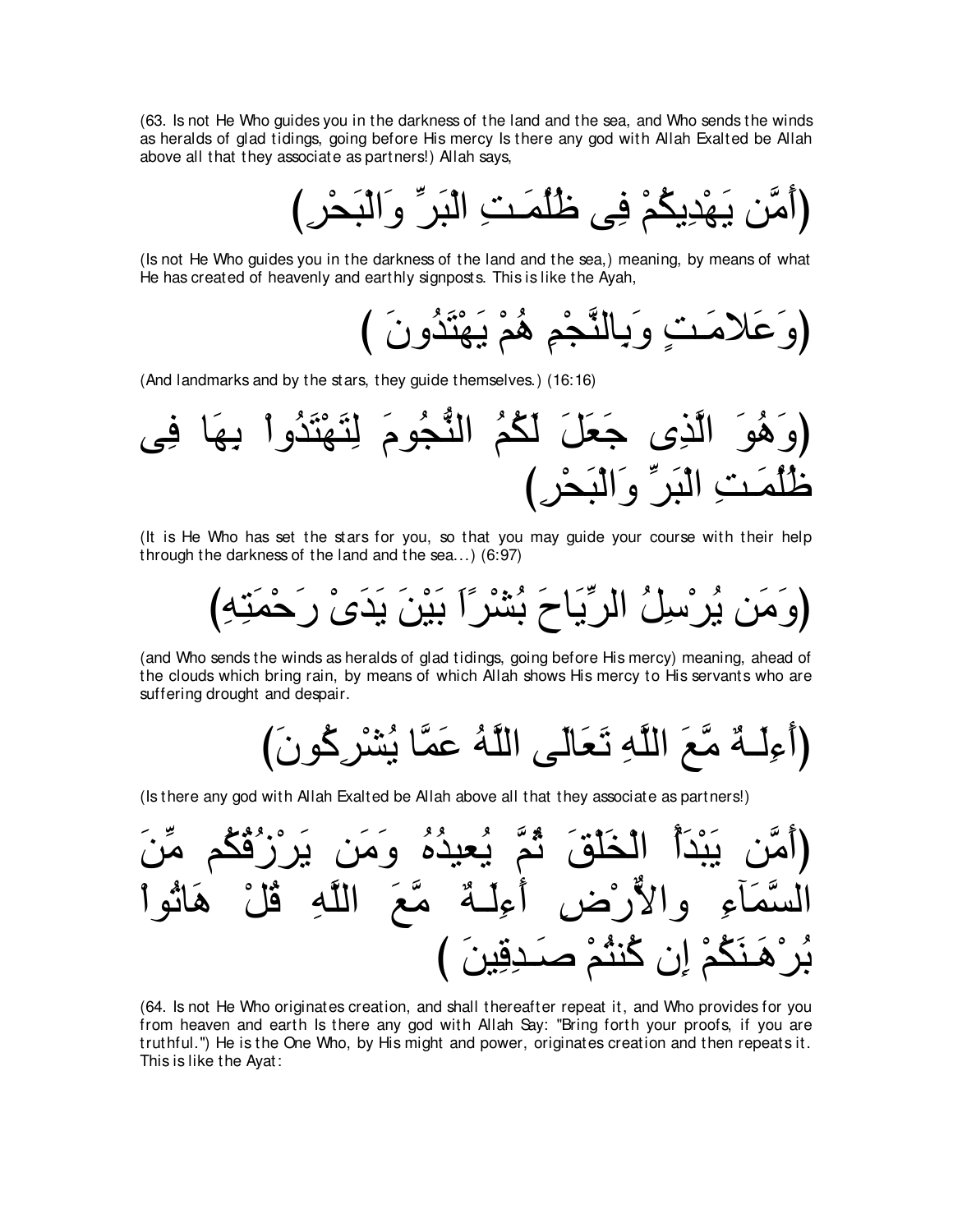بَطَّشَ رَبِّكَ لَشَدِيدٌ - إِنَّهُ هُوَ يُبْدِىءُ وَيُعِيدُ )

(Verily, the punishment of your Lord is severe and painful. Verily, He it is Who begins and repeats.) (85:12-13)



(And He it is Who originates the creation, then He will repeat it; and this is easier for Him.)  $(30:27)$ 

(and Who provides for you from heaven and earth) with the rain He sends down from the sky causing the blessings of the earth to grow, as He says elsewhere:



(By the sky which gives rain, again and again. And the earth which splits.) (86:11-12)

(He knows that which goes into the earth and that which comes forth from it, and that which descends from the heaven and that which ascends to it) (34:2). Allah, may He be blessed and exalted, sends down water from the sky as a blessing, and causes it to penetrate the earth, and then come forth as springs. After that, by means of the water He brings forth all kinds of crops, fruits and flowers, in all their different forms and colors.

(Eat and pasture your cattle; verily, in this are signs for men of understanding) (20:54). Allah says: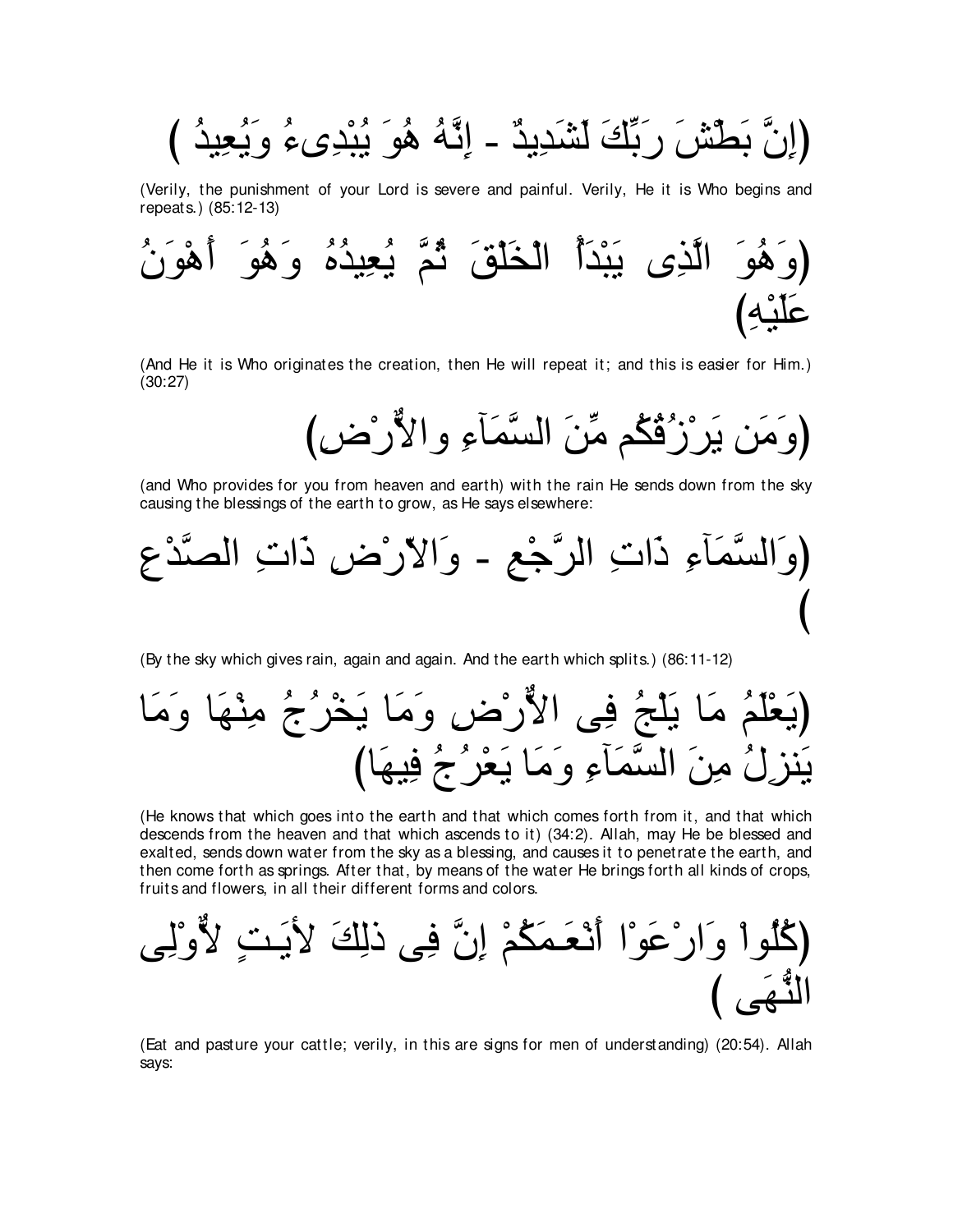(أَإِلَــهٌ مَّعَ اللَّهِ)

(Is there any god with Allah) meaning, who did this Or, according to another interpretation: after this (who could be worth worship)

び∠リΒ⌒ホ⌒ギ⇒∠タ ∇ユ⊥わレ⊥ミ ラ⌒ま ∇ユ⊥ム∠レ⇒∠ワ∇ゲ⊥よ ∇やヲ⊥ゎゅ∠ワ ∇モ⊥ホぴ

(Say: "Bring forth your proofs, if you are truthful.'') Produce the evidence of that. But it is known that they have no proof or evidence, as Allah says:

⌒ヮ⌒よ ⊥ヮ∠ャ ∠ラゅ∠ワ∇ゲ⊥よ ∠Ι ∠ゲ∠カや∠¬ ゅ∠ヰ⇒∠ャ⌒ま ⌒ヮzヤャや ∠ノ∠ョ ⊥ネ∇ギ∠Α リ∠ョ∠ヱぴ び ∠ラヱ⊥ゲ⌒ヘ⇒∠ム∇ャや ⊥ウ⌒ヤ∇ヘ⊥Α ∠Ι ⊥ヮzル⌒ま ⌒ヮあよ∠ケ ∠ギレ⌒ハ ⊥ヮ⊥よゅ∠ジ⌒ェ ゅ∠ヨzル⌒み∠プ

(And whoever invokes besides Allah, any other god, of whom he has no proof; then his reckoning is only with his Lord. Surely, the disbelievers will not be successful.) (23:117)

∠ょ∇Β∠ピ∇ャや ⌒チ∇ケxΙやヱ ⌒れヲ⇒∠ヨzジャや ヴ⌒プ リ∠ョ ⊥ユ∠ヤ∇バ∠Α zΙ モ⊥ホぴ ∠ポ∠ケ∠キや ⌒モ∠よ - ∠ラヲ⊥ん∠バ∇ら⊥Α ∠ラゅzΑ∠ぺ ∠ラヱ⊥ゲ⊥バ∇ゼ∠Α ゅ∠ョ∠ヱ ⊥ヮzヤャや zΙ⌒ま ユ⊥ワ ∇モ∠よ ゅ∠ヰ∇レあョ yマ∠セ ヴ⌒プ ∇ユ⊥ワ ∇モ∠よ ⌒り∠ゲ⌒カxΙや ヴ⌒プ ∇ユ⊥ヰ⊥ヨ∇ヤ⌒ハ び ∠ラヲ⊥ヨ∠ハ ゅ∠ヰ∇レあョ

(65. Say: "None in the heavens and the earth knows the Unseen except Allah, nor can they perceive when they shall be resurrected.'') (66. Nay, their knowledge will perceive that in the Hereafter. Nay, they are in doubt about it. Nay, they are in complete blindness about it.)

#### **The One Who knows the Unseen is Allah**

Allah commands His Messenger to inform all of creation that no one among the dwellers of heaven and earth knows the Unseen, except Allah.

إِلاَّ اللَّهُ)

(except Allah) This is an absolute exception, meaning that no one knows this besides Allah, He is alone in that regard, having no partner in that knowledge. This is like the Ayat: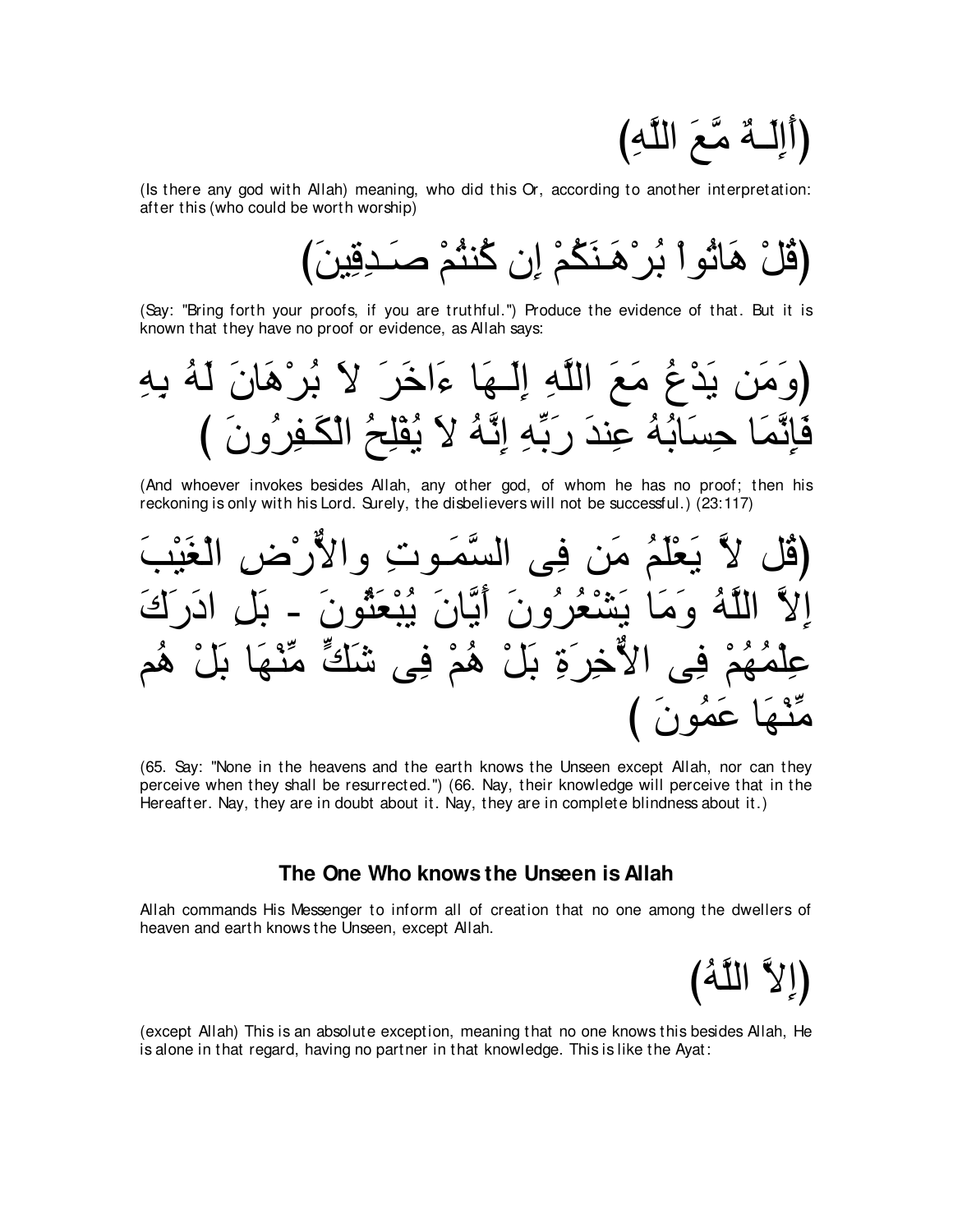び∠ヲ⊥ワ zΙ⌒ま べ∠ヰ⊥ヨ∠ヤ∇バ∠Α ∠Ι ⌒ょ∇Β∠ピ∇ャや ⊥ウ⌒ゎゅ∠ヘ∠ョ ⊥ロ∠ギレ⌒ハ∠ヱぴ

(And with Him are the keys of the Unseen, none knows them but He) (6:59).

び∠ゑ∇Β∠ピ∇ャや ⊥メあゴ∠レ⊥Α∠ヱ ⌒る∠ハゅzジャや ⊥ユ∇ヤ⌒ハ ⊥ロ∠ギレ⌒ハ ∠ヮzヤャや zラ⌒まぴ

(Verily, Allah, with Him is the knowledge of the Hour, He sends down the rain) (31:34). until the end of the Surah. And there are many Ayat which mention similar things.

(وَمَا يَشْعُرُونَ أَبَّانَ يُبْعَثُونَ)

(nor can they perceive when they shall be resurrected.) That is, the created beings who dwell in the heavens and on earth do not know when the Hour will occur, as Allah says:

び⇔る∠わ∇ピ∠よ zΙ⌒ま ∇ユ⊥ムΒ⌒ゎ∇ほ∠ゎ ∠Ι ⌒チ∇ケxΙや∠ヱ ⌒れ∠ヲ⇒∠ヨzジャや ヴ⌒プ ∇ろ∠ヤ⊥ボ∠をぴ

(Heavy is its burden through the heavens and the earth. It shall not come upon you except all of a sudden) (7: 187). meaning, it is a grave matter for the dwellers of heaven and earth.

(بَل ادَرَكَ عِلُمُهُمٰ في الأُخِرَةِ بَلٰ هُمٌ في شَكَّ
$$
\overline{\phantom{a}}
$$

(Nay, their knowledge will perceive that in the Hereafter. Nay, they are in doubt about it.) means their knowledge and amazement stops short of knowing its time. Other scholars read this with the meaning "their knowledge is all the same with regard to that,'' which reflects the meaning of the Hadith in Sahih Muslim which states that the Messenger of Allah said to Jibril, when the latter asked him when the Hour would come: s

«モ⌒もゅzジャや ∠リ⌒ョ ∠ユ∠ヤ∇ハ∠ほ⌒よ ゅ∠ヰ∇レ∠ハ ⊥メヱ⊥ぽ∇ジ∠ヨ∇ャや ゅ∠ョ»

(The one who is being asked about it does not know any more than the one who is asking.) In other words, they were both equal in the fact that their knowledge did not extend that far.

(بَلْ هُمْ فِي شَكٍّ مِّنْهَا)

(Nay, they are in doubt about it.) This refers to the disbelievers in general as Allah says elsewhere: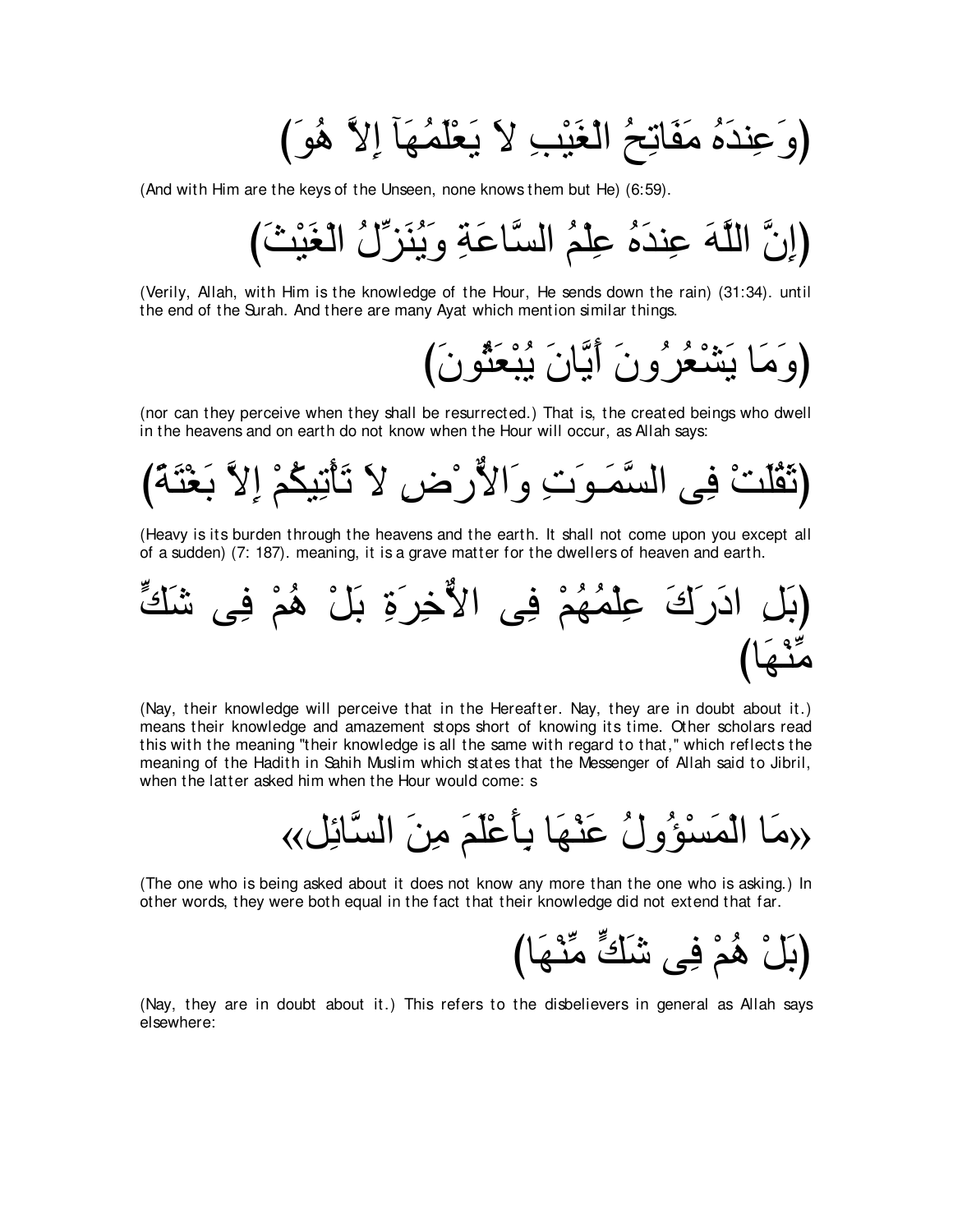(And they will be set before your Lord in rows, (and Allah will say:) "Now indeed, you have come to Us as We created you the first time. Nay, but you thought that We had appointed no meeting for you (with Us). ") (18:48) i.e., the disbelievers among you. By the same token, Allah says here:

(Nay, they are in doubt about it.) meaning, they doubt that it will come to pass.

(Nay, they are in complete blindness about it.) They are blind and completely ignorant about it.

(67. And those who disbelieve say: "When we have become dust -- we and our fathers -- shall we really be brought forth") (68. "Indeed we were promised this -- we and our forefathers before, verily, these are nothing but tales of ancients.") (69. Say to them: "Travel in the land and see how has been the end of the criminals.") (70. And grieve you not over them, nor be straitened (in distress) because of what they plot.)

#### Scepticism about the Resurrection and Its Refutation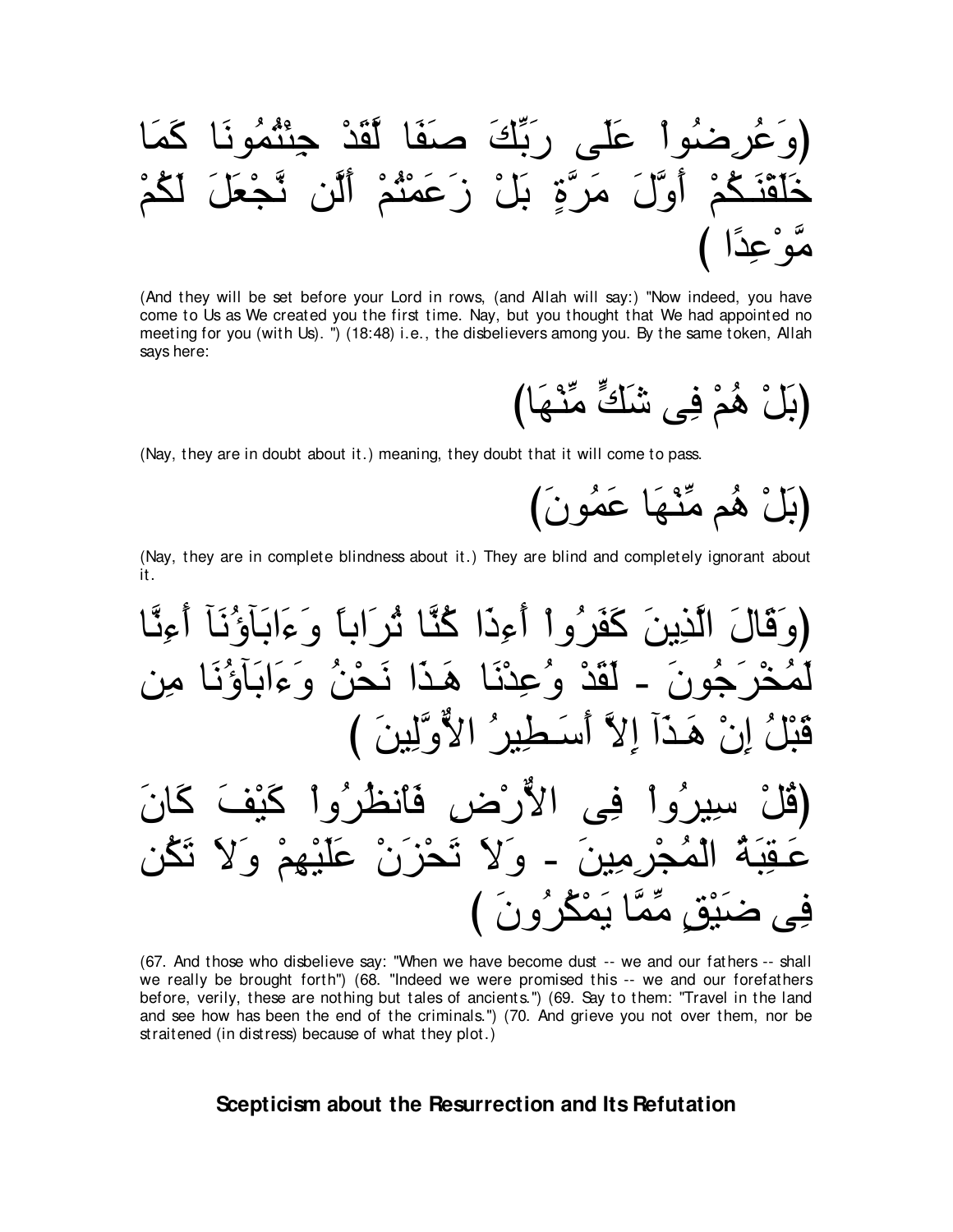Allah tells us about the idolators who deny the Resurrection, considering it extremely unlikely that bodies will be re-created after they have become bones and dust. Then He says:

(Indeed we were promised this -- we and our forefathers before.) meaning. `we and our forefathers have been hearing this for a long time, but in reality, we have never seen it happen.'

(إِنْ هَذَآ إِلاَّ أَسَطِيرُ الأَوَّلِينَ)

(verily, these are nothing but tales of ancients.) the promises that bodies will be restored are

(إِلاَّ أَسَطِينُ الأَوَّلِينَ)

(nothing but tales of ancients.) meaning that they were taken by the people who came before us from books which were handed down from one to the other, but they have no basis in reality. Responding to their thoughts of disbelief and their belief that there would be no Resurrection, Allah said,

(قُلْ)

(Say) `O Muhammad, to these people,'

(Travel in the land and see how has been the end of the criminals.) meaning, those who denied the Messengers and their message of the Pesurrection and other matters. See how the punishment and vengeance of Allah struck them and how Allah saved from among them the noble Messengers and the believers who followed them. This will be an indication of the truth of the Message brought by the Messengers. Then, to comfort the Prophet, Allah says:

(وَلاَ تَحْزَنْ عَلَيْهِمْ)

(And grieve you not over them,) meaning, `but do not feel sorry for them or kill yourself with regret for them,'

(وَلاَ تَكُن فِي ضَبْقٍ مِّمَّا يَمْكُرُونَ)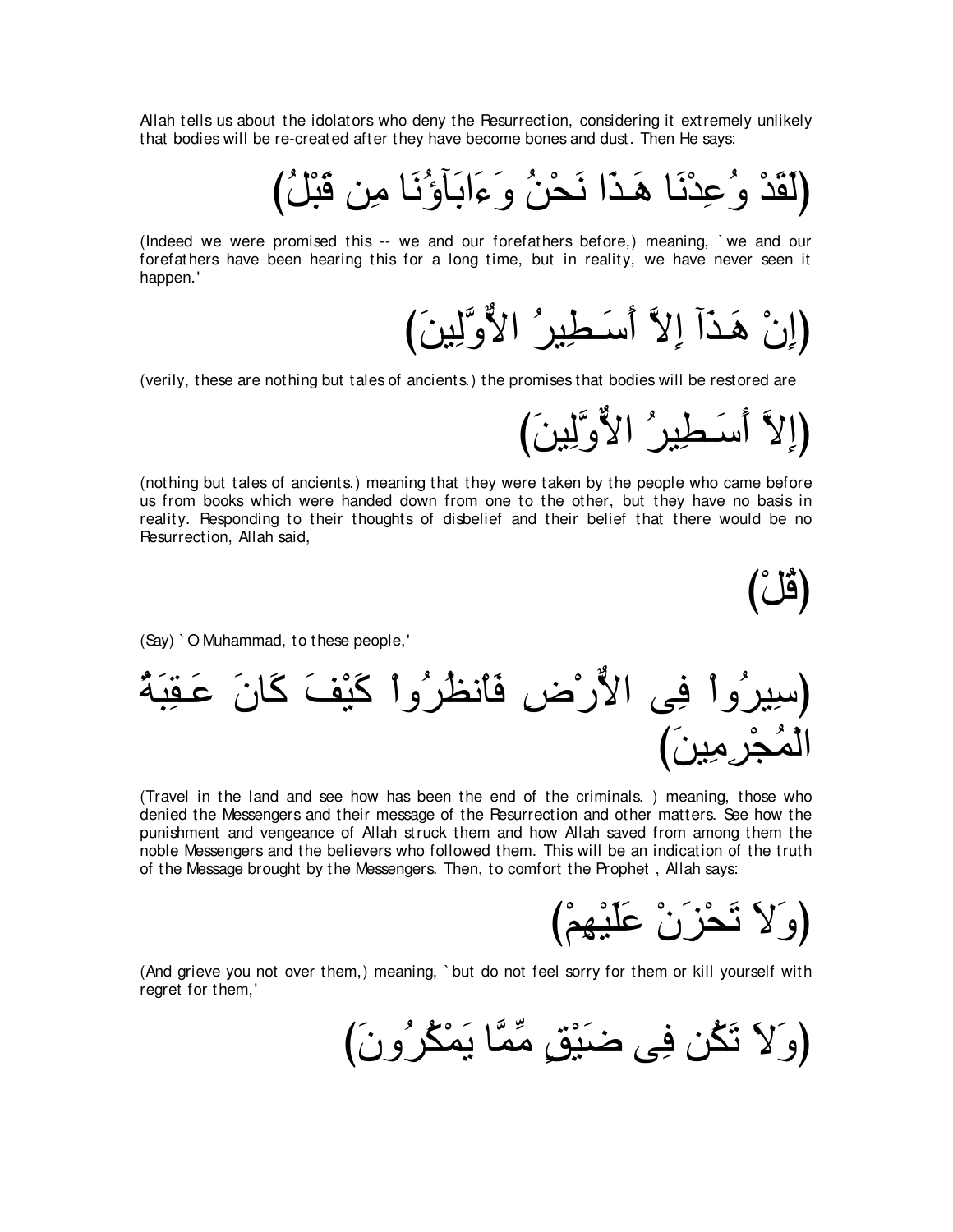(nor be straitened because of what they plot.) means, ` because they plot against you and rej ect what you have brought, for Allah will help and support you, and cause your religion to prevail over those who oppose you and stubbornly resist you in the east and in the west.'



(71. And they say: "When this promise, if you are truthful'') (72. Say: "Perhaps that which you wish to hasten on, may be close behind you.'') (73. Verily, your Lord is full of grace for mankind, yet most of them do not give thanks.) (74. And verily, your Lord knows what their breasts conceal and what they reveal.) (75. And there is nothing hidden in the heaven and the earth but it is in a Clear Book.) Allah tells us about how the idolators asked about the Day of Resurrection, but thought it unlikely that it would ever come to pass.

(وَيَقُولُونَ مَثَى هَذا الْوَعْدُ إن كُنثُمْ صَدفِين

 $\mathbf{Z}$ 

(And they say: "When (will) this promise (be fulfilled), if you are truthful'') Allah said, responding to them:

(Say) ` O Muhammad,'



(Perhaps that which you wish to hasten on, may be close behind you.) Ibn ` Abbas said, "That which you wish to hasten on has come close to you, or some of it has come close.'' This was also the view of Muj ahid, Ad-Dahhak, ` Ata Al-Khurasani, Qatadah and As-Suddi. This is also what is meant in the Ayat: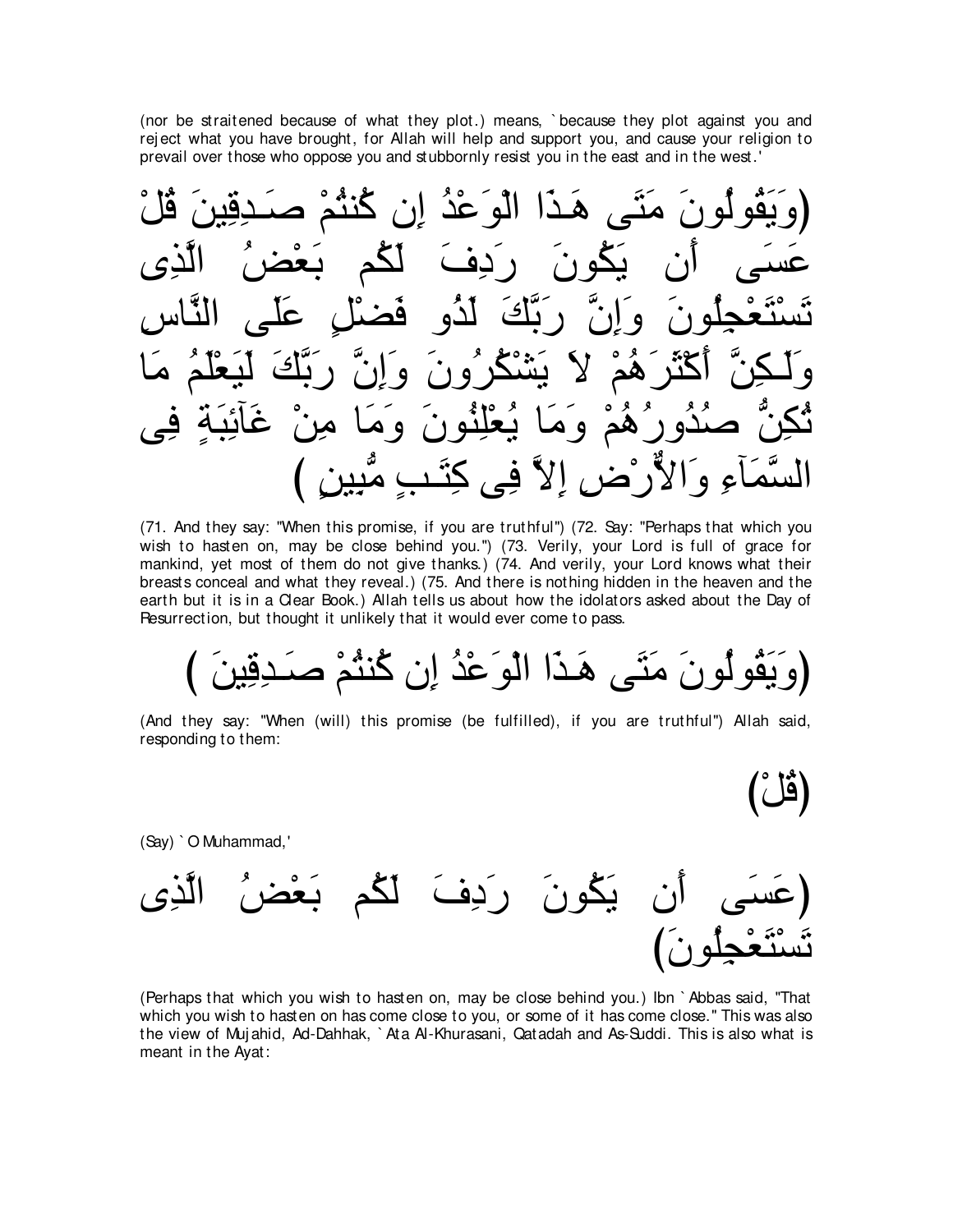(وَيَقُولُونَ مَتَى هُوَ قُلْ عَسَى أَن يَكُونَ قَرِيبًا)

(And they say: "When will that be" Say: "Perhaps it is near!") (17:51)



(They ask you to hasten on the torment. And verily, Hell, of a surety, will encompass the disbelievers) (29:54).

(عَسَى أَن يَكُونَ رَدِفَ لَكُم)

(may be close behind you.) means, it is being hastened for you. This was reported from Mujahid. Then Allah says:



(Verily, your Lord is full of grace for mankind,) meaning, He abundantly bestows His blessings on them even though they wrong themselves, yet despite that they do not give thanks for those blessings, except for a few of them.

(And verily, your Lord knows what their breasts conceal and what they reveal.) means, He knows what is hidden in their hearts just as He knows what is easily visible.

(It is the same (to Him) whether any of you conceals his speech or declares it openly) (13:10),

(He knows the secret and that which is yet more hidden) (20: 7),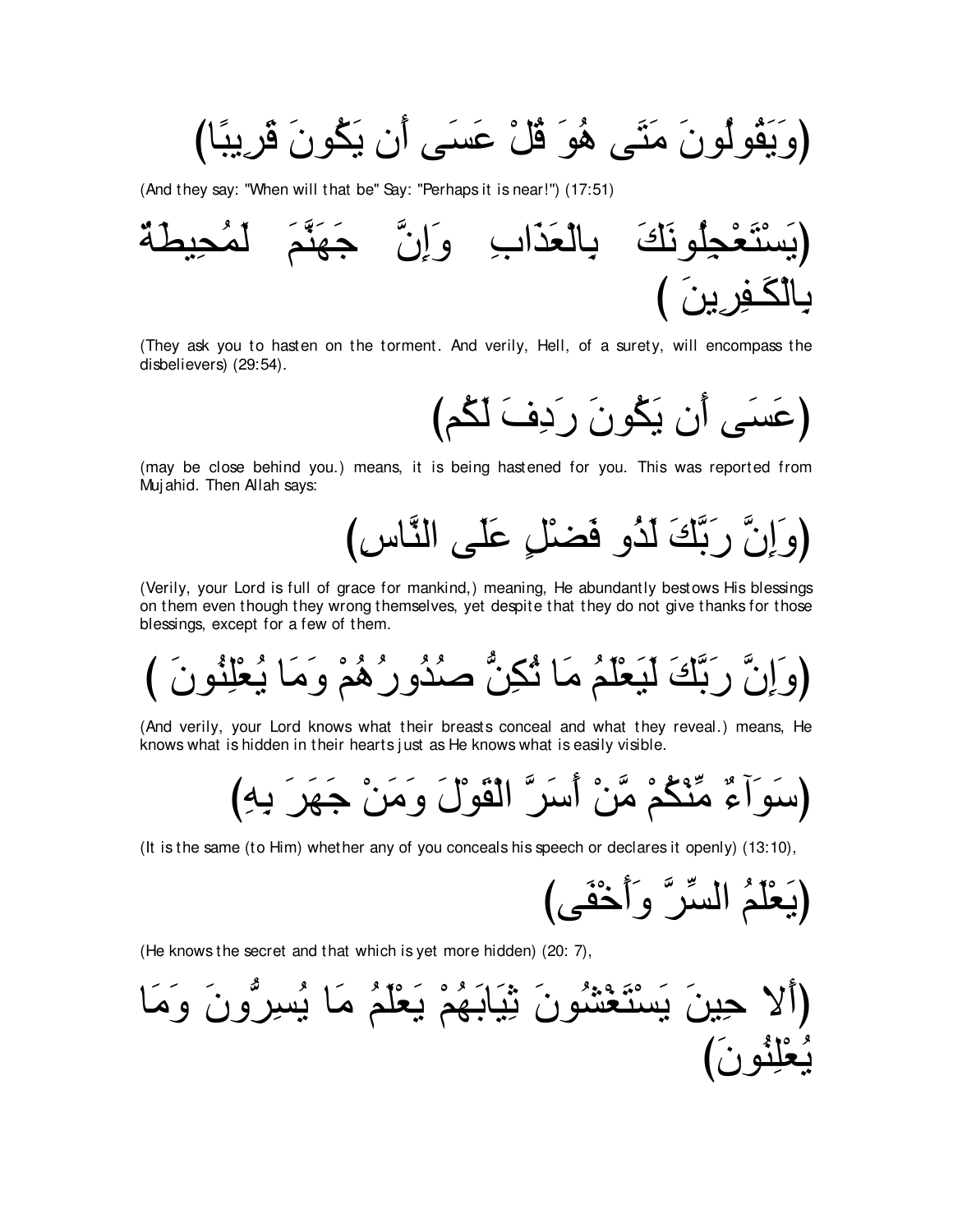(Surely, even when they cover themselves with their garments, He knows what they conceal and what they reveal) (11:5). Then Allah tells us that He is the Knower of the unseen in the heavens and on earth, and that He is the Knower of the unseen and the seen, i.e., that which is unseen by His servants and that which they can see. And Allah says:

(وَمَا مِنْ غَالَنِبَةٍ)

(and there is nothing hidden) Ibn `Abbas said, "This means, there is nothing

(in the heaven and the earth but it is in a Clear Book.) This is like the Ayah,

(Know you not that Allah knows all that is in the heaven and on the earth Verily, it is (all) in the Book. Verily, that is easy for Allah.) (22:70)

(76. Verily, this Qur'an narrates to the Children of Israel most of that in which they differ.) (77. And truly, it is a guide and a mercy for the believers.) (78. Verily, your Lord will decide between them by His judgement. And He is the All-Mighty, the All-Knowing.) (79. So, put your trust in Allah; surely, you are on manifest truth.) (80. Verily, you cannot make the dead to hear nor can you make the deaf to hear the call, when they flee, turning their backs.) (81. Nor can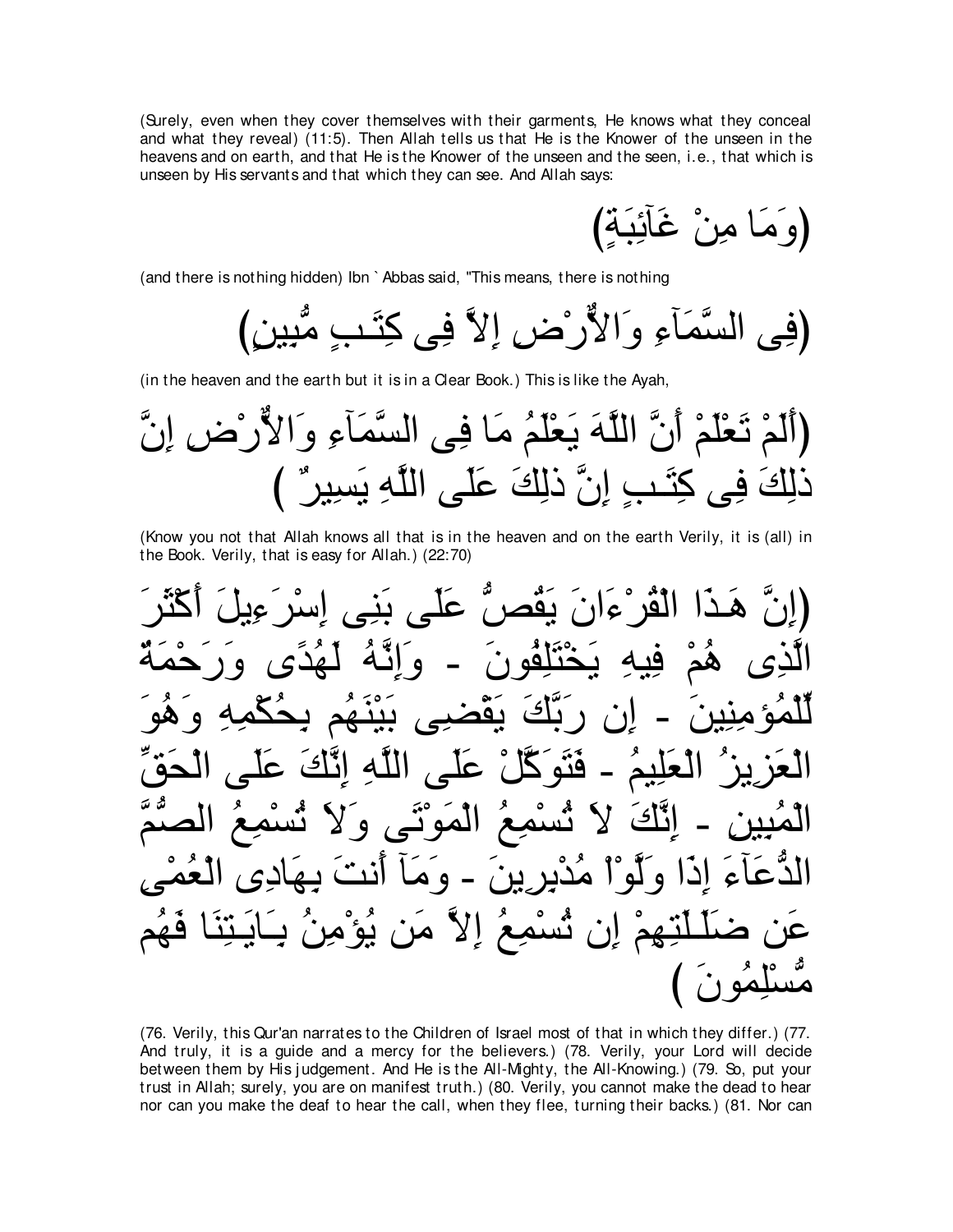you lead the blind out of their error. You can only make to hear those who believe in Our Ayat, so they submit (became Muslims).)

#### **The Qur'an tells the Story of the Differences among the Children of Israel, and Allah judges between Them**

Allah tells us about His Book and the guidance, proof and criterion between right and wrong that it contains. He tells us about the Children of Israel, who were the bearers of the Tawrah and Inj il.

(أَكْثَرَ الَّذِي هُمْ فِيهِ يَخْتَلِفُونَ)

(most of that in which they differ.) such as their different opinions about ` Isa. The Jews lied about him while the Christians exaggerated in praise for him, so the Qur'an came with the moderate word of truth and justice: that he was one of the servants of Allah, and one of His noble Prophets and Messengers, may the best of peace and blessings be upon him, as the Qur'an says:



(Such is ` Isa, son of Maryam. (It is) a statement of truth, about which they doubt) (19:34).

び ∠リΒ⌒レ⌒ョぽ⊥ヨ∇ヤあャ ∀る∠ヨ∇ェ∠ケ∠ヱ ン⇔ギ⊥ヰ∠ャ ⊥ヮzル⌒ま∠ヱぴ

(And truly, it is a guide and a mercy for the believers.) meaning, it is guidance for the hearts of those who believe in it, and a mercy to them. Then Allah says:

びユ⊥ヰ∠レ∇Β∠よ ヴ⌒ツ∇ボ∠Α ∠マzよ∠ケ ラ⌒まぴ

(Verily, your Lord will decide between them) meaning, on the Day of Resurrection,

(بِحُكْمِهِ وَكُوَ الْعَزِيزُ

(by His j udgement. And He is the All-Mighty,) means, in His vengeance,

(العَلِيمُ)

(the All-Knowing.) Who knows all that His servants do and say.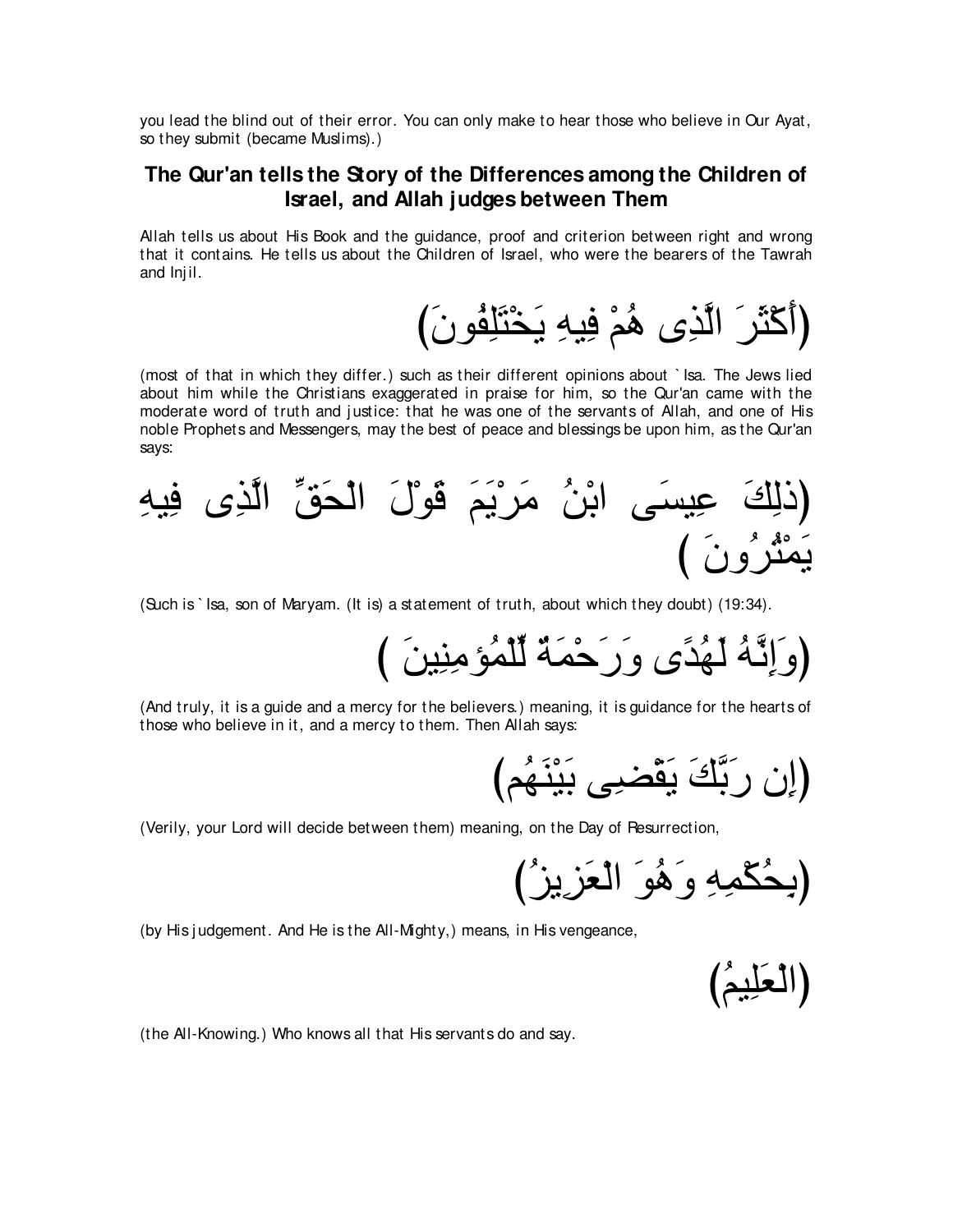#### The Command to put One's Trust in Allah and to convey the **Message**

(فَتَوَكَّلْ عَلَى اللَّهِ)

(So, put your trust in Allah;) in all your affairs, and convey the Message of your Lord.

(إِنَّكَ عَلَى الْحَقِّ الْمُبِينِ)

(surely, you are on manifest truth.) meaning, you are following manifest truth, even though you are opposed by those who oppose you because they are doomed. The Word of your Lord has been justified against them, so that they will not believe even if all the signs are brought to them. Allah says:

(إِنَّكَ لاَ تُسْمِعُ الْمَوْتَى)

(Verily, you cannot make the dead to hear) meaning, you cannot cause them to hear anything that will benefit them. The same applies to those over whose hearts is a veil and in whose ears is deafness of disbelief. Allah savs:

(nor can you make the deaf to hear the call, when they flee, turning their backs. Nor can you lead the blind out of their error. You can only make to hear those who believe in Our Ayat, so they submit (became Muslims).) meaning, those who have hearing and insight will respond to you, those whose hearing and sight are of benefit to their hearts and who are humble towards Allah and to the Message that comes to them through the mouths of the Messengers, may peace be upon them.

(82. And when the Word is fulfilled against them, We shall bring out from the earth a beast for them, to speak to them because mankind believed not with certainty in Our Ayat.)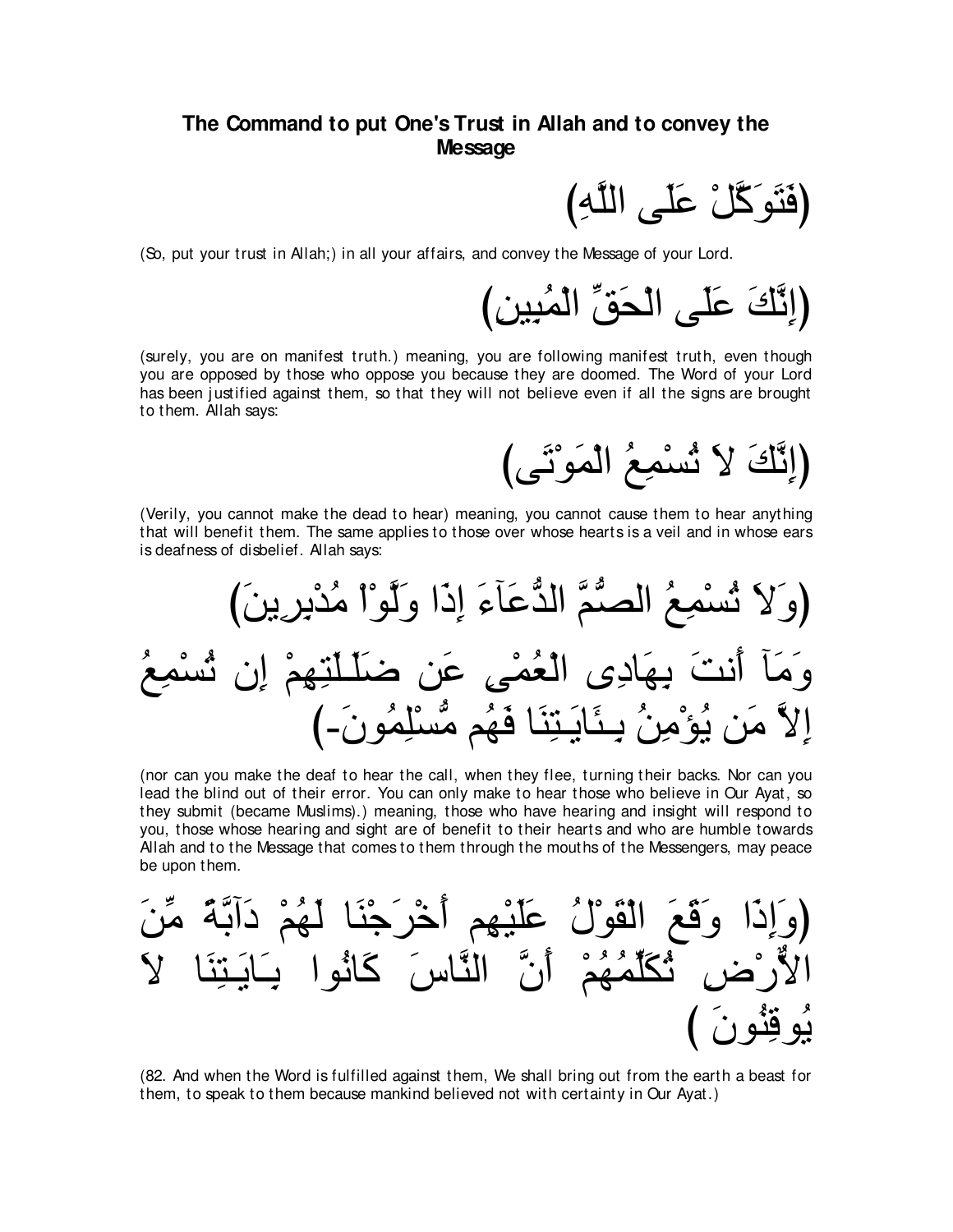#### **The Emergence of the Beast of the Earth**

This is the beast which will emerge at the end of time, when mankind has become corrupt and neglected the commands of Allah and changed the true religion. Then Allah will cause a beast to emerge from the earth. It was said that it will be brought from Makkah, or from somewhere else, as we shall discuss in detail below, if Allah wills. The beast will speak to people about matters. Ibn ` Abbas, Al-Hasan and Qatadah said, and it was also narrated from ` Ali, may Allah be pleased with him, that it will speak words, meaning, it will address them. Many Hadiths and reports have been narrated about the beast, and we will narrate as many of them as Allah enables us to, for He is the One Whose help we seek. Imam Ahmad recorded that Hudhayfah bin Asid Al-Ghifari said, "The Messenger of Allah came out from his room while we were discussing the matter of the Hour. He said:

دلاًا تَقُومُ السَّاعَةُ حَتَّى تَرَوْا عَشْرَ ابَاتٍ: طُلُوعُ الشَّمْس منْ مَغْريهَا، وَالدَّخَانُ وَالدَّابَّةُ وَخُرُوجُ يَأجُوجَ وَمَأجُوجَ، وَخُرُوجُ عِيسَى ابْنِ مَرْيَمَ عَلَيْهِ السَّلَّامُ، وَالدَّجَّالُ، وَثَلَّاثَةٌ خُسُوفٍ: خَسْفٌ بِالْمَغْرِبِ، وَخَسْفٌ بِالْمَشْرِقِ، وَخَسْفٌ بِجَزِيرَةِ الْعَرَبِ، وَنَارٌ تَخْرُجُ مِنْ قَعْرٍ عَدَنٍ تَسُوقُ أَوْ تَحْشُرُ النَّاسَ، تَبِيبْتُ مَعَهُمْ حَيْثٌ بَاثُوا وَتَقِيلُ ، قالو (∢)

(The Hour will not come until you see ten signs: the rising of the sun from the west; the smoke (Ad-Dukhan); emergence of the beast; the emergence of Ya'juj and Ma'juj; the appearance of Isa bin Maryam, upon him be peace; the Dajjal; and three land cave-ins, one in the west, one in the east and one in the Arabian Peninsula; and a Fire which will emerge from the midst of Yemen, and will drive or gather the people, stopping with them whenever they stop for the night or to rest during the day.)'' This was also recorded by Muslim and the Sunan compilers from Hudhayfah, in a Mawquf report. At-Tirmidhi said, "It is Hasan Sahih.'' It was also recorded by Muslim from Hudhayfah in a Marfu` report. And Allah knows best.

#### **Another Hadith**

Muslim bin Al-Hajjaj recorded that `Abdullah bin `Amr said, "I memorized a Hadith from the Messenger of Allah which I never forgot afterwards. I heard the Messenger of Allah say: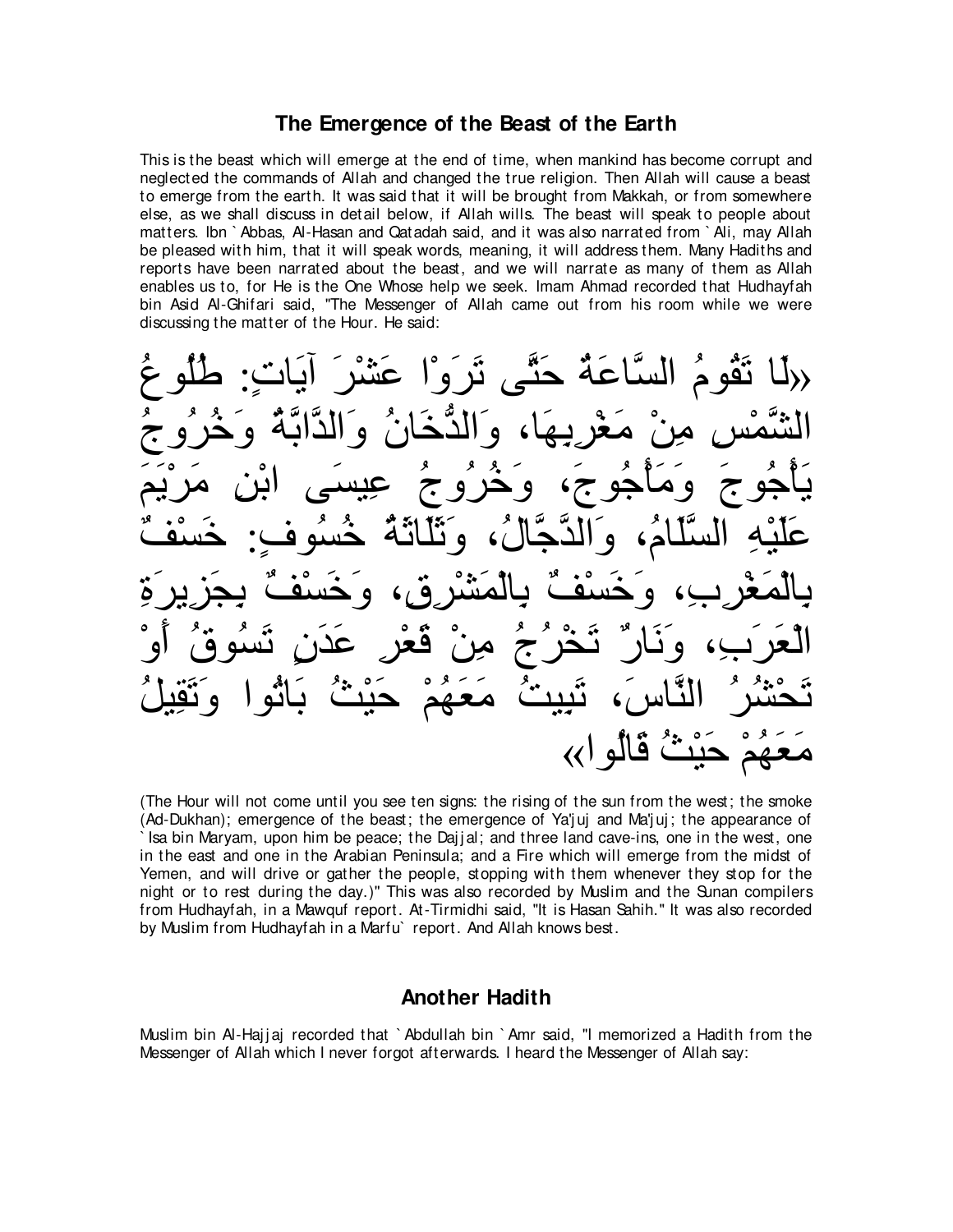∇リ⌒ョ ⌒ザ∇ヨzゼャや ⊥ネヲ⊥ヤ⊥デ ゅ⇔ィヱ⊥ゲ⊥カ ⌒れゅ∠Αべ∇ャや ∠メzヱ∠ぺ zラ⌒ま» ∩ヴ⇔エ⊥ッ ⌒サゅzレャや ヴ∠ヤ∠ハ ⌒るzよやzギャや ⊥ァヱ⊥ゲ⊥カ∠ヱ ∩ゅ∠ヰ⌒よ⌒ゲ∇ピ∠ョ ヴ∠ヤ∠ハ ン∠ゲ∇カ⊥ほ∇ャゅ∠プ ゅ∠ヰ⌒わ∠ら⌒ェゅ∠タ ∠モ∇ら∠ホ ∇ろ∠ルゅ∠ミ ゅ∠ョ ゅ∠ヨ⊥ヰ⊥わzΑ∠ぺ∠ヱ «ゅ⇔らΑ⌒ゲ∠ホ ゅ∠ワ⌒ゲ∇を⌒ま

(The first of the signs to appear will be the rising of the sun from the west, and the emergence of the beast to mankind in the forenoon. Whichever of them appears first, the other will follow close behind it.)

#### **Another Hadith**

his Sahih, Muslim recorded that Abu Hurayrah, may Allah be pleased with him, said that the Messenger of Allah said:

∇リ⌒ョ ⌒ザ∇ヨzゼャや ∠ネヲ⊥ヤ⊥デ ∩ゅ6わ⌒シ ⌒メゅ∠ヨ∇ハ∠ほ∇ャゅ⌒よ やヱ⊥ケ⌒キゅ∠よ» ∠るzタゅ∠カ∠ヱ ∩∠るzよやzギャや∠ヱ ∩∠メゅzィzギャや∠ヱ ∩∠ラゅ∠カぁギャや∠ヱ ∩ゅ∠ヰ⌒よ⌒ゲ∇ピ∠ョ «るzョゅ∠バ∇ャや ∠ゲ∇ョ∠ぺ∠ヱ ∩∇ユ⊥ミ⌒ギ∠ェ∠ぺ

(Hasten to do good deeds before six things appear: the rising of the sun from the west; the smoke; the Dajjal; the beast; the (death) of one of your favorite, or general affliction.) This was recorded by Muslim alone. Muslim also recorded that Abu Hurayrah, may Allah be pleased with him, said that the the Prophet said:

∠るzよや∠キ∠ヱ ∩∠ラゅ∠カぁギャや∠ヱ ∩∠メゅzィzギャや :ゅ6わ⌒シ ⌒メゅ∠ヨ∇ハ∠ほ∇ャゅ⌒よ やヱ⊥ケ⌒キゅ∠よ» ∠ゲ∇ョ∠ぺ∠ヱ ∩ゅ∠ヰ⌒よ⌒ゲ∇ピ∠ョ ∇リ⌒ョ ⌒ザ∇ヨzゼャや ∠ネヲ⊥ヤ⊥デ∠ヱ ∩⌒チ∇ケ∠ほ∇ャや «ユ⊥ミ⌒ギ∠ェ∠ぺ ∠るzダ∇Α∠ヲ⊥カ∠ヱ ∩⌒るzョゅ∠バ∇ャや

(Hasten to do good deeds before six things appear: the Dajjal; the smoke; the beast of the earth; the rising of the sun from the west; and the (death of one of your favorite) or general affliction.)

#### **Another Hadith**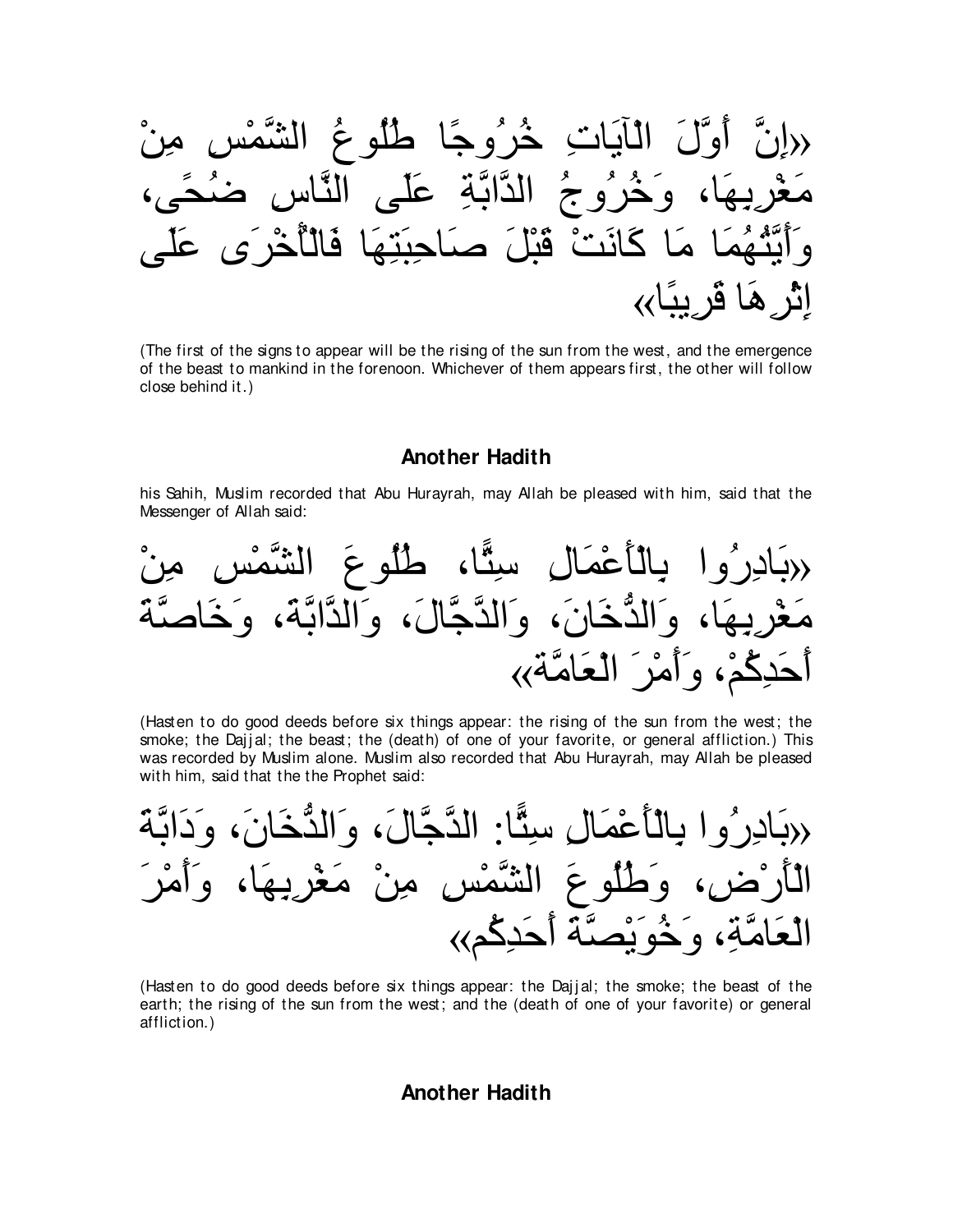Ibn Maj ah recorded from Anas bin Malik that the Messenger of Allah said:



(Hasten to do good deeds before six things appear: the rising of the sun from the west; the smoke; the beast; the Dajjal; and the (death of one of your favorite) or general affliction.) He was the only one who recorded this version.

#### **Another Hadith**

Abu Dawud At-Tayalisi recorded from Abu Hurayrah, may Allah be pleased with him, that the Messenger of Allah said:

⊥ユ∠ゎゅ∠カ∠ヱ ヴ∠シヲ⊥ョ ゅ∠ダ∠ハ ゅ∠ヰ∠バ∠ョ∠ヱ ⌒チ∇ケ∠ほ∇ャや ⊥るzよや∠キ ⊥ァ⊥ゲ∇ガ∠ゎ» ⌒ゲ⌒プゅ∠ム∇ャや ∠ブ∇ル∠ぺ ⊥ユ⌒ト∇ガ∠わ∠プ ∩⊥ュゅ∠ヤzジャや ゅ∠ヨ⌒ヰ∇Β∠ヤ∠ハ ∠ラゅ∠ヨ∇Β∠ヤ⊥シ ヴzわ∠ェ ∩⌒ユ∠ゎゅ∠ガ∇ャゅ⌒よ ⌒リ⌒ョ∇ぽ⊥ヨ∇ャや ∠ヮ∇ィ∠ヱ ヶあヤ∠イ⊥ゎ∠ヱ ∩ゅ∠ダ∠バ∇ャゅ⌒よ ∠リ⌒ョ ⊥リ⌒ョ∇ぽ⊥ヨ∇ャや ⊥フ∠ゲ∇バ⊥Α ⌒ラや∠ヲ⌒ガ∇ャや ヴ∠ヤ∠ハ ⊥サゅzレャや ∠ノ⌒ヨ∠わ∇イ∠Α «ゲ⌒プゅ∠ム∇ャや

(A beast will emerge from the earth, and with it will be the staff of Musa and the ring of Sulayman, peace be upon them both. It will strike the nose of the disbelievers with the staff, and it will make the face of the believer bright with the ring, until when people gather to eat, they will be able to recognize the believers from the disbelievers.) It also was recorded by Imam Ahmad, with the wording:

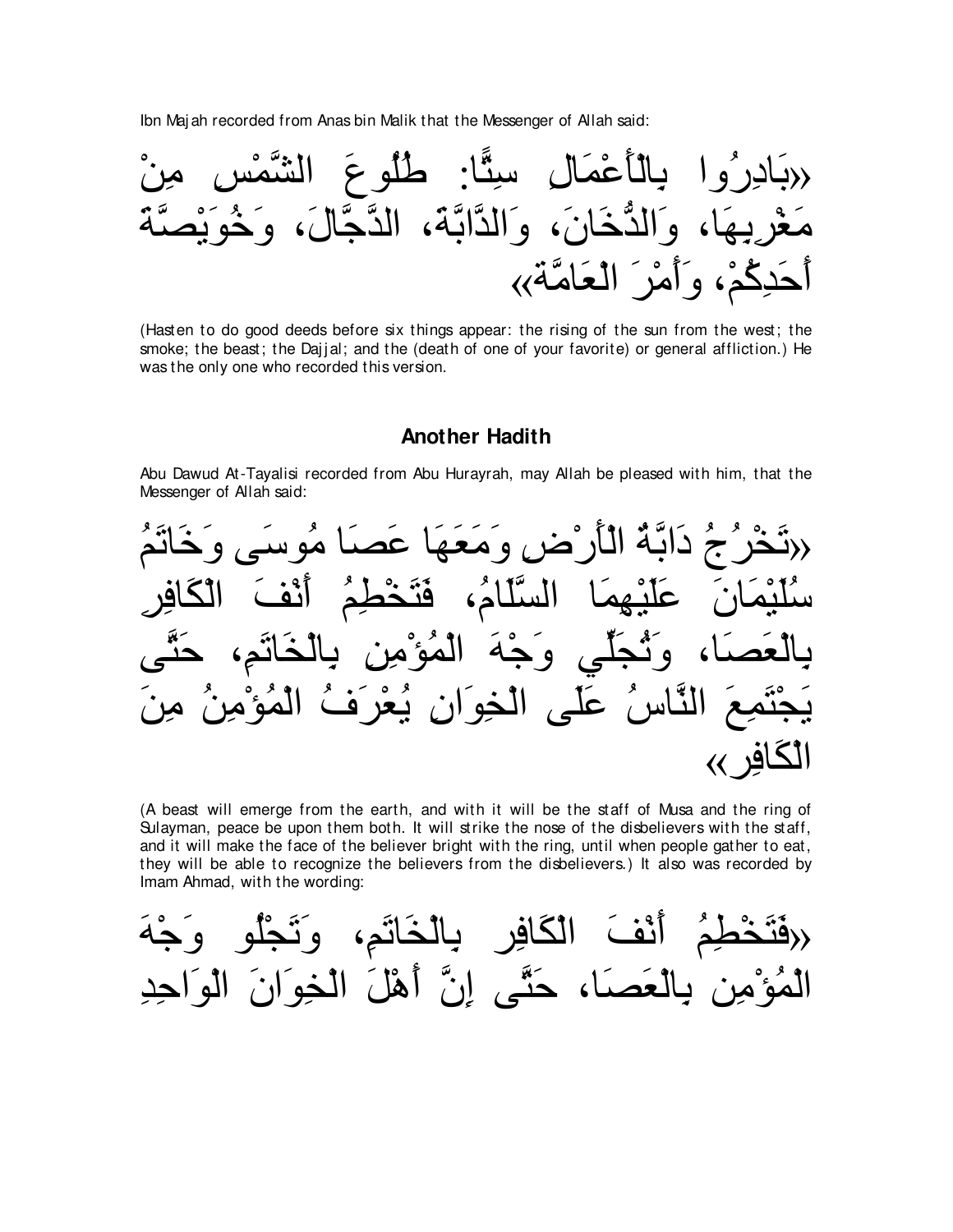# جْتَمِعُونَ فَيَقُولُ هَذَا: يَا مُؤْمِنُ، وَيَقُولُ هَذَا: يَا

(It will strike the nose of the disbelievers with the ring, and will make the face of the believer bright with the staff, until when people gather for a meal, they will say to one another, O believer, or O disbeliever.) It was also recorded by Ibn Majah. Ibn Jurayj reported that Ibn Az-Zubayr described the beast and said, "Its head is like the head of a bull, its eyes are like the eyes of a pig, its ears are like the ears of an elephant, its horns are like the horns of a stag, its neck is like the neck of an ostrich, its chest is like the chest of a lion, its color is like the colour of a tiger, its haunches are like the haunches of a cat, its tail is like the tail of a ram, and its legs are like the legs of a camel. Between each pair of its joints is a distance of twelve cubits. It will bring out with it the staff of Musa and the ring of Sulayman. There will be no believer left without it making a white spot on his face, which will spread until all his face is shining white as a result; and there will be no disbeliever left without it making a black spot on his face, which will spread until all his face is black as a result, then when the people trade with one another in the marketplace, they will say, `How much is this, O believer' `How much is this, O disbeliever' And when the members of one household sit down together to eat, they will know who is a believer and who is a disbeliever. Then the beast will say: `O so-and-so, enjoy yourself, for you are among the people of Paradise.' And it will say: `O so-and-so, you are among the people of Hell,' This is what Allah says:

(And when the Word is fulfilled against them, We shall bring out from the earth a beast for them, to speak to them because mankind believed not with certainty in Our Ayat.)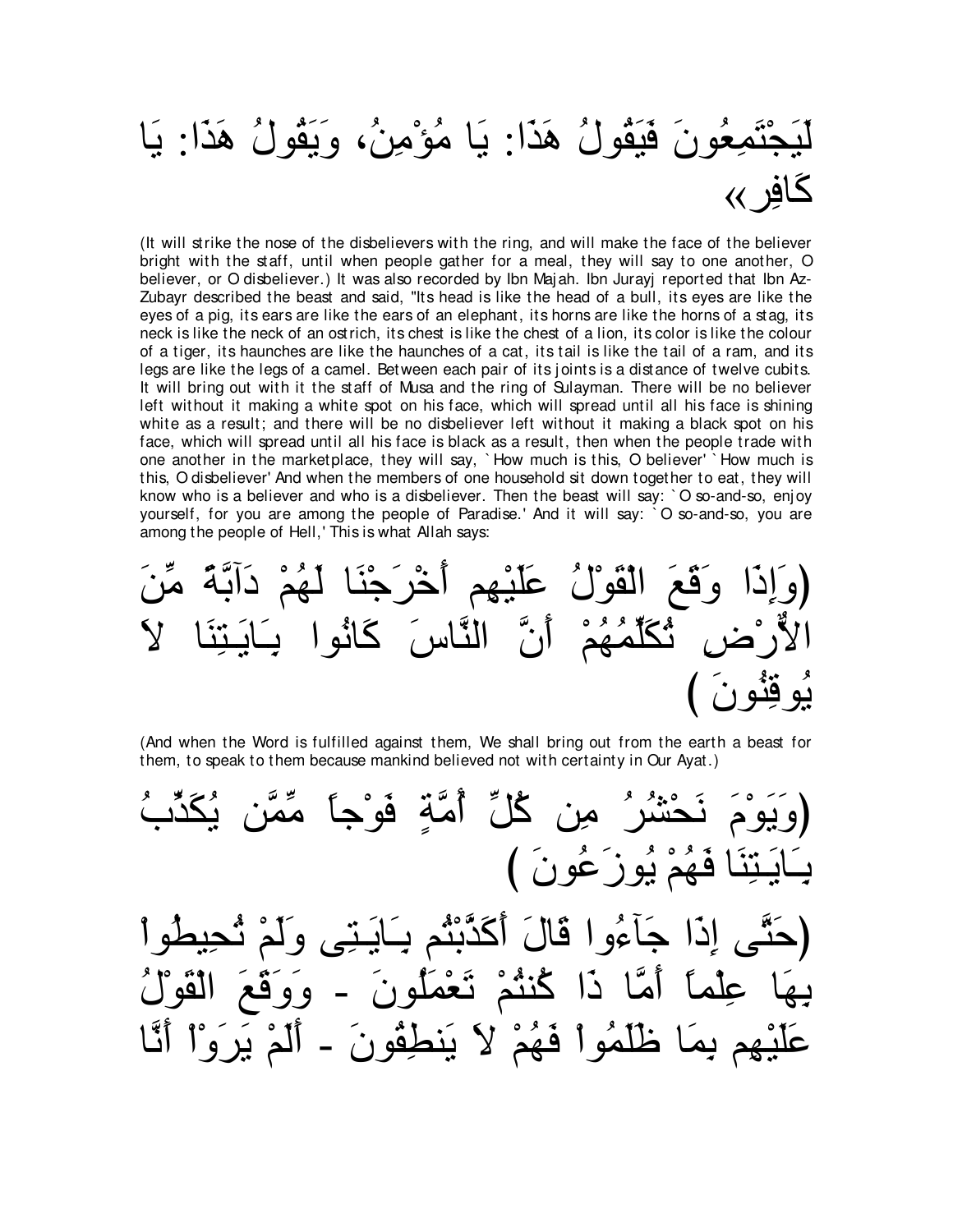(83. And (remember) the Day when We shall gather out of every nation a Fawj of those who denied Our Ayat, and they shall be driven,) (84. Till, when they come, He will say: "Did you deny My Ayat whereas you comprehended them not by knowledge, or what was it that you used to do") (85. And the Word will be fulfilled against them, because they have done wrong, and they will be unable to speak.) (86. See they not that We have made the night for them to rest therein, and the day sight-giving Verily, in this are Ayat for the people who believe.)

#### Gathering the Wrongdoers on the Day of Resurrection

Allah tells us about the Day of Resurrection when the wrongdoers who disbelieved in the signs and Messengers of Allah will be gathered before Allah, so that He will ask them about what they did in this world, rebuking, scolding and belittling them.

(And the Day when We shall gather out of every nation, a Fawj) means, from every people and generation a group

(مِّمَّن يُكَدِّبُ بِـَابَـتِنَا)

(of those who denied Our Ayat). This is like the Ayat:

("Assemble those who did wrong, together with their companions (from the devils).") (37:22)

(And when the souls are joined with their bodies) (81:7).

(فَهُمْ يُوزَعُونَ)

(and they shall be driven,) Ibn `Abbas, may Allah be pleased with him, said: "They will be pushed." Abdur-Rahman bin Zayd bin Aslam said: "They will be driven."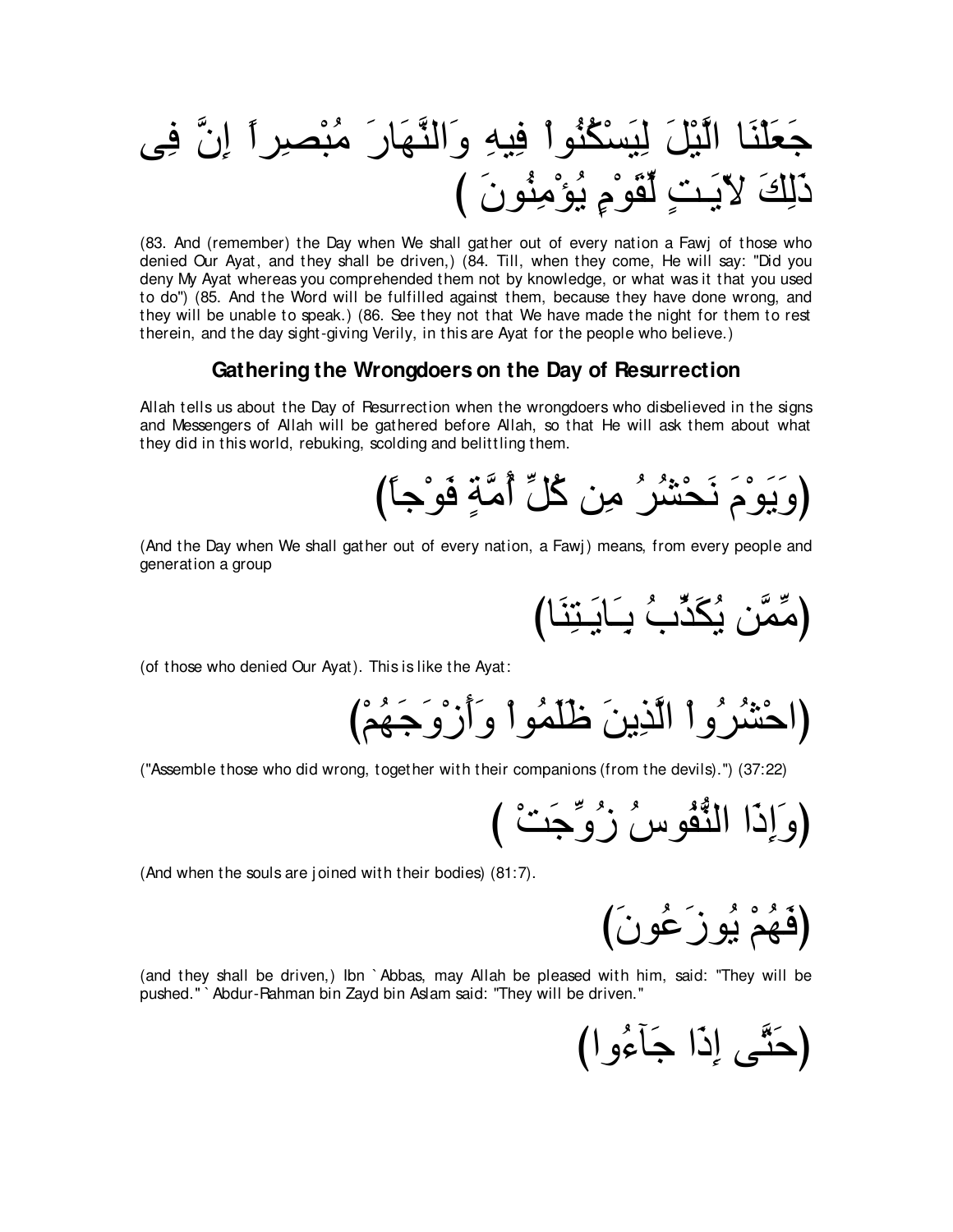(Till, when they come,) and stand before Allah, may He be glorified and exalted, in the place of reckoning,



(He will say: "Did you deny My Ayat whereas you comprehended them not by knowledge, or what was it that you used to do'') meaning they will be asked about their beliefs and their deeds. Since they are among the doomed and, as Allah says:



(He neither believed nor performed Salah! But on the contrary, he denied and turned away!) (75:31-32) Then the proof will be established against them and they will have no excuse what soever, as Allah says:



(That will be a Day when they shall not speak. And they will not be permitted to put forth any excuse) (77:35-36). Similarly, Allah says here:

び ∠ラヲ⊥ボ⌒トレ∠Α ∠Ι ∇ユ⊥ヰ∠プ ∇やヲ⊥ヨ∠ヤ∠ニ ゅ∠ヨ⌒よ ユ⌒ヰ∇Β∠ヤ∠ハ ⊥メ∇ヲ∠ボ∇ャや ∠ノ∠ホ∠ヱ∠ヱぴ

(And the Word will be fulfilled against them, because they have done wrong, and they will be unable to speak.) They will be stunned and speechless, unable to give any answer. This is because they wronged themselves in the world, and now they have returned to the One Who sees the unseen and the seen, from Whom nothing can be hidden. Then Allah points out His complete power, immense authority and greatness, all dictating that He is to be obeyed and that His commands must be followed, and that the message of inescapable truth brought by His Prophets must be believed in. Allah says:

び⌒ヮΒ⌒プ ∇やヲ⊥レ⊥ム∇ジ∠Β⌒ャ ∠モ∇Βzャや ゅ∠レ∇ヤ∠バ∠ィ ゅzル∠ぺ ∇や∇ヱ∠ゲ∠Α ∇ユ∠ャ∠ぺぴ

(See they not that We have made the night for them to rest therein,) Due to the darkness of the night they halt their activities and calm themselves down, to recover from the exhausting efforts of the day.

(وَالنَّهَـارَ مُبْصبِـراً)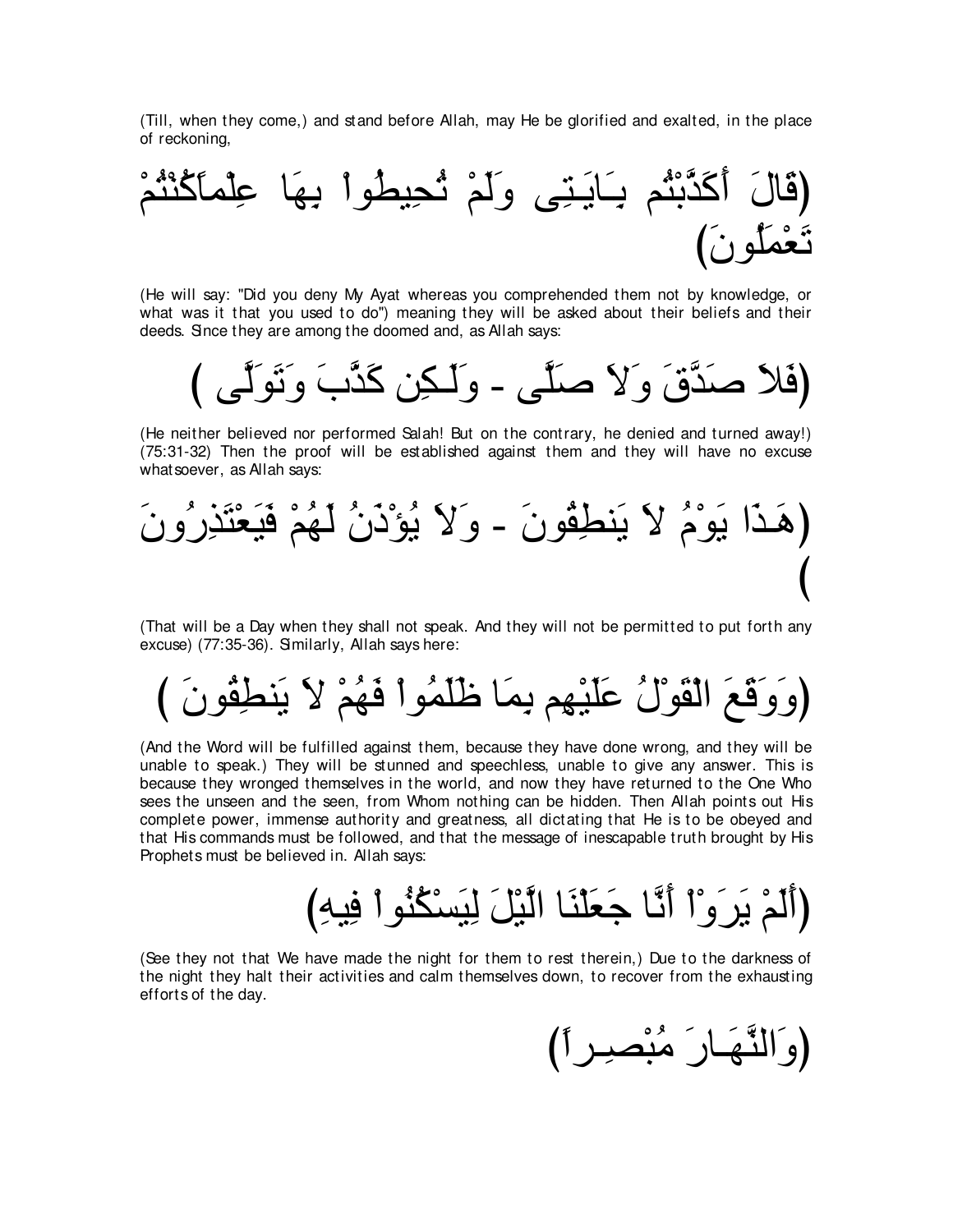(and the day sight-giving) meaning filled with light, so that they can work and earn a living, and travel and engage in business, and do other things that they need to do.

(Verily, in this are Ayat for the people who believe.)

(87. And (remember) the Day on which the Trumpet (Sur) will be blown -- and all who are in the heavens and all who are on the earth, will be terrified except him whom Allah wills. And all shall come to Him, humbled.) (88. And you will see the mountains and think them solid, but they shall pass away as the passing away of the clouds. The work of Allah, Who perfected all things, verily, He is well-acquainted with what you do.) (89. Whoever brings a good deed, will have better than its worth; and they will be safe from the terror on that Day.) (90. And whoever brings an evil deed, they will be cast down on their faces in the Fire. (And it will be said to them) "Are you being recompensed anything except what you used to do")

#### The Terrors of the Day of Resurrection, the Rewards for Good Deeds and the Punishments for Evil Deeds

Allah tells us about the terrors of the Day when the Sur will be blown. The Sur, as described in the Hadith, is,

«قَرْنٌ يُنْفَخُ فِيه»)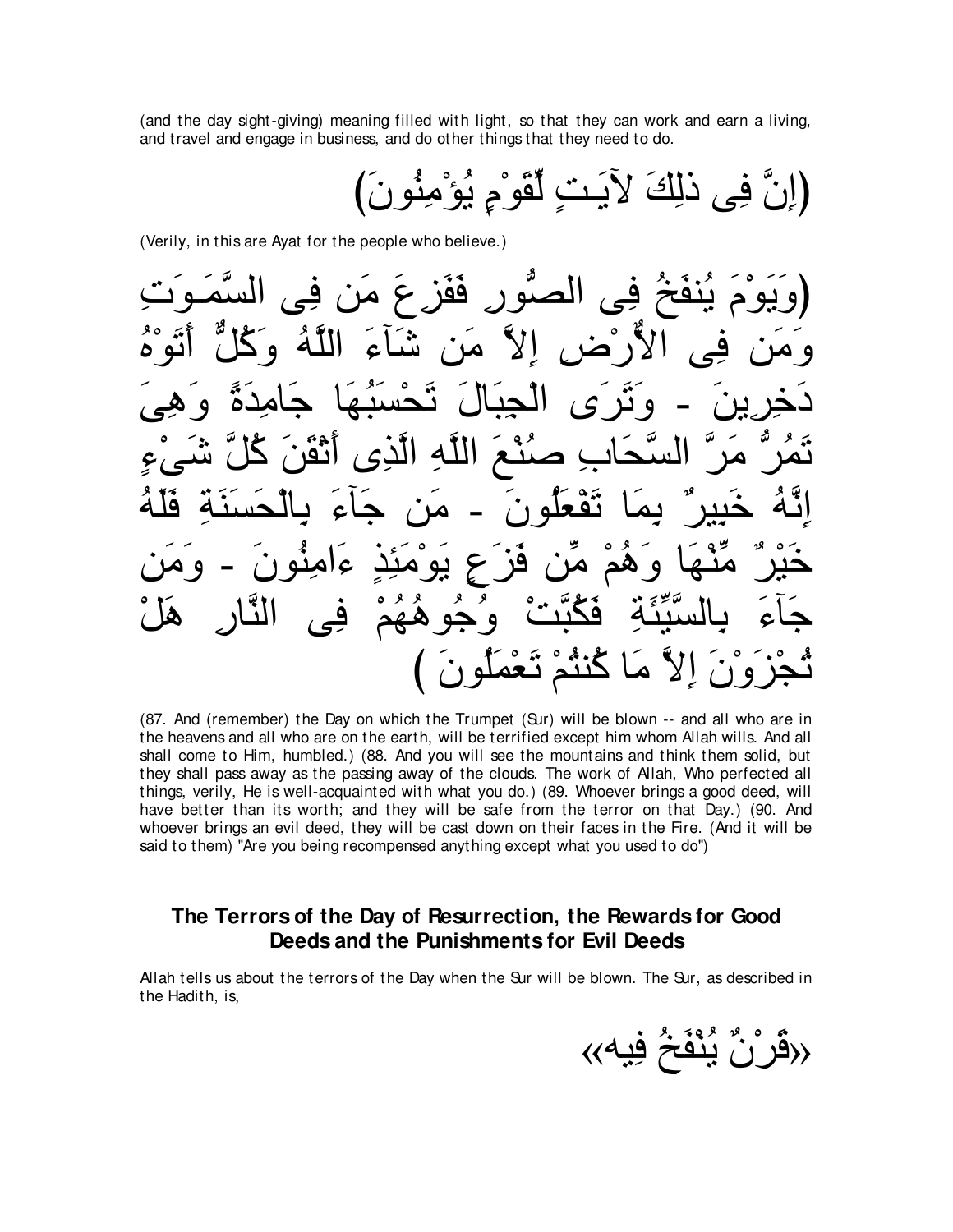(a horn which is blown into.) According to the Hadith about the Sur (Trumpet), it is (the angel) Israfil who will blow into it by the command of Allah, may He be exalted. He will blow into it for the first time, for a long time. This will signal the end of the life of this world, and the Hour will come upon the most evil of people ever to live. Everyone who is in the heavens and on earth will be terrified,

(اِلاَّ مَن شَاَءَ اللَّهُ)

(except him whom Allah wills.) these are the martyrs, for they are alive, with their Lord, and being provided for. Imam Muslim bin Al-Hajjaj recorded that `Abdullah bin `Amr, may Allah be pleased with him, said that a man came to him and said, "What is this Hadith that you are narrating, that the Hour will come upon such and such people" He said, "Subhan Allah or `La Ilaha Illallah (or something similar), I had decided that I would not narrate anything to anyone now. I had only said that after a little while, you will see a major event which will destroy the House Ithe Ka bah(, and such and such will happen." Then he said, "The Messenger of Allah said:

حِبَحْرُ جُ الدَّجَّالُ فِي ٱمَّتِي فَيَمْكُثُ ٱربَعِينَ لَـا $\chi$ أَدْرِي أَرْبَعِينَ يَوْمًا أَوْ أَرْبَعِينَ شَهْرًا أَوْ أَرْبَعِينَ عَامًا فَيَبْعَثُ اللهُ عِيسَى ابْنَ مَرْيَمَ كَأَنَّهُ عُرْوَةُ بْنُ مَسْعُودٍ فَيَطَلَّبُهُ فَيُهْلِكُهُ، ثُّمَّ يَمْكُثُ النَّاسُ سَبْعَ سِنِينَ لَيْسَ بَيْنَ اثْنَيْنِ عَدَاوَةٌ، ثُمَّ يُرْسِلُ اللهُ رِيحًا بَارِدَةً مِنْ قِبَلِ الشَّامِ، فَلَـا يَبْقَى عَلَى و<sup>َ</sup>جْهِ الْأَرْض آحَدٌ فِي قَلْبِهِ مِنْقَالُ ذَرَّةٍ مِنْ خَيْرٍ أَوْ إِيمَانِ إِلَّا ∑حٍ دخل في حنے ، نقْنض

(The Dajjal will emerge in my Ummah, and will remain for forty -- I do not know whether he said forty days, or forty months, or forty years -- then Allah will send ` Isa son of Maryam, who looks like ` Urwah bin Mas` ud, and he will search for him and destroy him. Then mankind will remain for seven years during which there will not be any enmity between any two people. Then Allah will send a cool wind from the direction of Syria, and no one will be left on the face of the earth who has even a speck of goodness or faith in his heart, but it will take him. Even if he entered into the heart of a mountain, the wind would follow him and seize him.)'' He said, "I heard it from the Messenger of Allah who said: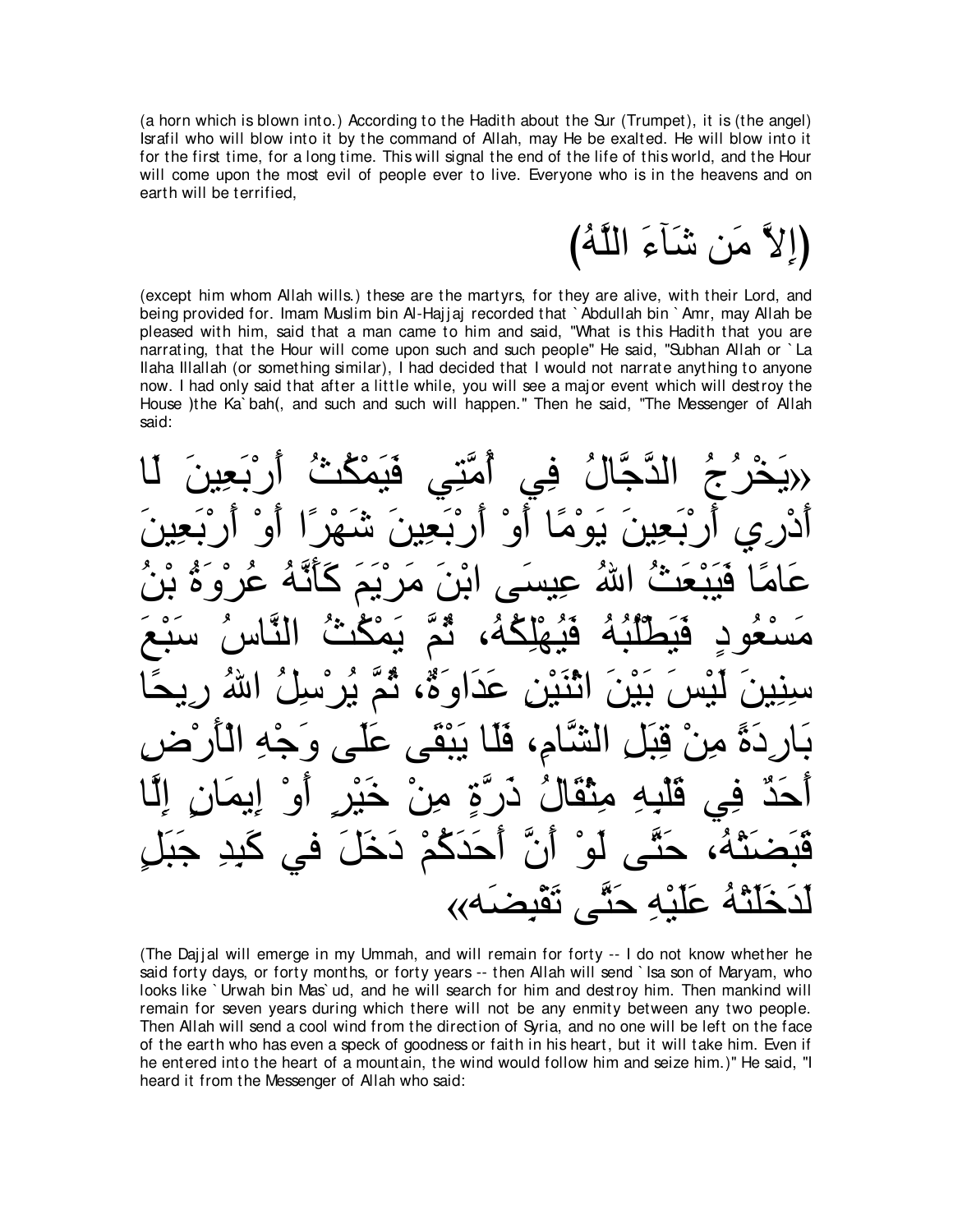النَّاس فِي خِقَّةِ الطَّيْرِ وآحَلَّامِ ِفُونَ مَعْر ُو ڤا، وَلَا يُنْكِرْه قَيَنَمَثَّلُ لَهُمُ الشَّيْطَانُ فَيَقُولُ: أَلَّا تَسْتَجِيبُونَ؟ هَيَقُولُونَ: فَمَا تَأْمُرُنَا؟ فَيَأْمُرُهُمْ بِعِبَادَةِ الْأَوْثَانِ، وَهُمْ فِي ذَٰلِكَ دَارٌ رِزْقُهُمْ حَسَنٌ عَيْشُهُمْ، ثُمَّ يُنْفَخُ فِي الصّورِ فَلَا يَسْمَعُهُ أَحَدٌ إِلَّا أَصنْغَى لِيئًا وَرَفَعَ لِيئًا قَالَ وَأَوَّلُ مَنْ يَسْمَعُهُ رَجُلٌ يَلُوطُ حَوْضَ إيلِهِ، قَالَ: فَيَصنْعَقُ التَّاسُ، ثُمَّ يُرْسلُ اللهُ أَوْ قَالَ يُنْزِلُ اللهُ مَطْرًِا كَأَنَّهُ الطُّلُّ أَوْ قَالَ:الظَّلَّ نُعْمَانُ الشَّاكَّ فَتَنْبُثُ مِنْهُ أَجْسَادُ النَّاس، ثُمَّ يُنْفَخُ فِيهِ ٱخْرَى فَإِذَا هُمْ قِيَامٌ يَنْظُرُونَ، نَّمَّ يُقَالُ: يَا أَيُّهَا النَّاسُ هَلْمُّوا إِلَى رَبِّكُمْ وَقِفُوهُمْ اِنَّـهُمْ مَسْؤُولُونَ، ثُمَّ يُقَالُ: أَخْرِجُوا بَعْثَ النَّارِ، فَيُقَالُ: مِنْ كَمْ؟ فَيُقَالُ: مِنْ كُلِّ ٱلْفٍ تِسْعَمِائَةٍ ِكَالَ: فَدَٰلِكَ يَوْمَ يَجْعَلُ الْوِلْدَا كَ يَوْمَ يُكْشَفُ عَنْ سَاقٍ››

(Then the most evil of people will remain, and they will be as nimble as birds and will be more temperamental than wild beasts. They will not recognize anything good or denounce anything evil. The Shaytan will appear to them and will say, "Will you do as I tell you'' They will say, "What do you command us to do'' He will command them to worship idols but in spite of this their provision will be plentiful and they will lead comfortable lives. Then the Sur (Trumpet) will be blown, and no one will hear it but he will tilt his head to hear the sound. The first person to hear it will be a man who is setting up the tank for watering his camels. He will fall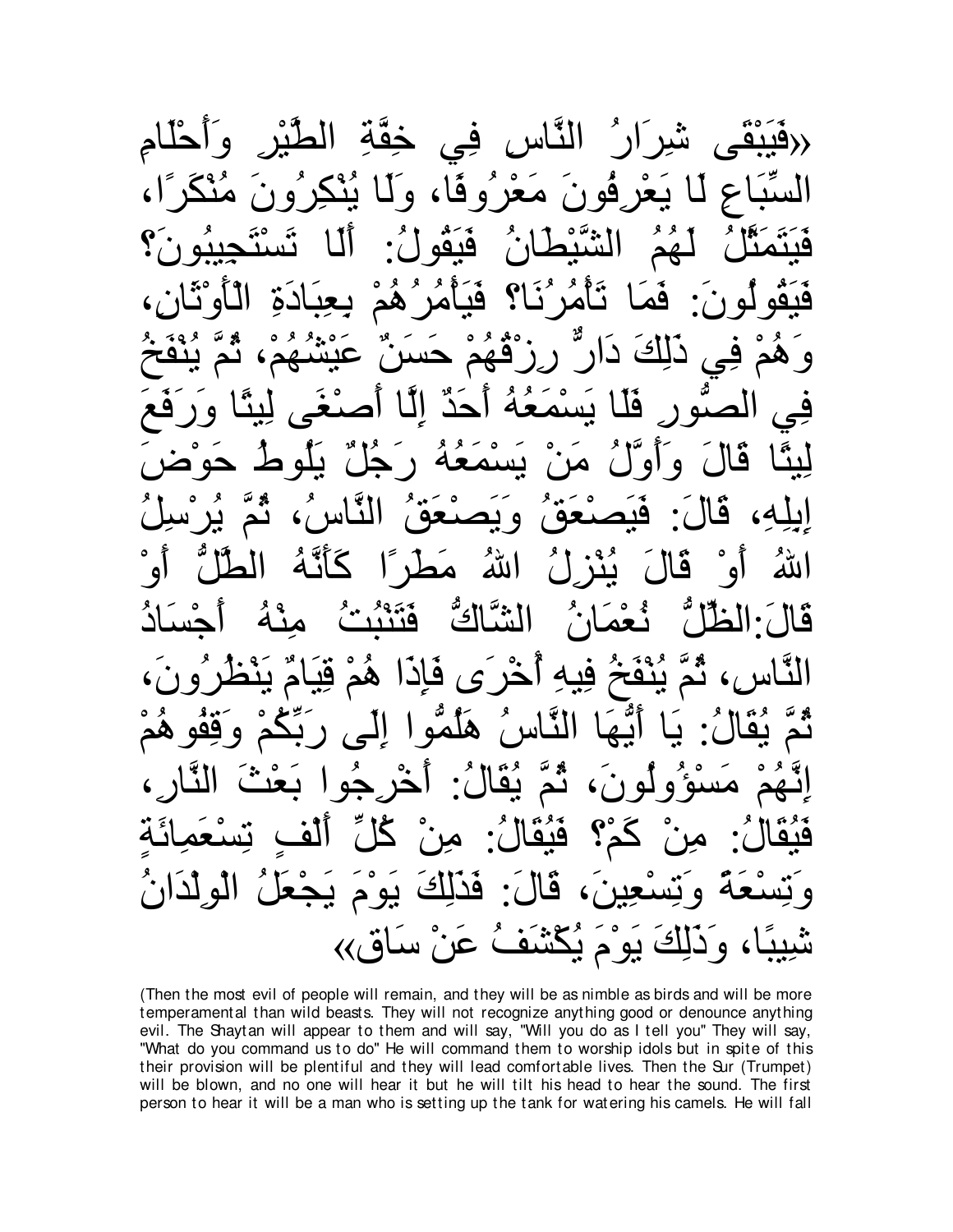down, and all the other people will also fall down. Then Allah will send -- or send down -- rain like dew -- or he said, like shade (Nu'man was the one who was not sure) -- from which will grow the bodies of the people. Then the Trumpet will be blown again, and they will get up and look around. Then it will be said: "O mankind! Go to your Lord!'' And they will be stopped, for they are to be questioned. Then it will be said: "Bring forth the people who are to be sent to the Fire.'' It will be asked: "How many are they'' It will be said, "Out of every thousand, nine hundred and ninety-nine.'' That will be the Day which will make the children grey-headed, and that will be the Day when the Shin shall be uncovered.) His saying;



(Then the Sur (Trumpet) will be blown, and no one will hear it but he will tilt his head to hear the sound.) means that they will tilt their heads so that they can better hear the sound coming from the heavens. That is the blast of the Sur which will terrify everyone, then after that will come the blast which will cause them to die, then the blast which will resurrect them to meet the Lord of the worlds -- this is when all of the creation will be brought forth from their graves. Allah says:



(And all shall come to Him, humbled.) meaning, humbling themselves and obeying Him, and no one will go against His command. This is like the Ayat:

び⌒ロ⌒ギ∇ヨ∠エ⌒よ ∠ラヲ⊥らΒ⌒イ∠わ∇ジ∠わ∠プ ∇ユ⊥ミヲ⊥ハ∇ギ∠Α ∠ュ∇ヲ∠Αぴ

(On the Day when He will call you, and you will answer with His praise and obedience) (17:52).



(Then afterwards when He will call you by a single call, behold, you will come out from the earth) (30:25). According to the Hadith about the Sur, when it is blown for the third time, Allah will command the souls to be put into the hole of the Sur (Trumpet), then Israfil will blow into it, after the bodies have grown in their graves and resting places, and when he blows into the Sur (Trumpet), the souls will fly, the believers' souls glowing with light, and the disbelievers' souls looking like darkness. And Allah will say: "By My might and majesty, every soul will go back to its body.'' And the souls will come back to their bodies and go through them like poison going through a person who is bitten or stung by a poisonous creature. Then they will get up, brushing off the dirt of their graves. Allah says: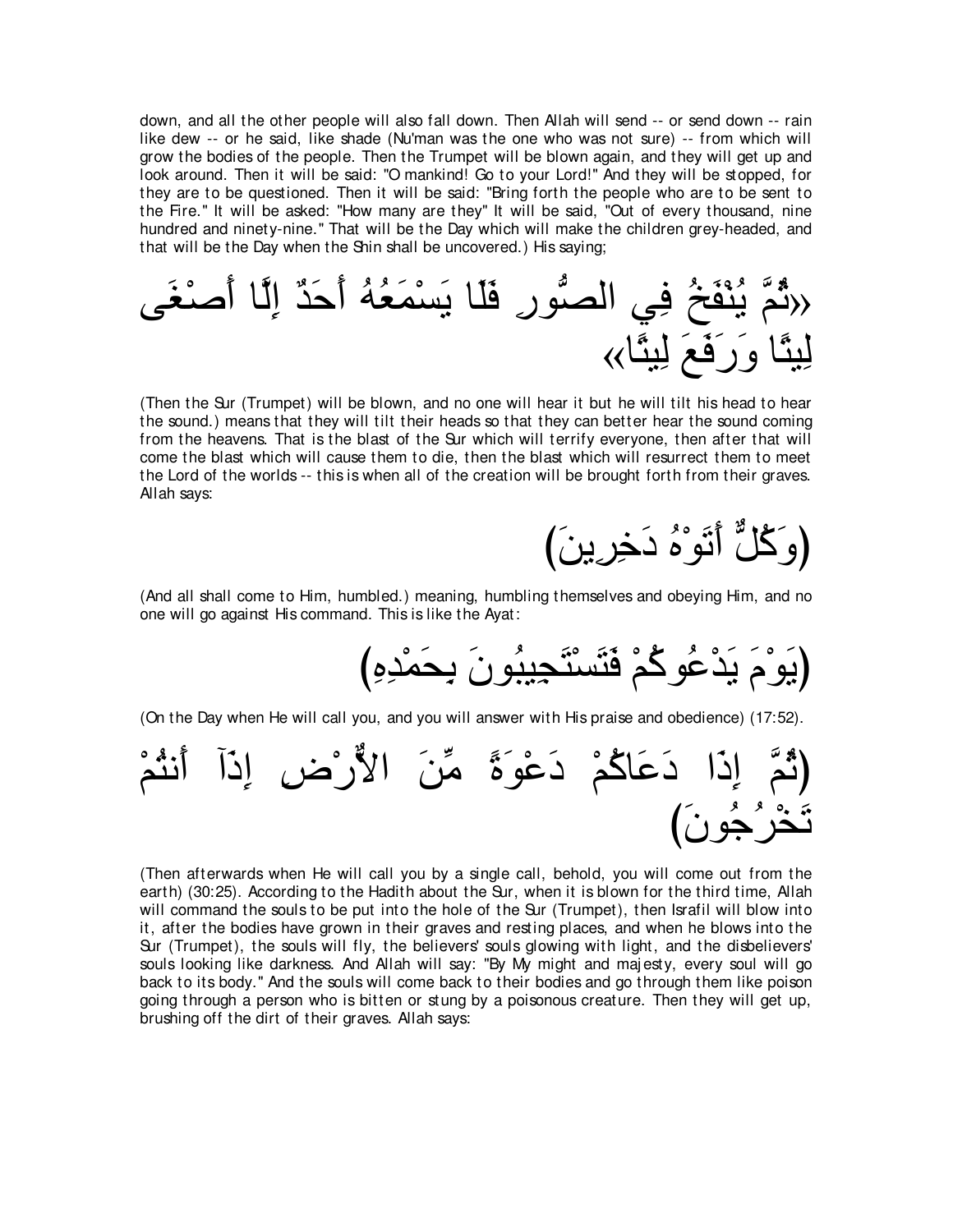(The Day when they will come out of the graves quickly as racing to a goal.) (70:43)



(And you will see the mountains and think them solid, but they shall pass away as the passing away of the clouds.) (27:88) meaning, you will see them as if they are fixed and as if they will remain as they are, but they will pass away as the passing away of the clouds, i.e., they will move away from their places. This is like the Ayat:

(On the Day when the heaven will shake with a dreadful shaking, And the mountains will move away with a (horrible) movement.) (52:9-10)

(And they ask you concerning the mountains: say, "My Lord will blast them and scatter them as particles of dust. Then He shall leave them as a level smooth plain. You will see therein nothing crooked or curved.") (20:105-107),

(And (remember) the Day We shall cause the mountains to pass away, and you will see the earth as a leveled plain.) (18:47).

(The work of Allah, Who perfected all things,) means, He does that by His great power.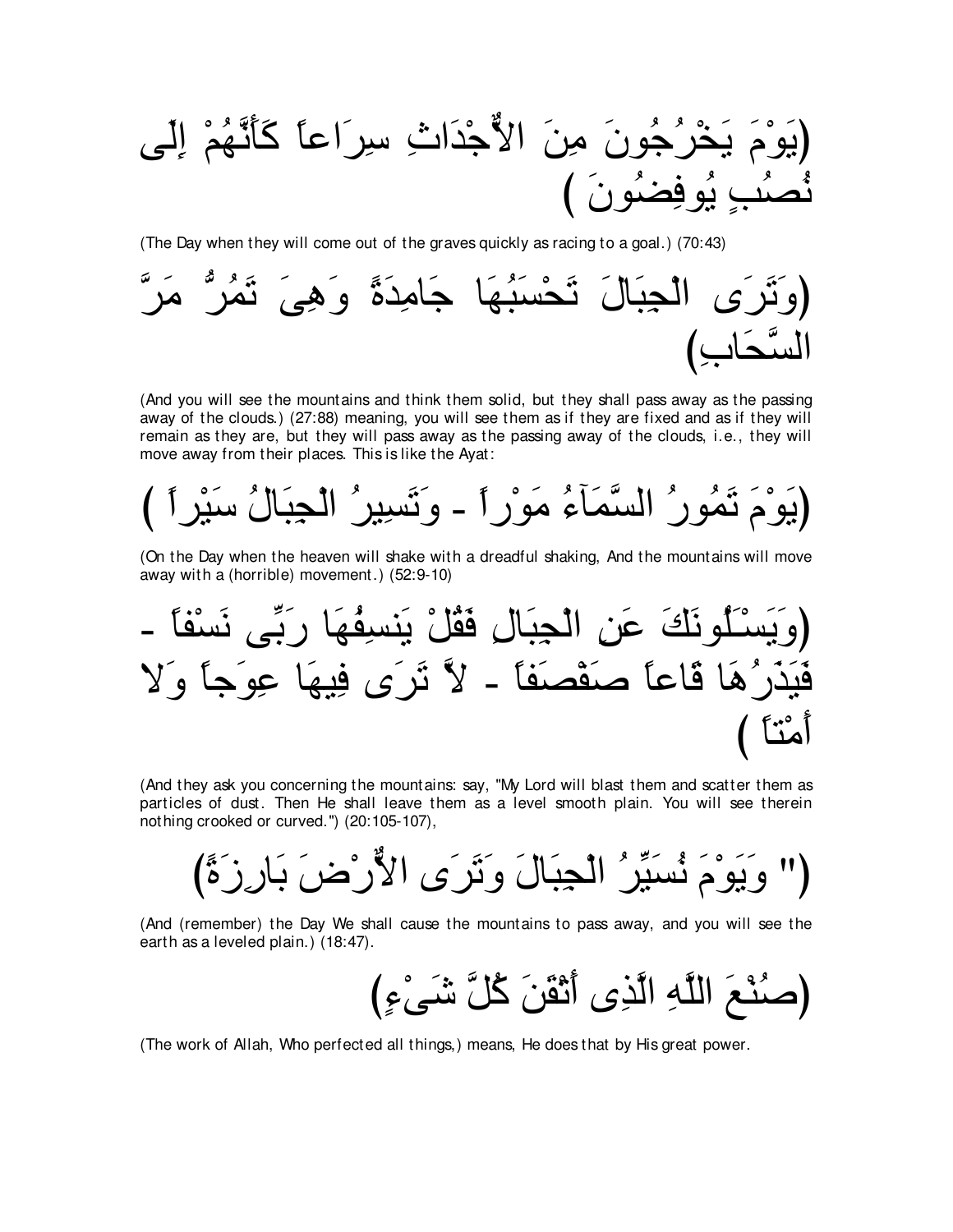(الَّذِي أَنْقَنَ كُلَّ شَيْءٍ)

(Who perfected all things,) means, He has perfected all that He has created, and has fashioned it according to His wisdom.

(verily, He is well-acquainted with what you do) means, He knows all that His servants do, good or evil, and He will reward or punish them accordingly. Then Allah describes the state of the blessed and the doomed on that Day, and says:

(Whoever brings a good deed, will have better than its worth.) Qatadah said, "That is sincerely for Allah alone." Allah has explained elsewhere in the Qur'an that He will give ten like it.

(and they will be safe from the terror on that Day.) This is like the Ayah,

(The greatest terror will not grieve them) (21:103) and Allah said:

(Is he who is cast into the Fire better or he who comes secure on the Day of Resurrection)  $(41:40),$ 

(and they will reside in the high dwellings in peace and security) (34:37).

(And whoever brings an evil deed, they will be cast down on their faces in the Fire.) means, whoever comes to Allah with evil deeds, and with no good deeds to his credit, or whose evil deeds out weigh his good deeds. Allah says: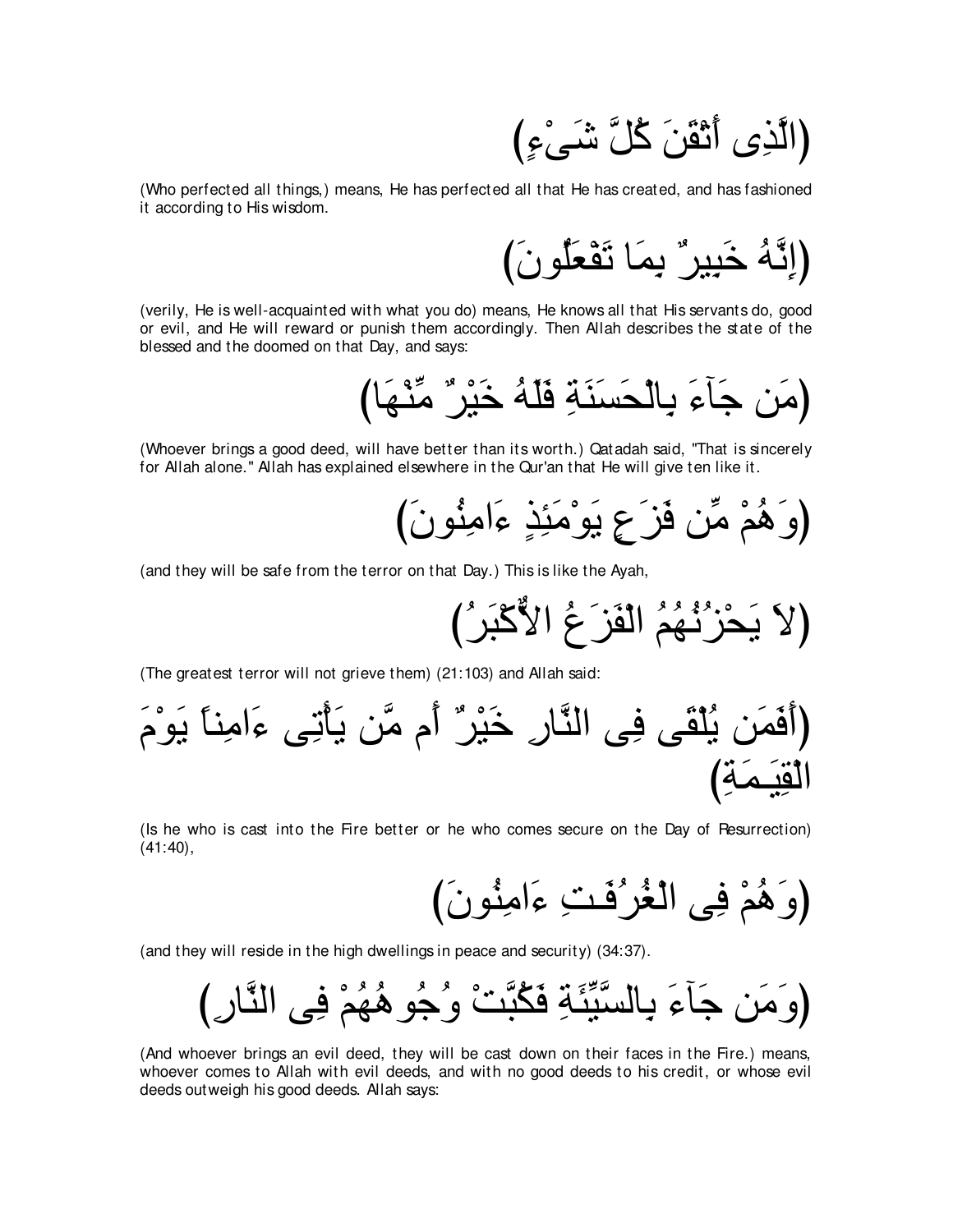(هَلْ ثُجْزَوْنَ إِلاَّ مَا كُنْثُمْ تَعْمَلُونَ)

((And it will be said to them) "Are you being recompensed anything except what you used to do")

اًعْبُدَ رَبَّ  $\left| \cdot \right|$ البلدة هده  $\bullet$  $\hat{\zeta}$ ۵۹ Ĉ ا هد 99 ∕้⊾ ع ا  $\bullet$ َبَّكَ بِغَفِلِ عَمَّا ه هـ

(91. I have been commanded only to worship the Lord of this city, Who has sanctified it and to Whom belongs everything. And I am commanded to be from among the Muslims.) (92. And that I should recite the Qur'an, then whosoever receives guidance, receives it for the good of himself; and whosoever goes astray, say (to him): "I am only one of the warners.") (93. And say: "All the praises and thanks be to Allah. He will show you His Ayat, and you shall recognize them. And your Lord is not unaware of what you do.")

#### The Command to worship Allah and to call People with the Qur'an

Allah commands His Messenger to say:

(I have been commanded only to worship the Lord of this city, Who has sanctified it and to Whom belongs everything.) This is like the Ayah,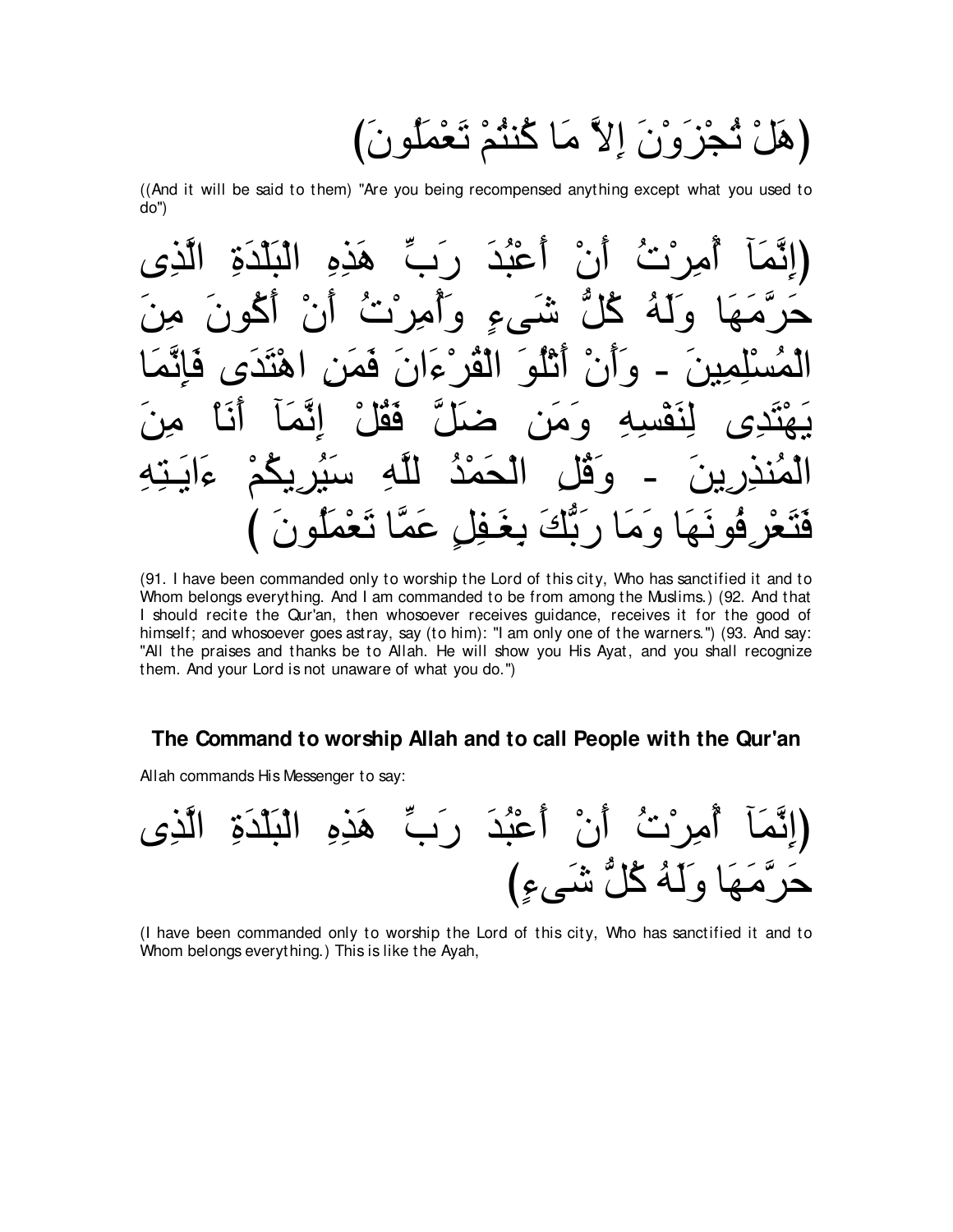(Say: "O you mankind! If you are in doubt as to my religion, then (know that) I will never worship those whom you worship besides Allah. But I worship Allah Who causes you to die.) (10:104) The fact that the word "Rabb" (Lord) is connected to the word city (in the phrase "the Lord of this city") is a sign of honor and divine care for that city. This is like the Ayah,

(So let them worship the Lord of this House (the Ka`bah), Who has fed them against hunger, and has made them safe from fear.) (106:3-4)

(الَّذِي حَرَّمَهَا)

(Who has sanctified it) means, the One Who made it a sanctuary by His Law and by His decree. making it sanctified. It was recorded in the Two Sahihs that Ibn Abbas said: "On the day of the conquest of Makkah, the Messenger of Allah said:

(Verily, this city was made sacred by Allah the day He created the heavens and the earth, so it is sacred by the sanctity of Allah until the Day of Pesurrection. Its thorny bushes should not be cut, its game should not be chased, and its lost property should not be picked up except by one who would announce it publicly and none is allowed to uproot its thorny shrubs...)" This was reported in Sahih, Hasan, Musnad narrarations, through various routes, by such a large group that it is absolutely unquestionable, as has been explained in the appropriate place in the book Al-Ahkam, to Allah is the praise and thanks.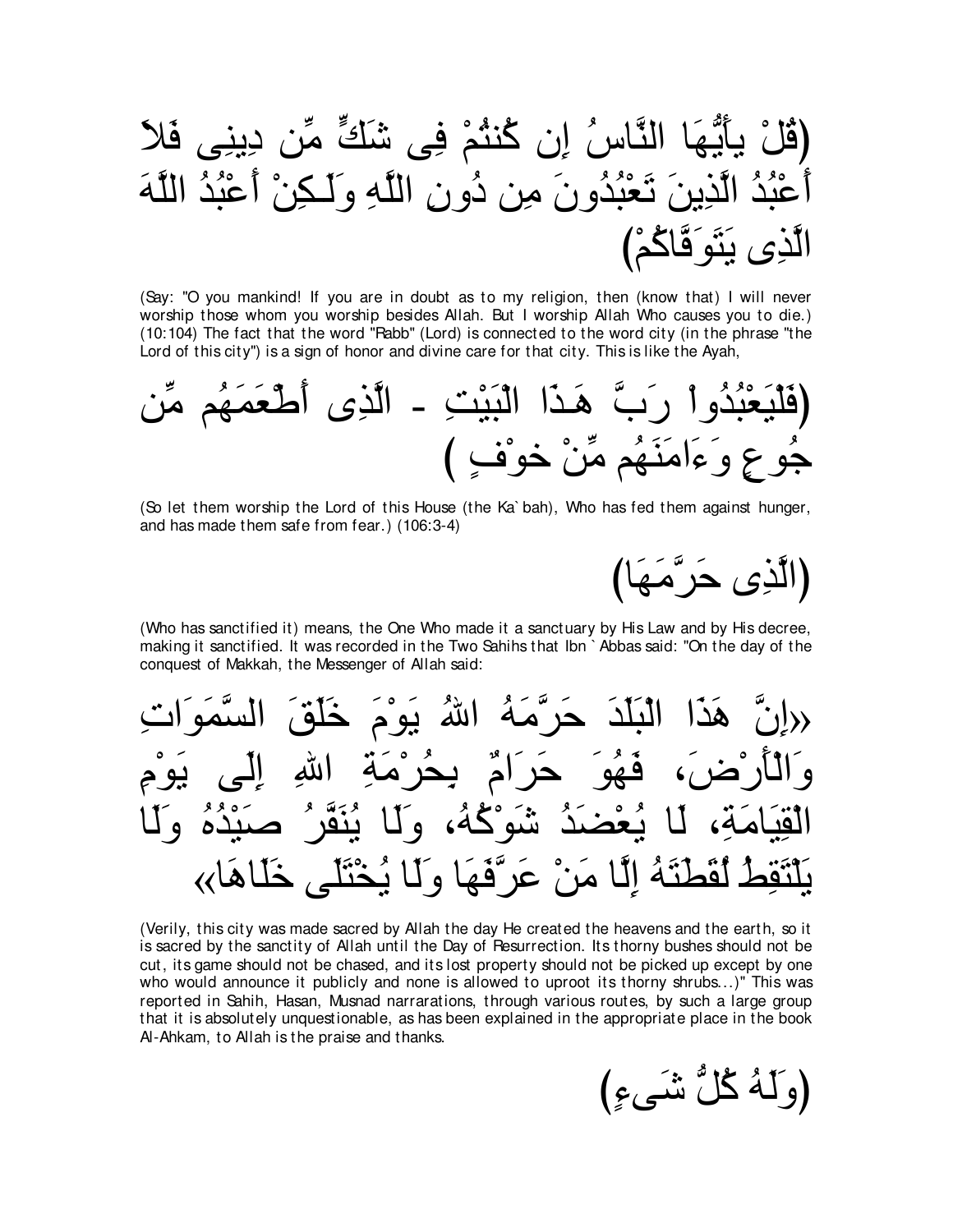(and to Whom belongs everything.) This is a statement of general application following a specific statement, i.e., He is the Lord of this city, and the Lord and Sovereign of all things, there is no god worthy of worship besides Him.

(وَأَمِرِيْتُ أَنْ أَكْونَ مِنَ الْمُسْلِمِينَ)

(And I am commanded to be from among the Muslims. ) means, those who believe in Allah alone, who are sincere towards Him and who obediently follow His commands.

وَأَنْ أَثْلُوَ الْقُرْءَانَ**)** 

(And that I should recite the Qur'an,) means, to people, so as to convey it to them. This is like the Ayah,

び ⌒ユΒ⌒ム∠エ∇ャや ⌒ゲ∇ミあグャや∠ヱ ⌒ろ⇒∠ΑΓや ∠リ⌒ョ ∠マ∇Β∠ヤ∠ハ ⊥ロヲ⊥ヤ∇わ∠ル ∠マ⌒ャ∠クぴ

(This is what We recite to you of the Ayat and the Wise Reminder.) (3:58)

びあペ∠エ∇ャゅ⌒よ ∠ラ∇ヲ∠ハ∇ゲ⌒プ∠ヱ ヴ∠シヲ⊥ョ ⌒み∠らzル リ⌒ョ ∠マ∇Β∠ヤ∠ハ ∇やヲ⊥ヤ∇わ∠ルぴ

(We recite to you some of the news of Musa and Fir` awn in truth.) (28:3) meaning, ` I am a conveyer and a warner.'

∇モ⊥ボ∠プ zモ∠ッ リ∠ョ∠ヱ ⌒ヮ⌒ジ∇ヘ∠レ⌒ャ ン⌒ギ∠わ∇ヰ∠Α ゅ∠ヨzル⌒み∠プ ン∠ギ∠わ∇ワや ⌒リ∠ヨ∠プぴ び∠リΑ⌒ケ⌒グレ⊥ヨ∇ャや ∠リ⌒ョ ∇ゅ∠ル∠ぺ べ∠ヨzル⌒ま

(then whosoever receives guidance, receives it for the good of himself; and whosoever goes astray, say (to him): "I am only one of the warners.'') meaning, ` I have an example to follow in the Messengers who warned their people, and did what they had to do in order to convey the Message to them and fulfil the covenant they had made.' Allah will j udge their nations to whom they were sent, as He says:

び⊥ゆゅ∠ジ⌒エ∇ャや ゅ∠レ∇Β∠ヤ∠ハ∠ヱ ⊥ヒ⇒∠ヤ∠ら∇ャや ∠マ∇Β∠ヤ∠ハ ゅ∠ヨzル⌒み∠プぴ

(your duty is only to convey and on Us is the reckoning) (13: 40).

(إِنَّمَآ أَنتَ نَذِيرٌ وَاللَّهُ عَلَى كُلِّ شَيْءٍ وَكِيلٌ)

(But you are only a warner. And Allah is a Protector over all thing) (11:12).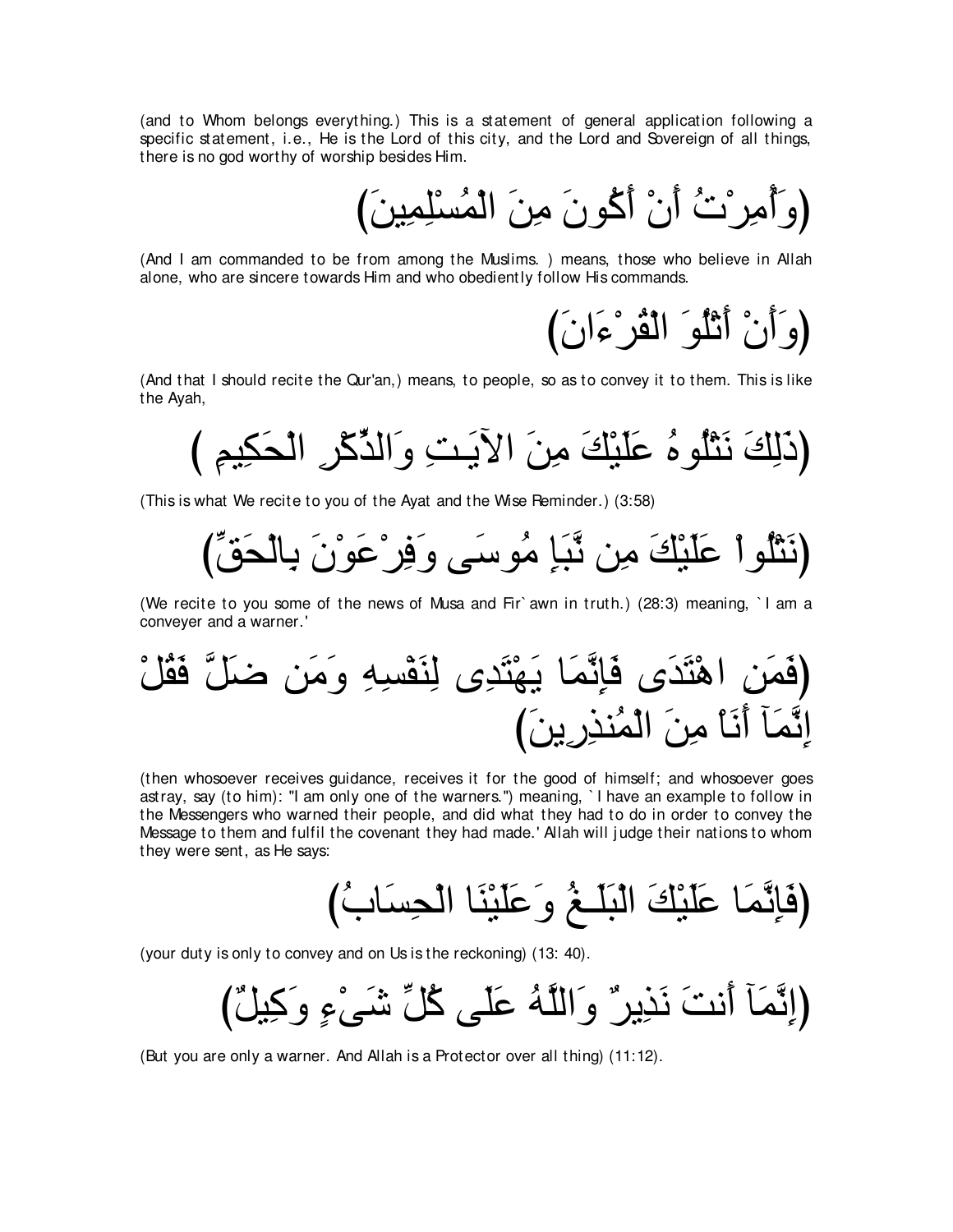(وَقُلِ الْحَمْدُ للَّهِ سَيُرِيكُمْ ءَايَتِهِ فَتَعْرِفُونَهَا)

(And say: "All the praises and thanks be to Allah. He will show you His Ayat (signs), and you shall recognize them.) means, praise be to Allah, Who does not punish anyone except after establishing plea against him, warning him )and leaving him with no excuse(. Allah says:

びゅ∠ヰ∠ルヲ⊥プ⌒ゲ∇バ∠わ∠プ ⌒ヮ⌒わ⇒∠Αや∠¬ ∇ユ⊥ムΑ⌒ゲ⊥Β∠シぴ

(He will show you His Ayat (signs), and you shall recognize them.) This is like the Ayah,

ヴzわ∠ェ ∇ユ⌒ヰ⌒ジ⊥ヘル∠ぺ ヴ⌒プ∠ヱ ⌒ベゅ∠プxΙや ヴ⌒プ ゅ∠レ⌒わ⇒∠Αや∠¬ ∇ユ⌒ヰΑ⌒ゲ⊥レ∠シぴ びぁペ∠エ∇ャや ⊥ヮzル∠ぺ ∇ユ⊥ヰ∠ャ ∠リzΒ∠ら∠わ∠Α

(We will show them Our signs in the universe, and in themselves, until it becomes manifest to them that this is the truth) (41:53).

び∠ラヲ⊥ヤ∠ヨ∇バ∠ゎ ゅzヨ∠ハ ∃モ⌒ヘ⇒∠ピ⌒よ ∠マぁよ∠ケ ゅ∠ョ∠ヱぴ

(And your Lord is not unaware of what you do.) means, on the contrary, He witnesses and sees all things. It was recorded that Imam Ahmad, may Allah have mercy upon him, used to recite the following two lines of verse, whether they were written by him or someone else: "If you are alone one day, do not say, `I am alone.' Rather say, `Someone is watching me.' Do not think that Allah will let His attention wander for even an instant, or that anything is hidden from Him.'' This is the end of the Tafsir of Surat An-Naml. All praise and thanks be to Allah.

#### **The Tafsir of Surat Al-Qasas**

#### **(Chapter - 28)**

#### **Which was revealed in Makkah**

Imam Ahmad bin Hanbal, may Allah have mercy on him, recorded that Ma` diykarib said: "We came to ` Abdullah and asked him to recite to us:

(طسم )

(Ta Sin Mim.) the two hundred. He said, ` I do not know it; you should go to someone who learned it from the Messenger of Allah Khabbab bin Al-Aratt.' So we went to Khabbab bin Al-Aratt and he recited it to us, may Allah be pleased with him.''

(بِسْمِ اللَّهِ الرَّحْمَنِ الرَّحِيمِ)

In the Name of Allah, the Most Gracious, the Most Merciful.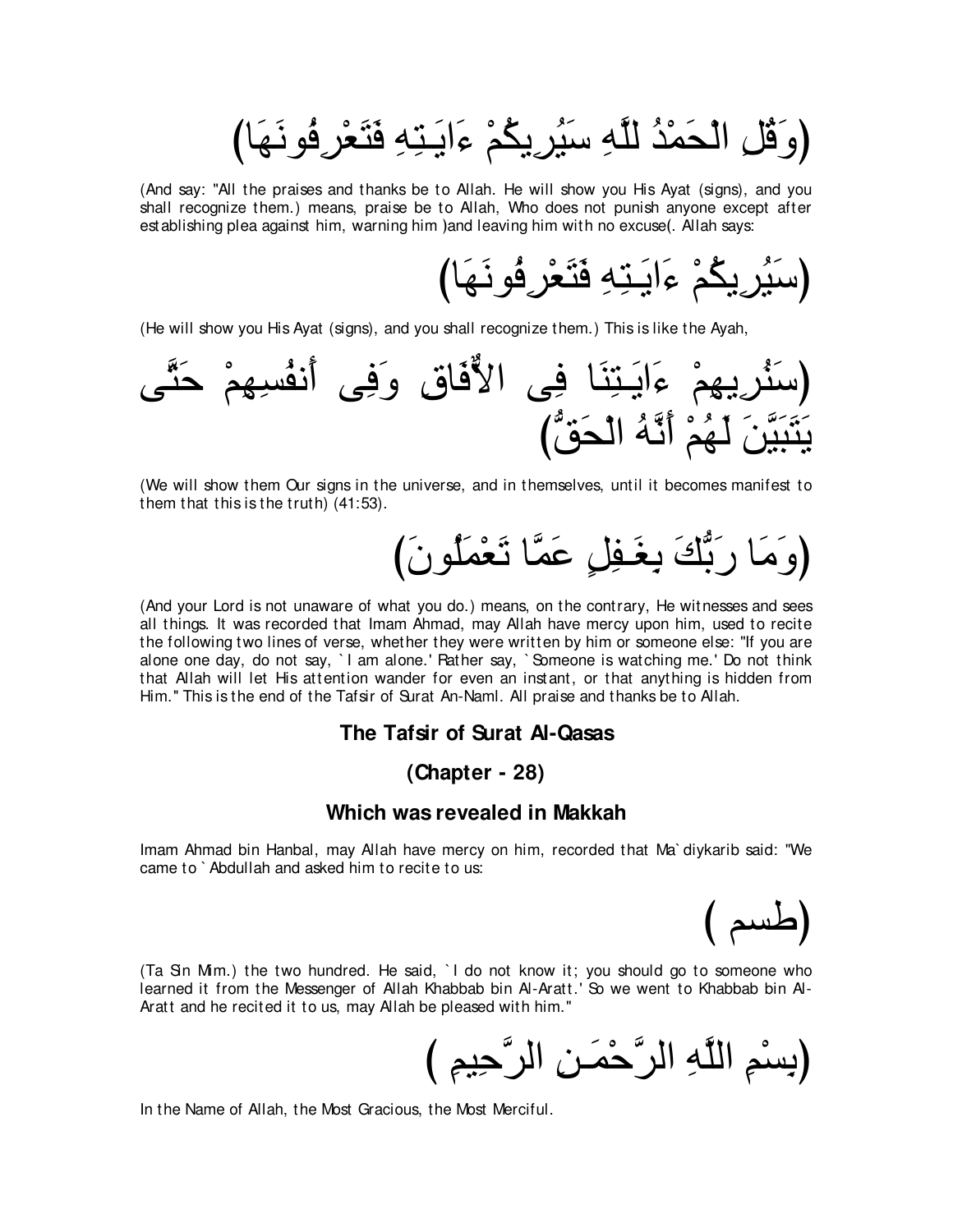(طسم - تِلَكَ عَابَتُ ألَكِتَبُ الَكَنِبِ المُيِين – لَعَلَكَ بَحَعُ مُوَّهُ وَلَ وَنُوَهُ وَهَ وَهَ وَمَنِيَنَ - إِنَ تَّتَنَّا تُنَرَّلُٰ عَلَيُهُمُ
$$
ṁنَنَّا تُنَنَّا تُنَنَّهُ مُلَّا خَصَعِينَ – وَمَا يَتَنِقَهُمُ لَهَا خَصَعِينَ – وَمَا يَتَنِتِهِمَ مَّنِ وَمَا يَتَنِنَهِمَ مُتُرِ صَينَ – قَقَدٌ كَدَّبُواٍ فَسَيَأَتِيَهِمُ أَنَبَوُّا مَا مُلَّوَّا تُنَهُهُوُونَ)
$$

(1. Ta Sin Mim) (2. These are the Ayat of the manifest Book.) (3. We recite to you some of the news of Musa and Fir`awn in truth, for a people who believe.) (4. Verily, Fir`awn exalted himself in the land and made its people Shiya`a, weakening a group among them: killing their sons, and letting their females live. Verily, he was of the mischief-makers.) (5. And We wished to do a favor to those who were weak in the land, and to make them rulers and to make them the inheritors,) (6. And to establish them in the land, and We let Fir' awn and Haman and their armies receive from them that which they feared.)

#### The Story of Musa and Fir` awn, and what Allah intended for Their **Peoples**

We have already discussed the significance of the separate letters.

(These are the Ayat of the manifest Book.) means the Book which is clear and makes plain the true reality of things, and tells us about what happened and what will happen.

(We recite to you some of the news of Musa and Fir`awn in truth,) This is like the Ayah,

(We relate unto you the best of stories) (12:3). which means, `We tell you about things as they really were, as if you are there and are seeing them yourself.' Then Allah says: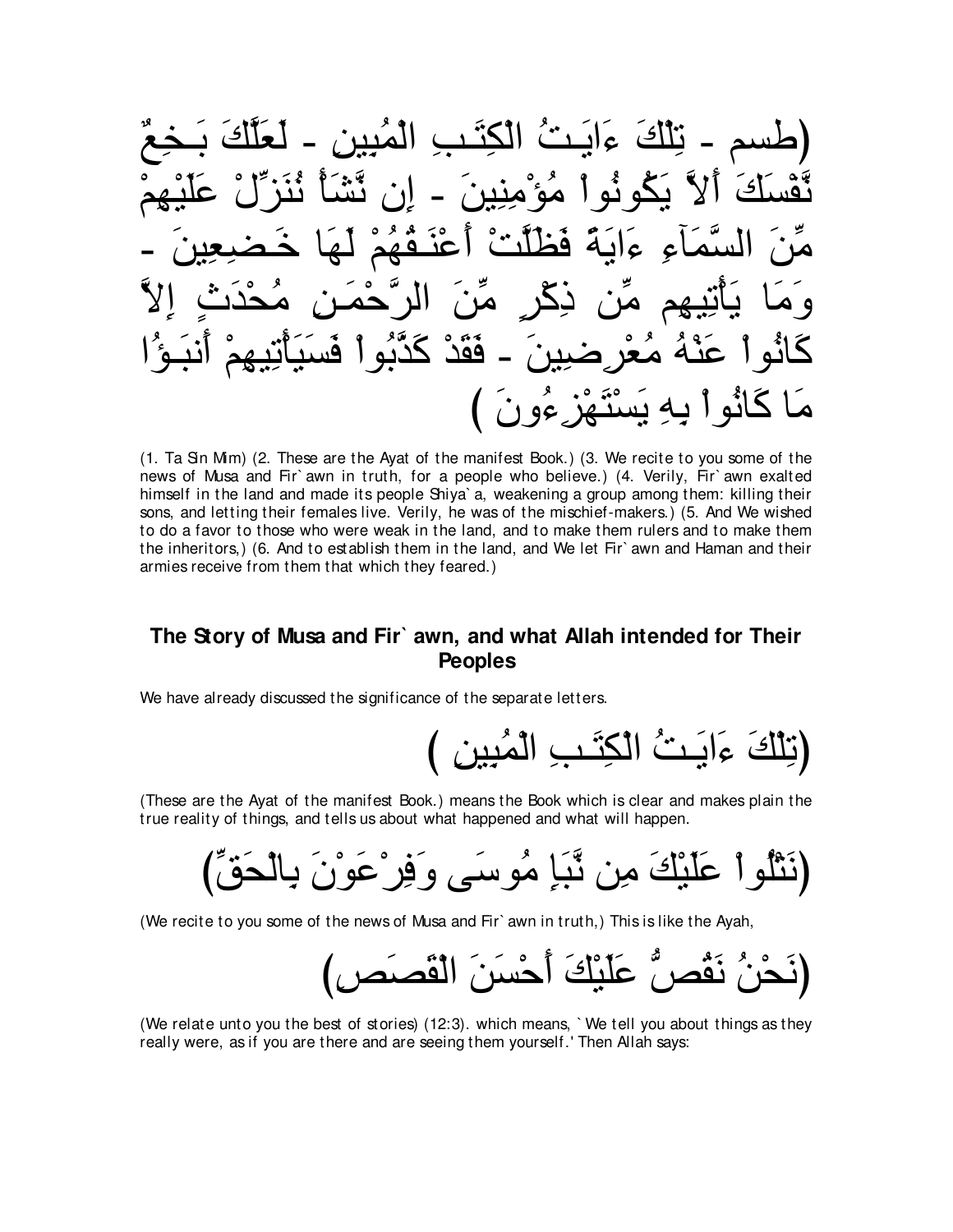(إِنَّ فِرْعَوْنَ عَلاً فِي الأَرْض)

(Verily, Fir` awn exalted himself in the land) means, he was an arrogant oppressor and tyrant.

び⇔ゅバ∠Β⌒セ ゅ∠ヰ∠ヤ∇ワ∠ぺ ∠モ∠バ∠ィ∠ヱぴ

(and made its people Shiya` ) means, he made them into different classes, each of which he used to do whatever he wanted of the affairs of his state.

び∇ユ⊥ヰ∇レあョ ⇔る∠ヘ⌒もべ∠デ ⊥ブ⌒バ∇ツ∠わ∇ジ∠Αぴ

(weakening a group among them. ) This refers to the Children of Israel, who at that time were the best of people, even though this tyrant king overpowered them, using them to do the most menial work and forcing them to hard labor night and day for him and his people. At the same time, he was killing their sons and letting their daughters live, to humiliate them and because he feared that there might appear among them the boy who would be the cause of his destruction and the downfall of his kingdom. So Fir` awn took precautions against that happening, by ordering that all boys born to the Children of Israel should be killed, but this precaution did not protect him against the divine decree, because when the term of Allah comes, it cannot be delayed, and for each and every matter there is a decree from Allah. Allah says:

ヴ⌒プ ∇やヲ⊥ヘ⌒バ∇ツ⊥わ∇シや ∠リΑ⌒グzャや ヴ∠ヤ∠ハ zリ⊥ヨzル ラ∠ぺ ⊥ギΑ⌒ゲ⊥ル∠ヱぴ び⌒チ∇ケxΙや

(And We wished to do a favor to those who were weak in the land,) until His saying;

(يَحْذَرُونَ)

(which they feared.) And Allah did indeed do this to them, as He says:

び∠ラヲ⊥ヘ∠バ∇ツ∠わ∇ジ⊥Α ∇やヲ⊥ルゅ∠ミ ∠リΑ⌒グzャや ∠ュ∇ヲ∠ボ∇ャや ゅ∠レ∇を∠ケ∇ヱ∠ぺ∠ヱぴ

(And We made the people who were considered weak) until His saying;

び∠ラヲ⊥セ⌒ゲ∇バ∠Αぴ

(they erected) (7:137). And Allah said:

び ∠モΑ⌒¬∠ゲ∇シ⌒ま ヴ⌒レ∠よ ゅ∠ヰ⇒∠レ∇を∠ケ∇ヱ∠ぺ∠ヱ ∠マ⌒ャ∠グ∠ミぴ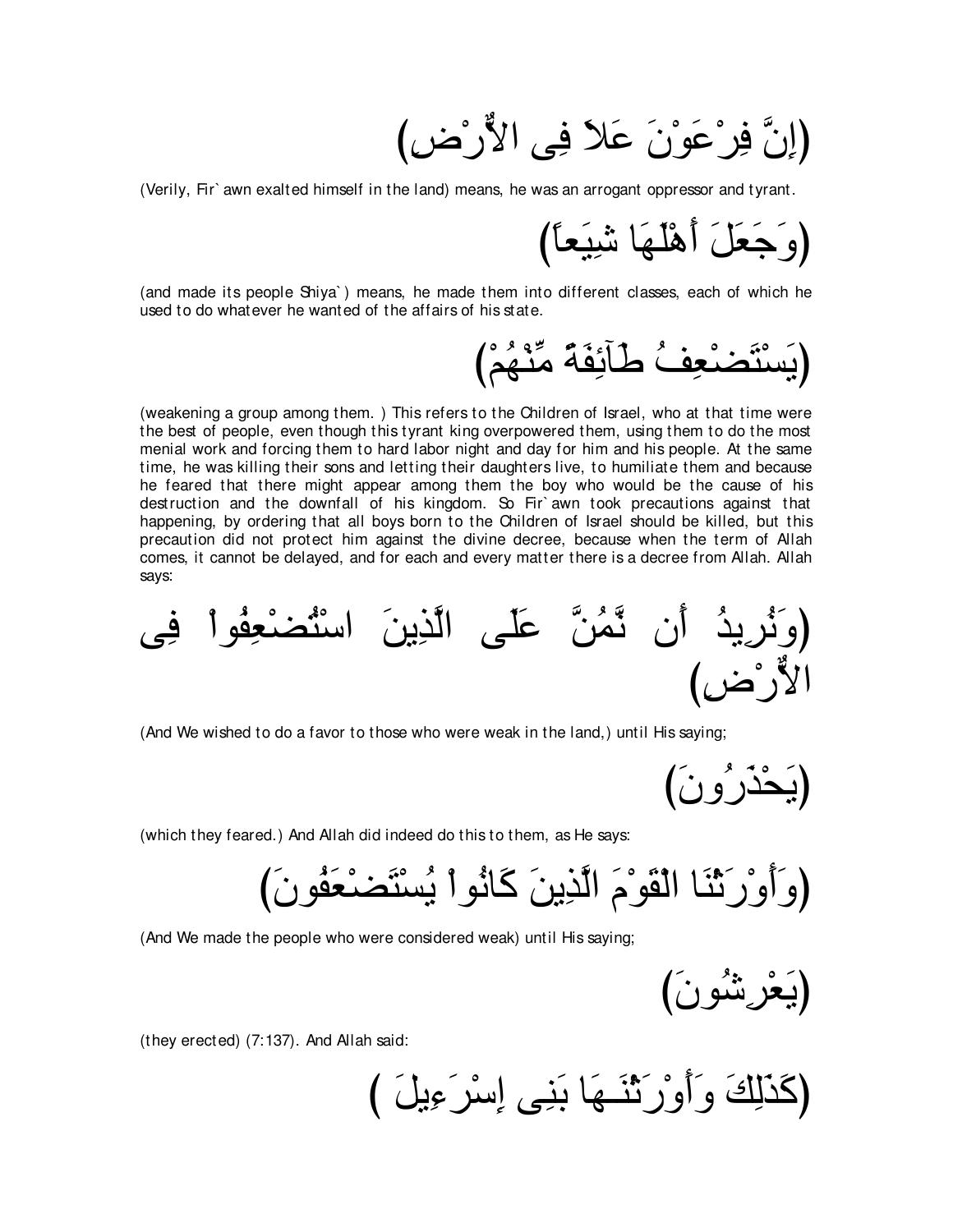(Thus and We caused the Children of Israel to inherit them) (26: 59). Fir` awn hoped that by his strength and power he would be saved from Musa, but that did not help him in the slightest. Despite his great power as a king he could not oppose the decree of Allah, which can never be overcome. On the contrary, Allah's ruling was carried out, for it had been written and decreed from past eternity that Fir` awn would meet his doom at the hands of Musa.

(وَأَوْحَيْنَا إِلَى أَمِّ مُوسَى أَنْ أَرْضَعِيهِ فَإِذَا خِقْتِ عَلَيْهِ فَٱلْقِيهِ فِي الْيَمِّ وَلاَ تَخَافِي وَلاَ تَحْزَنِي إِنَّا رَادَّوهُ اِلْبْكِ وَجَـعِلُوهُ مِنَ الْمُرْسَلِينَ − فَالْتَقَطَّهُ ءَالُ فِرْعَوْنَ لِيَكُونَ لَـهُمْ عَدُوّاً وَحَزَنَا إِنَّ فِرْعَوْنَ وَهَمَنَ وَجُنُودَهُمَا كَاثُواْ خَطْئِينَ ـ وَقَالَتِ امْرَأَتْ فِرْعَوْنَ ڤُرَّةٌ عَيْنِ لَمَى وَلَكَ لاَ تَقْنُلُوهُ عَسَى أن يَنْفَعَنَا أَوْ نَتَّخِذَهُ وَلَداً وَهُمْ لاَ يَشْعُرُونَ び

(7. And We inspired the mother of Musa: "Suckle him (Musa), but when you fear for him, then cast him into the river and fear not, nor grieve. Verily, We shall bring him back to you, and shall make him one of the Messengers.'') (8. Then the household of Fir` awn picked him up, that he might become for them an enemy and a (cause of) grief. Verily, Fir awn, Haman and their armies were sinners.) (9. And the wife of Fir` awn said: "A comfort of the eye for me and for you. Kill him not, perhaps he may be of benefit to us, or we may adopt him as a son.'' And they perceived not.)

#### **How Musa's Mother was inspired and shown what to do**

It was mentioned that when Fir` awn killed so many of the males of the Children of Israel, the Copts were scared that the Children of Israel would die out, and they themselves would have to do the heavy labor that the Children of Israel used to do. So they said to Fir` awn, "If this continues, and their old men die and the young men are killed, their women will not be able to do the work that the men are doing, and we will end up having to do it.'' So Fir` awn issued orders that the boys should be killed one year, and left alone the following year. Harun, peace be upon him, was born in a year when the boys were not killed, and Musa was born in a year when the boys were being killed. Fir` awn had people who were entrusted with this task. There were midwives who would go around and check on the women, and if they noticed that any woman was pregnant, they would write her name down. When the time came for her to give birth, no one was allowed to attend her except for Coptic women. If the woman gave birth to a girl, they would leave her alone and go away, but if she gave birth to a boy, the killers would come in with their sharp knives and kill the child, then they would go away; may Allah curse them. When the mother of Musa became pregnant with him, she did not show any signs of pregnancy as other women did, and none of the midwives noticed. But when she gave birth to a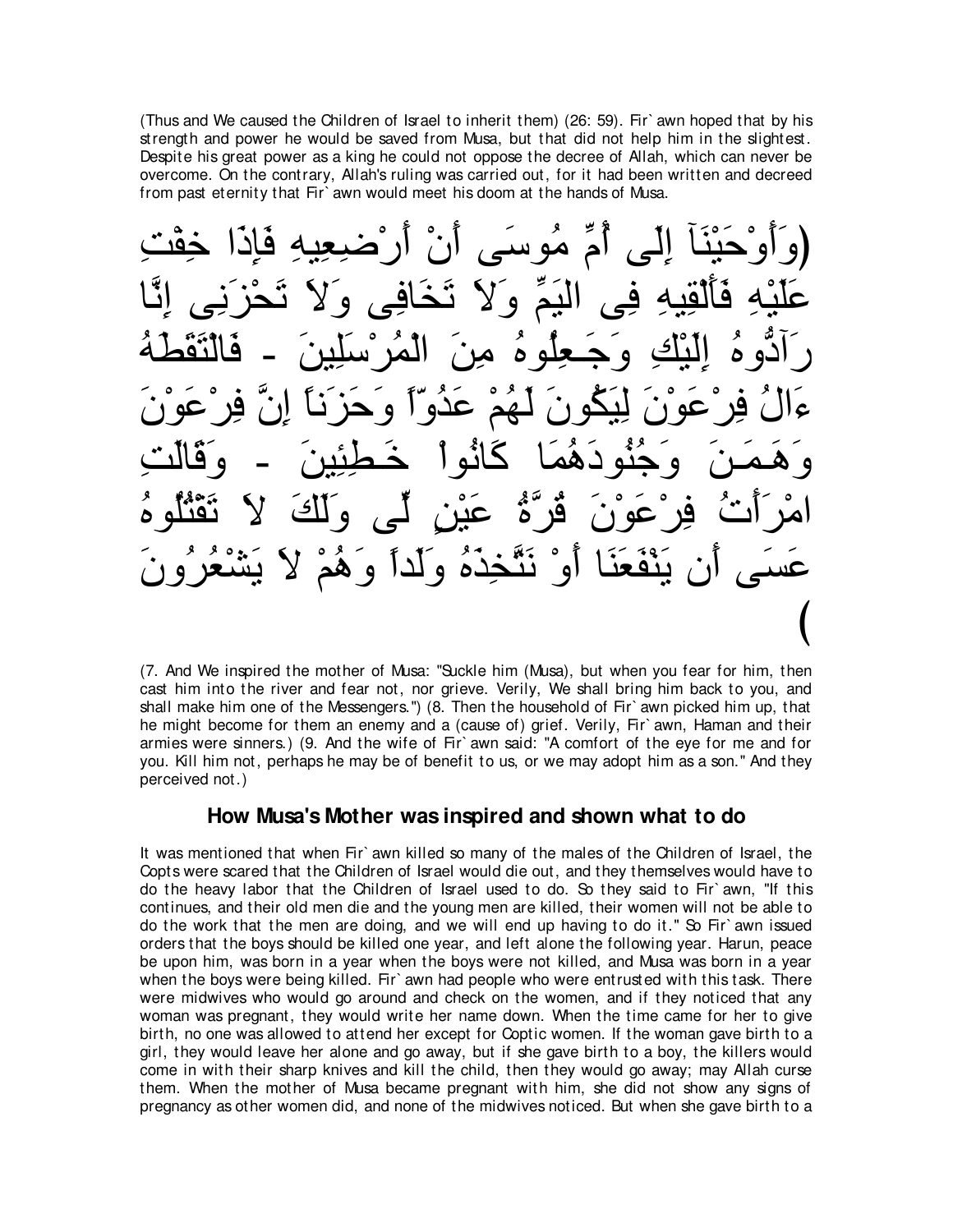boy, she became very distressed and did not know what to do with him. She was extremely scared for him, because she loved him very much. No one ever saw Musa, peace be upon him, but they loved him, and the blessed ones were those who loved him both as a natural feeling and because he was a Prophet. Allah says:

びヴあレあョ ⇔るzら∠エ∠ョ ∠マ∇Β∠ヤ∠ハ ⊥ろ∇Β∠ボ∇ャ∠ぺ∠ヱぴ

(And I endued you with love from Me) (20:39).

#### **Musa, peace be upon him, in the House of Fir` awn**

When Musa's mother became so worried and confused, it was inspired into her heart and mind what she should do, as Allah says:

⌒ろ∇ヘ⌒カ や∠ク⌒み∠プ ⌒ヮΒ⌒バ⌒ッ∇ケ∠ぺ ∇ラ∠ぺ ヴ∠シヲ⊥ョ あュ⊥ぺ ヴ∠ャ⌒ま べ∠レ∇Β∠ェ∇ヱ∠ぺ∠ヱぴ ゅzル⌒ま ヴ⌒ル∠ゴ∇エ∠ゎ ∠Ι∠ヱ ヴ⌒プゅ∠ガ∠ゎ ∠Ι∠ヱ あユ∠Βャや ヴ⌒プ ⌒ヮΒ⌒ボ∇ャ∠ほ∠プ ⌒ヮ∇Β∠ヤ∠ハ び ∠リΒ⌒ヤ∠シ∇ゲ⊥ヨ∇ャや ∠リ⌒ョ ⊥ロヲ⊥ヤ⌒バ⇒∠ィ∠ヱ ⌒マ∇Β∠ャ⌒ま ⊥ロヱぁキへ∠ケ

(And We inspired the mother of Musa (telling): "Suckle him, but when you fear for him, then cast him into the river and fear not, nor grieve. Verily, We shall bring him back to you, and shall make him one of (Our) Messengers.'') Her house was on the banks of the Nile, so she took a box and made it into a cradle, and started to nurse her child. When someone came to her that she was afraid of, she would go and put him in that box and put it in the river, and she would tie it with a rope. One day someone that she was afraid of came to the house, so she went and put the child in that box and put it in the river, but she forgot to tie it. The water carried him away, past the house of Fir` awn, where some servant women picked the box up and took it to Fir` awn's wife. They did not know what was inside, and they were afraid that they would be in trouble if they opened it without her. When the box was opened, they saw it was a child with the most beautiful features. Allah filled her heart with love for him when she saw him; this was because she was blessed and because Allah wanted to honor her and cause her husband's doom. Allah says:

び⇔ゅル∠ゴ∠ェ∠ヱ ⇔や∂ヱ⊥ギ∠ハ ∇ユ⊥ヰ∠ャ ∠ラヲ⊥ム∠Β⌒ャ ∠ラ∇ヲ∠ハ∇ゲ⌒プ ⊥メや∠¬ ⊥ヮ∠ト∠ボ∠わ∇ャゅ∠プぴ

(Then the household of Fir` awn picked him up, that he might become for them an enemy and a (cause of) grief.) Allah says:

び∠リΒ⌒ゃ⌒ト⇒∠カ ∇やヲ⊥ルゅ∠ミ ゅ∠ヨ⊥ワ∠キヲ⊥レ⊥ィ∠ヱ ∠リ⇒∠ヨ⇒∠ワ∠ヱ ∠ラ∇ヲ∠ハ∇ゲ⌒プ zラ⌒まぴ

(Verily, Fir` awn, Haman and their armies were sinners.)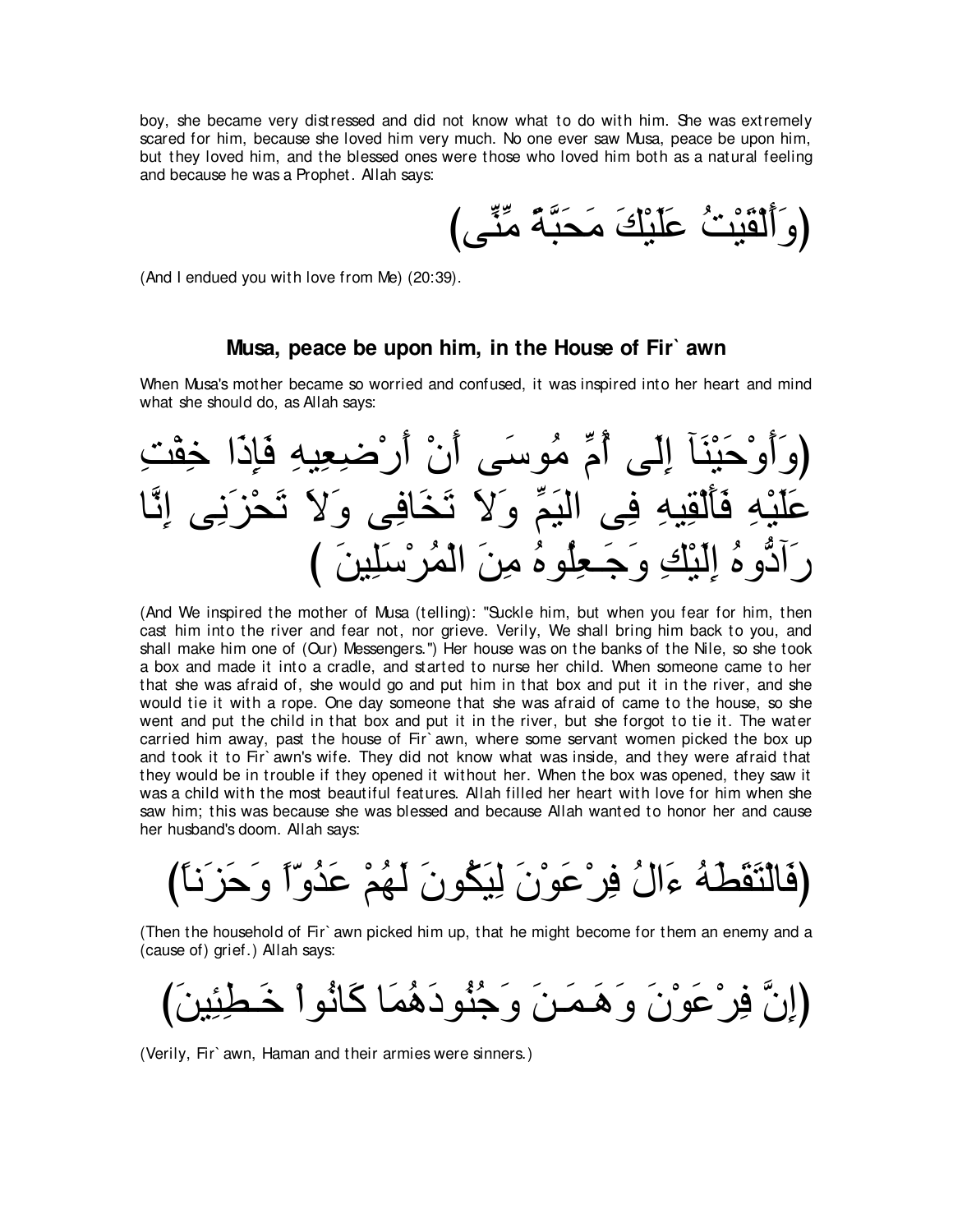(وَقَالَتِ امْرَأَتْ فِرْعَوْنَ قُرَّةُ عَيْنٍ لِّمِي وَلَكَ)

(And the wife of Fir` awn said: "A comfort of the eye for me and for you...") means, when Fir' awn saw him, he wanted to kill him, fearing that he was one of the Children of Israel. But his wife Asiyah bint Muzahim came to the child's defence and tried to endear him to Fir`awn, saying,

(قُرَّةُ عَيْنِ لَّمِي وَلَكَ)

(A comfort of the eye for me and for you.) Fir' awn said: "For you he may be, but not for me. And this was indeed the case: Allah guided her because of him, and destroyed him at his hands.

(perhaps he may be of benefit to us.) This is indeed what happened in her case, for Allah guided her through him and caused her to dwell in Paradise because of him.

(أَوْ نَتَّخِذَهُ وَلَدًا)

(or we may adopt him as a son.) She wanted to take him and adopt him as a son, because she had no children from Fir' awn.

(وَهُمْ لَا يَشْعُرُونَ)

(And they perceived not.) means, they did not know what Allah planned for them when they picked him up, by His great wisdom and definitive proof.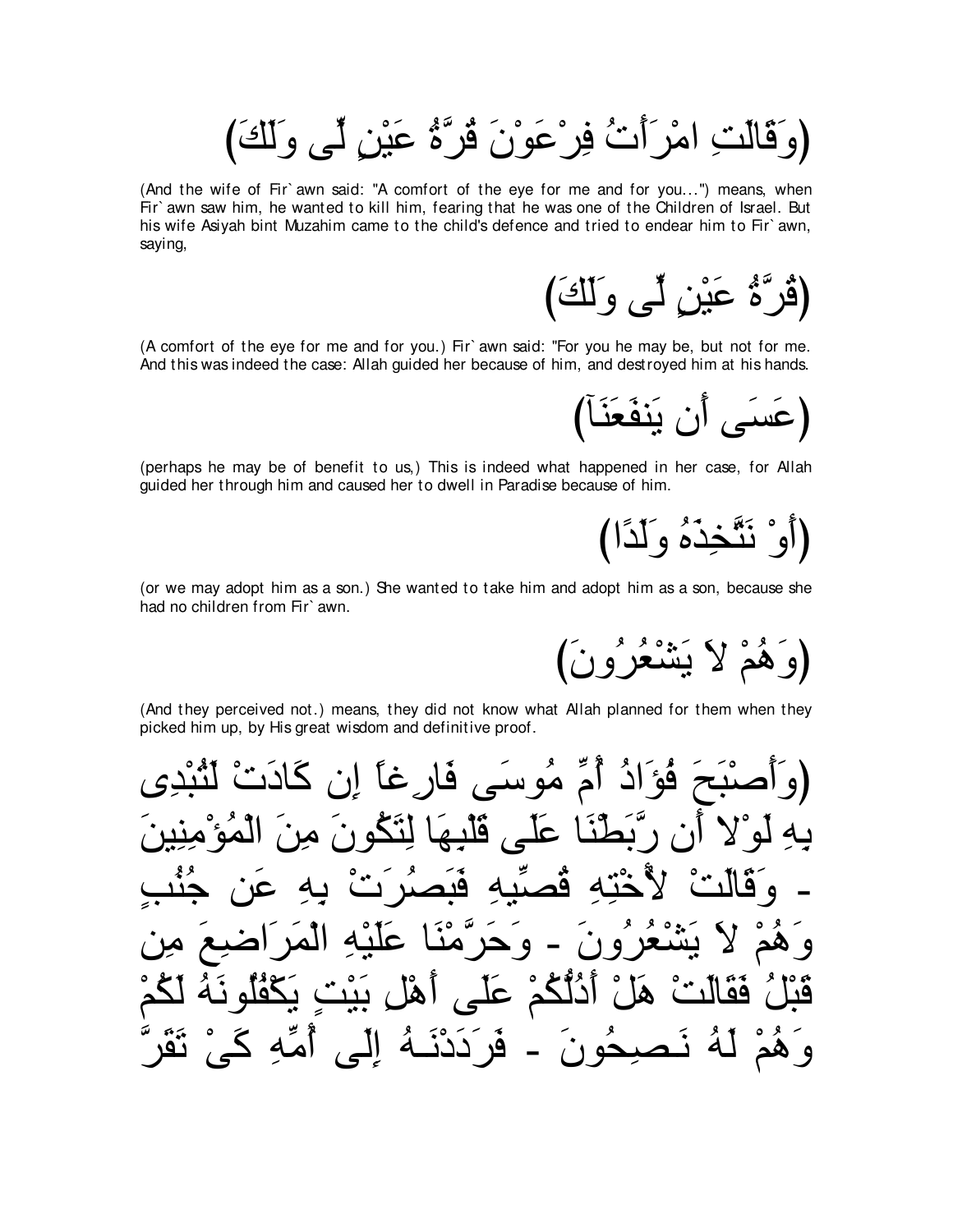zリ⌒ム⇒∠ャ∠ヱ xペ∠ェ ⌒ヮzヤャや ∠ギ∇ハ∠ヱ zラ∠ぺ ∠ユ∠ヤ∇バ∠わ⌒ャ∠ヱ ∠ラ∠ゴ∇エ∠ゎ ∠Ι∠ヱ ゅ∠ヰ⊥レ∇Β∠ハ び ∠ラヲ⊥ヨ∠ヤ∇バ∠Α ∠Ι ∇ユ⊥ワ∠ゲ∠ん∇ミ∠ぺ

(10. And the heart of the mother of Musa became empty. She was very near to disclose his (case), had We not strengthened her heart, so that she might remain as one of the believers.) (11. And she said to his sister: "Follow him.'' So she watched him from a far place (secretly), while they perceived not.) (12. And We had already forbidden foster suckling mothers for him, until she said: "Shall I direct you to a household who will rear him for you, and look after him in a good manner'') (13. So We restored him to his mother, that her eye might be comforted, and that she might not grieve, and that she might know that the promise of Allah is true. But most of them know not.)

#### **The intense Grief of Musa's Mother, and how He was returned to Her**

Allah tells us how, when her child was lost in the river, the heart of Musa's mother became empty, i.e., she could not think of any matter in this world except Musa. This was the view of Ibn ` Abbas, Muj ahid, ` Ikrimah, Sa` id bin Jubayr, Abu ` Ubaydah, Ad-Dahhak, Al-Hasan Al-Basri, Qatadah and others.

(اِن كَادَتْ لَثَبْدِي بِهِ)

(She was very near to disclose his (case),) means, because of the intensity of her grief, she almost told people that she had lost a son. She would have disclosed her situation, if Allah had not given her strength and patience. Allah says:



(had We not strengthened her heart, so that she might remain as one of the believers. And she said to his sister: "Follow him.'') means, she told her daughter, who was older and was of an age to understand things,



(Follow him.) means, follow his traces and look for information about him, try to find out about him around the city. So she went out to do that.

び∃ょ⊥レ⊥ィ リ∠ハ ⌒ヮ⌒よ ∇れ∠ゲ⊥ダ∠ら∠プぴ

(So she watched him from a far place (secretly),) Ibn ` Abbas said, "Off to the side.'' Muj ahid said, "It means she looked from afar. Qatadah said: "She started to look at him as if she was not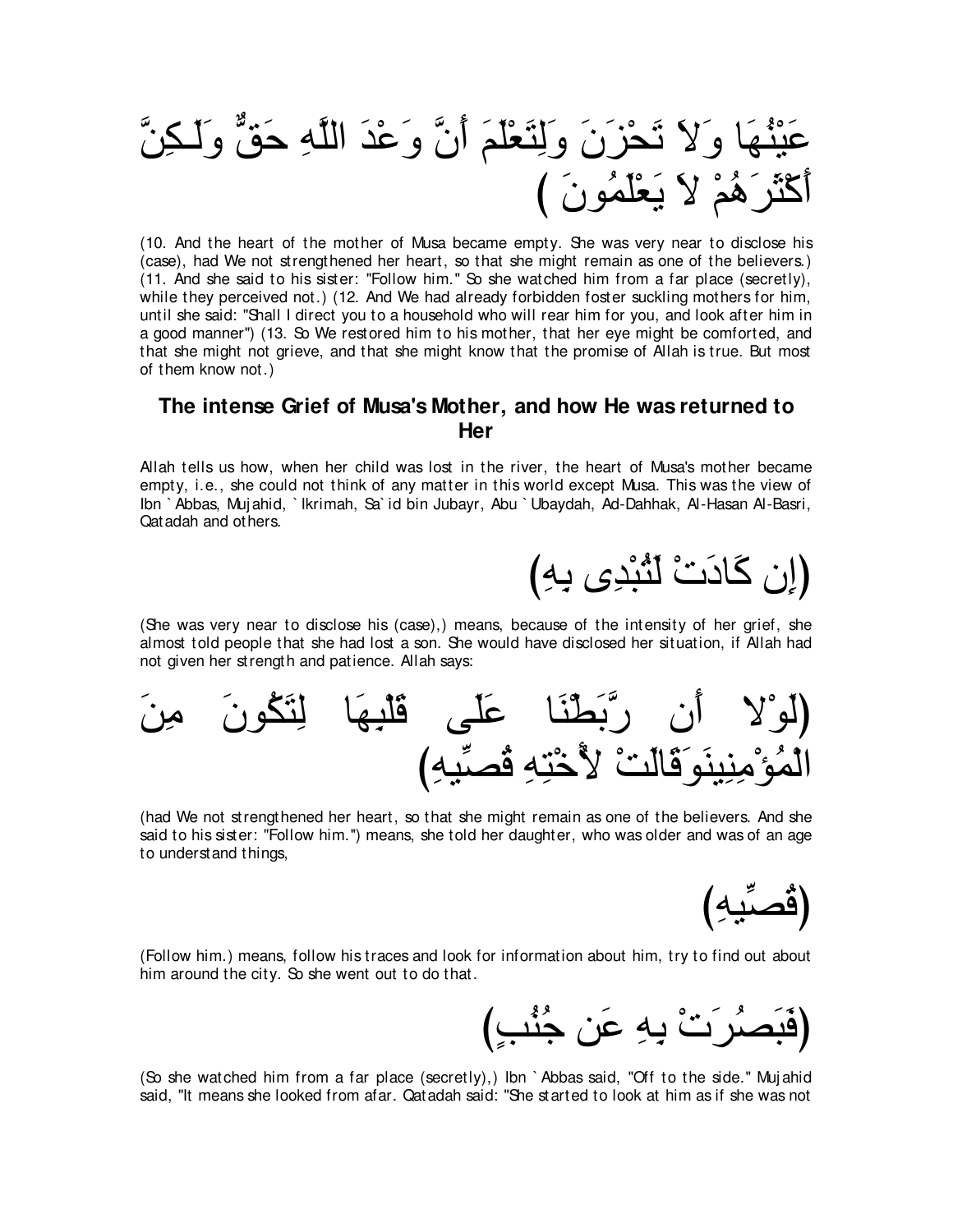really interested.'' When Musa had settled into the house of Fir` awn, after the king's wife had begun to love him and asked Fir` awn not to kill him, they brought to him the wet nurses who were to be found in their household, and he did not accept any of them, refusing to take milk from them. So they took him out to the marketplace, hoping to find a woman who would be suitable to nurse him. When (his sister) saw him in their arms, she recognized him, but she did not give any indication nor did they suspect her. Allah says:

び⊥モ∇ら∠ホ リ⌒ョ ∠ノ⌒ッや∠ゲ∠ヨ∇ャや ⌒ヮ∇Β∠ヤ∠ハ ゅ∠レ∇ョzゲ∠ェ∠ヱぴ

(And We had already forbidden foster suckling mothers for him,) Because of his honored status with Allah, it was forbidden by divine decree. It was decreed that no one should nurse him except his own mother, and Allah caused this to be the means reuniting him with his mother so that she could nurse him and feel safe after having felt such fear. When ) his sister(saw that they were confused over who should nurse the child,

∇ユ⊥ム∠ャ ⊥ヮ∠ルヲ⊥ヤ⊥ヘ∇ム∠Α ∃ろ∇Β∠よ ⌒モ∇ワ∠ぺ ヴ∠ヤ∠ハ ∇ユ⊥ムぁャ⊥キ∠ぺ ∇モ∠ワ ∇ろ∠ャゅ∠ボ∠プぴ び∠ラヲ⊥エ⌒ダ⇒∠ル ⊥ヮ∠ャ ∇ユ⊥ワ∠ヱ

(she said: "Shall I direct you to a household who will rear him for you, and look after him in a good manner'') Ibn ` Abbas said: When she said that, they had some doubts about her, so they seized her and asked her, How do you know these people will be sincere and will care for him'' She said to them, "They will be sincere and will care for him because they want the king to be happy and because they hope for some reward." So they let her go. After what she said, being safe from their harm, they took her to their house and brought the baby to his mother. She gave him her breast and he accepted it, so they rej oiced and sent the glad tidings to the wife of Fir` awn. She called for Musa's mother, treating her kindly and rewarding her generously. She did not realize that she was his real mother, but she saw that the baby accepted her breast. Then Asiyah asked her to stay with her and nurse the baby, but she refused, saying, "I have a husband and children, and I cannot stay with you, but if you would like me to nurse him in my own home, I will do that." The wife of Fir' awn agreed to that, and paid her a regular salary and gave her extra gifts and clothing and treated her kindly. The mother of Musa came back with her child, happy that after a time of fear Allah granted her security, prestige, and ongoing provision. There was only a short time between the distress and the way out, a day and night, or thereabouts -- and Allah knows best. Glory be to the One in Whose hands are all things; what He wills happens and what He does not will does not happen. He is the One Who grants those who fear Him, a way out from every worry and distress, Allah said:

びゅ∠ヰ⊥レ∇Β∠ハ zゲ∠ボ∠ゎ ∇ヴ∠ミ ⌒ヮあョ⊥ぺ ヴ∠ャ⌒ま ⊥ヮ⇒∠ル∇キ∠キ∠ゲ∠プぴ

(So We restored him to his mother, that her eye might be comforted,) means, by him,

(وَلاَ تَحْزَنْ)

(and that she might not grieve, ) means, for him.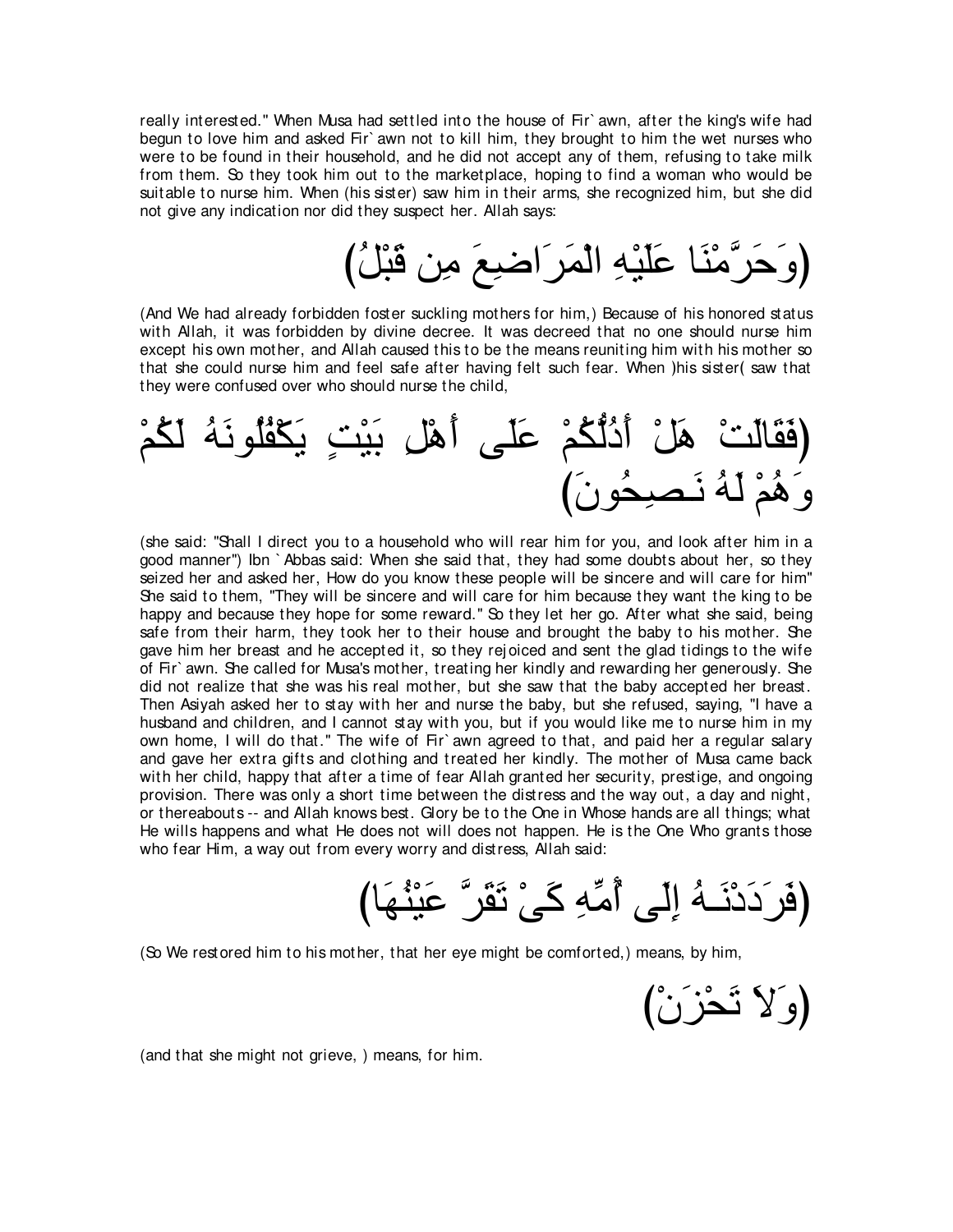(وَلِنَعْلَمَ أَنَّ وَعْدَ اللَّهِ حَقٌّ)

(and that she might know that the promise of Allah is true.) meaning, `We had promised her to return him to her and to make him one of the Messengers.' When he was returned to her, she realized that he was one of the Messengers, so as she brought him up, she treated him both as a child (with kindness) and as a Messenger (with respect).

(But most of them know not.) means, they do not know the wisdom of Allah in His actions and their good consequences, for which He is to be praised in this world and the Hereafter. For a thing may happen that people do not like, but its consequences are good, as Allah says:

(and it may be that you dislike a thing which is good for you and that you like a thing which is bad for you) (2:216).

(it may be that you dislike a thing and Allah brings through it a great deal of good) (4:19).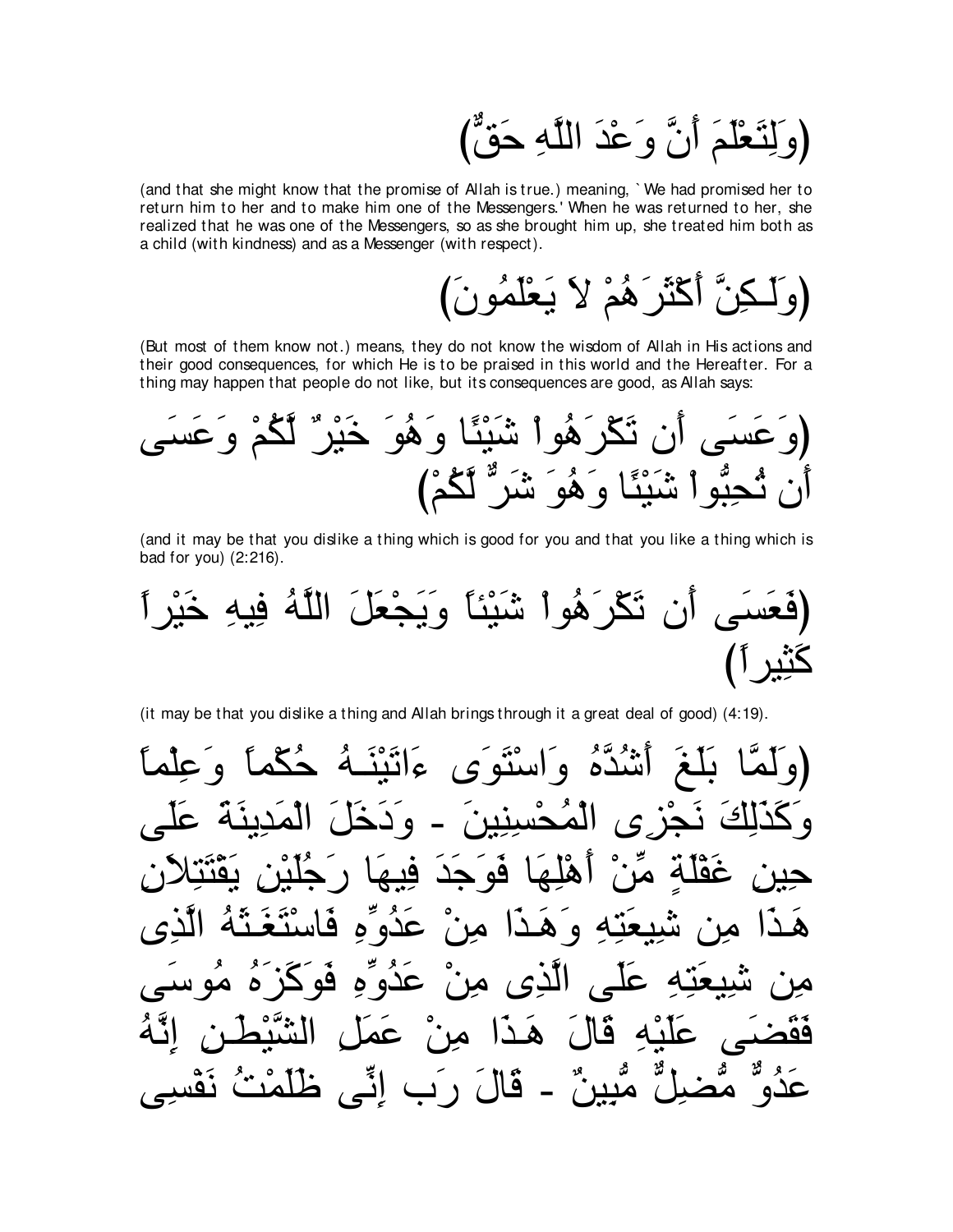

(14. And when he reached maturity, and was complete, We bestowed on him Hukm and knowledge. And thus do We reward the doers of good.) k(15. And he entered the city when its people were unaware: and he found there two men fighting, -- one of his party, and the other of his foes. The man of his (own) party asked him for help against his foe, so Musa struck him with his fist and he died. He said: "This is of Shaytan's doing, verily, he is a plain misleading enemy.") (16. He said: "My Lord! Verily, I have wronged myself, so forgive me." Then He forgave him. Verily, He is the Oft-Forgiving, the Most Merciful.) (17. He said: "My Lord! For that with which You have favored me, I will nevermore be a helper of the criminals!")

#### How Musa killed a Coptic Man

Having described Musa's beginnings, Allah then tells us that when he reached maturity, and was complete in stature, Allah gave him Hukm and religious knowledge. Mujahid said that this means prophet hood.

(And thus do We reward the doers of good.) Then Allah describes how Musa reached the status that was decreed for him, that of Prophethood and speaking to Allah, as a direct consequence of killing the Coptic, which was the reason why he left Egypt and went to Madyan. Allah says:

(And he entered the city when its people were unaware.) Ibn Jurayi narrated from `Ata' Al-Khurasani, from Ibn `Abbas, "That was between Maghrib and `Isha'." Ibn Al-Munkadir narrated from `Ata' bin Yasar from Ibn `Abbas, "That was in the middle of the day." This was also the view of Sa' id bin Jubayr, 'Ikrimah, As-Suddi and Qatadah.

(and he found there two men fighting.) meaning, hitting one another and struggling with one anot her.

(هَذَا مِن شَيِعَتِهِ)

(one of his party, ) meaning, an Israelite,